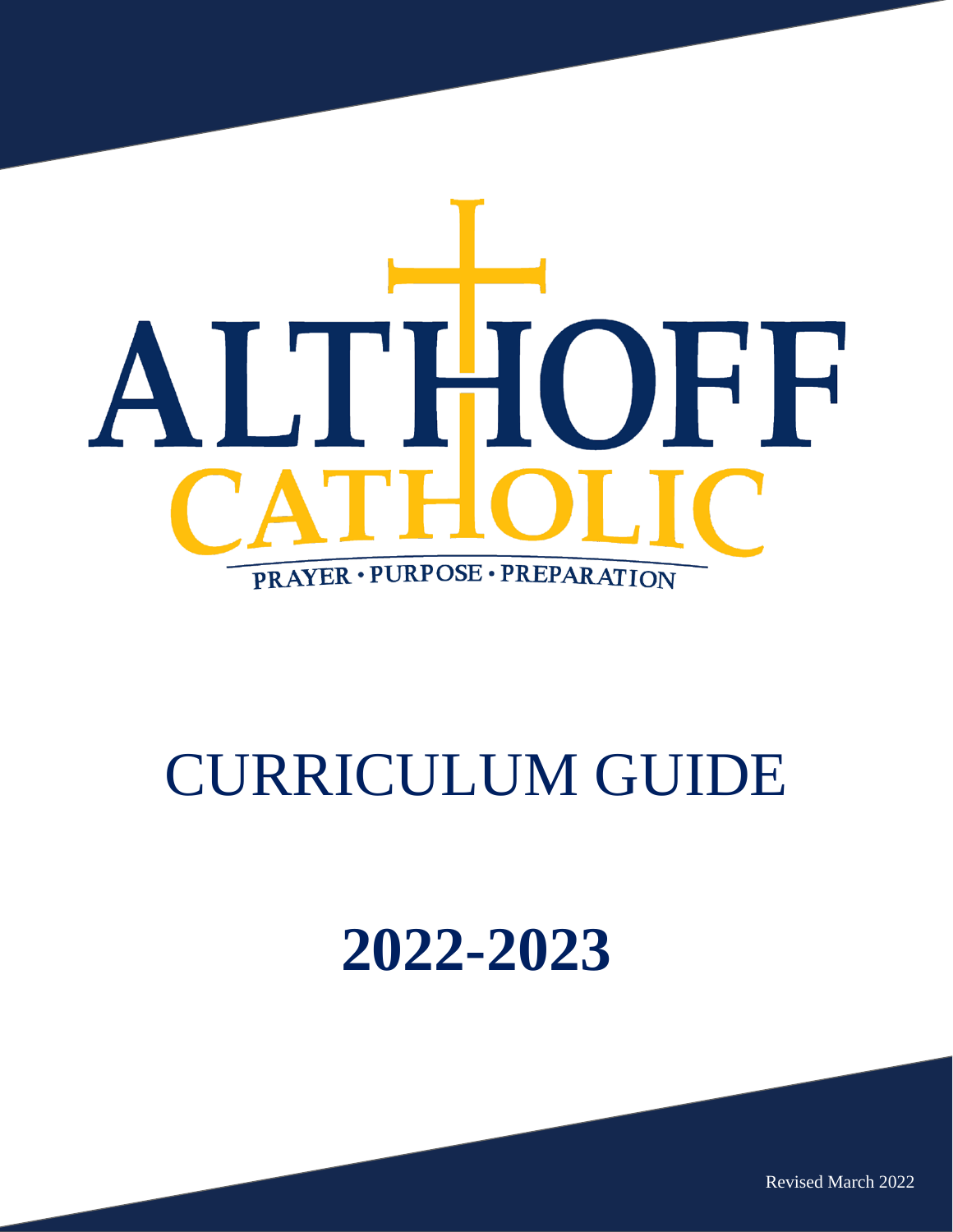# **TABLE OF CONTENTS**

| <b>Mission Statement</b>           | $\overline{2}$ |
|------------------------------------|----------------|
| <b>Daily Schedules</b>             | 3              |
| <b>Grading Scale</b>               | 3              |
| <b>GPA Calculation</b>             | 3              |
| <b>Graduation Requirements</b>     | 4              |
| <b>Senior Service Project</b>      | 5              |
| <b>Exemption from Physical</b>     | 5              |
| <b>Education</b>                   |                |
| <b>College Credit Options</b>      | 6              |
| <b>Saint Louis University 1818</b> | 6              |
| <b>Courses</b>                     |                |
| <b>Advanced Placement Courses</b>  | 6              |
| <b>College Courses Offered</b>     | 6              |
| <b>Project Lead the Way</b>        | 6              |
| <b>Honors Courses and Credits</b>  | 7              |
| <b>Class Registration</b>          | 8              |
| Scheduling                         | 8              |
| <b>Course Withdrawal</b>           | 8              |
| <b>Failures</b>                    | 8              |
| Waivers                            | 8              |

| <b>NCAA Clearinghouse</b>               | 9  |
|-----------------------------------------|----|
| <b>Requirements</b>                     |    |
| <b>Division I Academic Requirements</b> | 9  |
| <b>Division II Academic</b>             | 10 |
| <b>Requirements</b>                     |    |
| <b>NCAA Approved Courses</b>            | 11 |
| <b>Academic Courses</b>                 | 12 |
| <b>Theology Department</b>              | 12 |
| <b>English Department</b>               | 14 |
| <b>Mathematics Department</b>           | 19 |
| <b>Science Department</b>               | 24 |
| <b>Social Studies Department</b>        | 31 |
| <b>Additional Required Courses</b>      | 38 |
| <b>Business Department</b>              | 39 |
| <b>World Languages Department</b>       | 41 |
| <b>Music Department</b>                 | 43 |
| <b>Art Department</b>                   | 44 |
| <b>Track Charts</b>                     | 48 |

### *Mission Statement*

We are called by Jesus Christ to educate young people, through the Catholic tradition, to lead successful, faith-filled lives.

ALTHOFF CATHOLIC HIGH SCHOOL is accredited and recognized by the Diocese of Belleville and the State of Illinois. Althoff Catholic admits students of any race, color, national, or ethnic origin. The purpose of Althoff Catholic is to provide an atmosphere in which you can pursue a Christian education that will prepare you to find and fulfill your individual goals and ambitions after finishing high school. The education program is designed to meet your spiritual, intellectual, cultural, and physical needs. A responsible us of your time and abilities at Althoff Catholic will prepare you for college, career, or job opportunities after graduation. Since we cannot live in this world without recognizing our relationship to other persons, we cannot live in it without recognizing our relationship to God either. Our experience and relationship with God cannot be separated from our everyday lives. Therefore, all students attending Althoff Catholic are required to take Theology courses. Students who transfer from public schools are excused from the Theology requirement for the years they were attending other

schools.

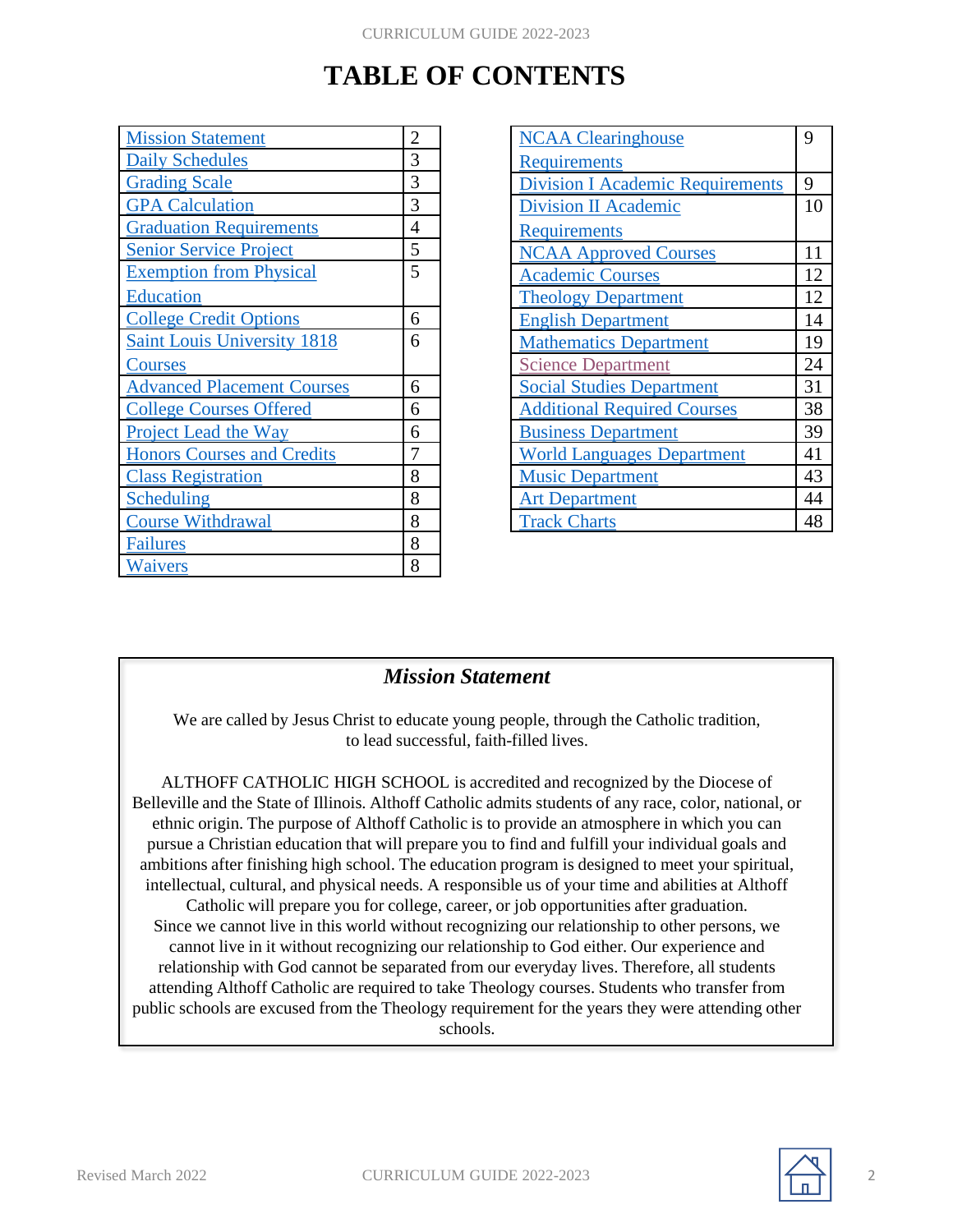# **DAILY SCHEDULES**

The school day is scheduled from 8:15am-3:05pm and is divided into eight class periods plus lunch. All Wednesdays are a late-start day in which students do not start the school day until 9:10am. All eight classes meet every day for 44 minutes, except on Wednesdays in which they meet for 31 minutes and attend Mass in the morning.

| <b>JUNIOR/SENIOR LUNCH</b> |                        | FRESHMAN/SOPHOMORE LUNCH |                        |
|----------------------------|------------------------|--------------------------|------------------------|
| <b>PERIOD</b>              | <b>TIME</b>            | <b>PERIOD</b>            | <b>TIME</b>            |
|                            | $8:15am - 9:01am$      |                          | $8:15$ am $-9:01$ am   |
| $\mathcal{D}_{\cdot}$      | $9:04$ am $-9:48$ am   | $\overline{2}$           | $9:04am - 9:48am$      |
| 3                          | $9:51$ am $-10:35$ am  | 3                        | $9:51$ am $-10:35$ am  |
| $\overline{4}$             | $10:38$ am $-11:22$ am | $\overline{4}$           | $10:38$ am $-11:22$ am |
| <b>LUNCH</b>               | $11:25am - 11:55am$    | $\overline{5}$           | 11:25am-12:09pm        |
| (C1)                       |                        |                          |                        |
| 5                          | 11:58am-12:42pm        | <b>LUNCH</b>             | 12:12pm-12:42pm        |
|                            |                        | (C2)                     |                        |
| 6                          | 12:45pm-1:29pm         | 6                        | $12:45$ pm- $1:29$ pm  |
| 7                          | $1:32$ pm-2:16pm       | 7                        | $1:32pm-2:16pm$        |
| 8                          | $2:19$ pm- $3:05$ pm   | 8                        | $2:19$ pm- $3:05$ pm   |

### **GRADING SCALE**

| $\blacktriangle$ | $90 - 100%$ |
|------------------|-------------|
| R                | $80 - 89%$  |
| C                | 70 – 79%    |
| D                | $60 - 69\%$ |
| F                | 0 – 59%     |

A student with a 1<sup>st</sup> semester grade of "C" or higher in math, science, social studies, and English class can continue in that class for the  $2<sup>nd</sup>$  semester, otherwise the student may move down a level in that course. That is, if a student receives a "D" or "F" in a course, and they are enrolled in an Honors level course, they may be moved to Accelerated, and if enrolled in Accelerated, they may be moved to Regular.

### **GPA CALCULATION**

Semester grades are calculated as follows: 80% (coursework) + 20% (final exam)

Regular and Accelerated level courses (Unweighted):  $A = 4$ ,  $B = 3$ ,  $C = 2$ ,  $D = 1$ ,  $F = 0$ 

Honors level courses (Weighted)\*:  $A = 5.00$ ,  $B = 4.00$ ,  $C = 3.00$ ,  $D = 1$ ,  $F = 0$ 

- 1.00 is added to the letter value of a "C" or higher for each honors course. (e.g.  $B = 3 + 1.00 =$ 4.00)
- ∙ Students may only take a certain number of honors courses per semester. \*
	- $\circ$  Freshman 4
	- o Sophomore 4
	- $\circ$  Junior 5
	- $\circ$  Senior 6

\*Subject to change based on course load and periods in the day.

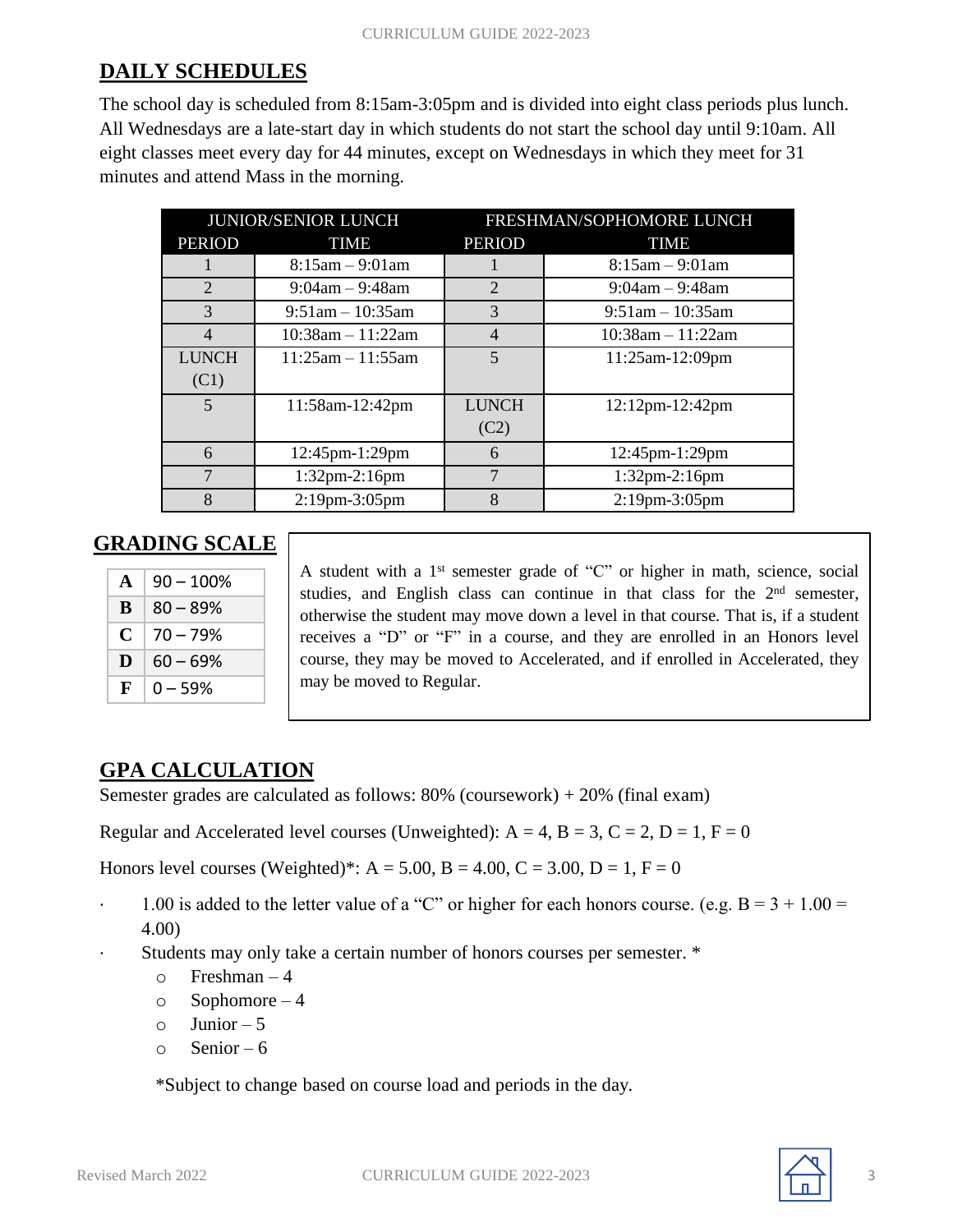#### **GRADUATION REQUIREMENTS**

Students must pass 23 credits for graduation. Senior students must also be currently enrolled in all required coursework for graduation in order to participate in commencement. It is possible for each student to take eight classes per semester, which gives each student the opportunity to pass eight credits per school year. In four years, students can graduate with 28 credit hours. In addition, students are required to complete Freshman Retreat, Sophomore Retreat, Junior Retreat, and Senior Service as a condition for graduation.

| <b>COURSEWORK</b>                        | <b>ALTHOFF</b>  | <b>ILLINOIS</b> | <b>MOST COLLEGES</b> |
|------------------------------------------|-----------------|-----------------|----------------------|
|                                          | <b>REQUIRES</b> | <b>REQUIRES</b> | <b>REQUIRE</b>       |
| <b>THEOLOGY</b>                          | 4 credits       | 0 credits       | 0 credits            |
| <b>ENGLISH</b>                           | 4 credits       | 4 credits       | 4 credits            |
| ALGEBRA 1 OR EQUIVALENT                  | 1 credit        | 1 credit        | 1 credit             |
| <b>GEOMETRY</b>                          | 1 credit        | 1 credit        | 1 credit             |
| <b>ALGEBRA II</b>                        | 1 credit        | 1 credit        | 1 credit             |
| <b>BIOLOGY</b>                           | 1 credit        | 1 credit        | 1 credit             |
| <b>CHEMISTRY</b>                         | 1 credit        | 1 credit        | 1 credit             |
| <b>SCIENCE</b>                           | 1 credit        | 0 credits       | 1 credit             |
| <b>WORLD HISTORY</b>                     | 1 credit        | 1 credit        | 1 credit             |
| <b>U.S. HISTORY</b>                      | 1 credit        | 1 credit        | 1 credit             |
| CIVICS (Must pass the constitution test) | $0.5$ credit    | $0.5$ credit    | .5 credit            |
| PHYSICAL EDUCATION                       | 2 credits       | 4 years         | 0 credits            |
| <b>CONSUMER EDUCATION</b>                | $0.5$ credit    | $0.5$ credit    | .5 credit            |
| <b>HEALTH</b>                            | 0.5 credit      | 0.5 credit      | 0 credits            |
| FINE ART (ART or FOREIGN LANGUAGE)       | 2 credits       | 2 credits       | 2 credits            |
| <b>ELECTIVES</b>                         | 5 credits       |                 | 2 credits            |

\*\*\* Though it is not an Althoff Catholic graduation requirement, students planning to continue their education at a university or community college are urged to enroll in a minimum of **2 years of foreign language**, as this is a common admission requirement at many colleges. To determine the requirements for a specific college, check the college's website or contact the admission office of that school. \*\*\*

### **TRANSFER CREDIT**

Althoff Catholic High School reserves the right to evaluate all credits earned from an outside institution to determine if the course in which the credit was earned is equivalent to a course offered by Althoff.

```
Students also must have earned at least the following number of credits for each grade level
classification:
                                      Freshman 0-6
                                    Sophomores 6.5-14
                                      Juniors 14.5-21
                                      Seniors 21.5+
```
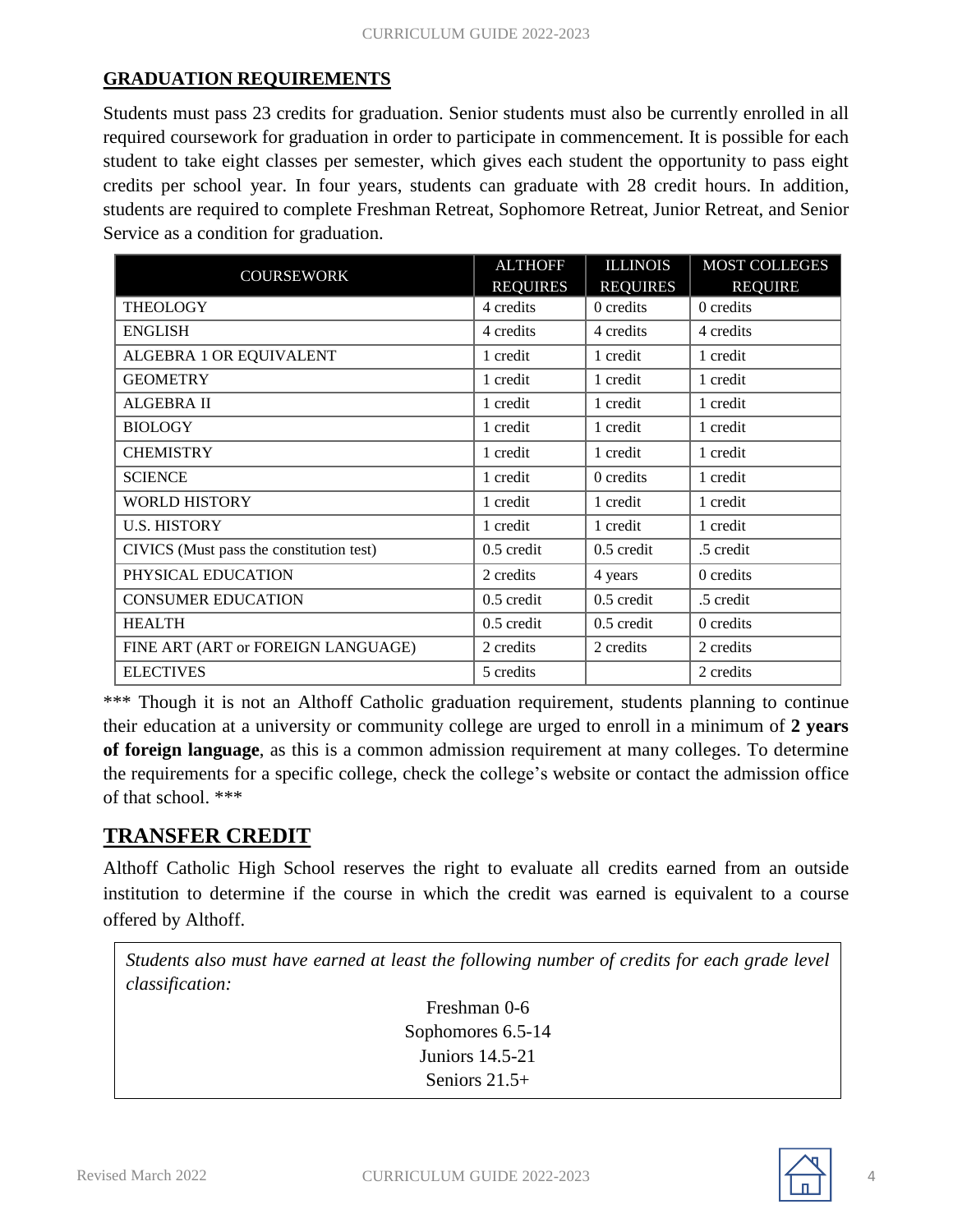#### **SENIOR SERVICE PROJECT**

Through the Service Learning Project, seniors spend 3 weeks in full-time volunteer service (i.e. they do NOT attend their regular classes during this time). Students are placed in people-serving agencies throughout the community and are given an integrated service experience involving direct, person-toperson contact with those in need. This opportunity for service to others and for personal growth is so important to the Mission of the Catholic high schools and to the Christian formation of our students, that the satisfactory completion of the project is a requirement for graduation.

#### **EXEMPTION FROM PHYSICAL EDUCATION**

Seniors are not required to take P.E. as long as they have fulfilled their graduation credits. A student may be exempt from P.E. if any of the following conditions are met:

- A student is participating in band.
- A student needs a specific course required by a college or university they will be attending. Written documentation will be required from that college/university.
- A student has a physical disability or an injury that keeps them from participating in P.E. Written documentation will be required from their physician.

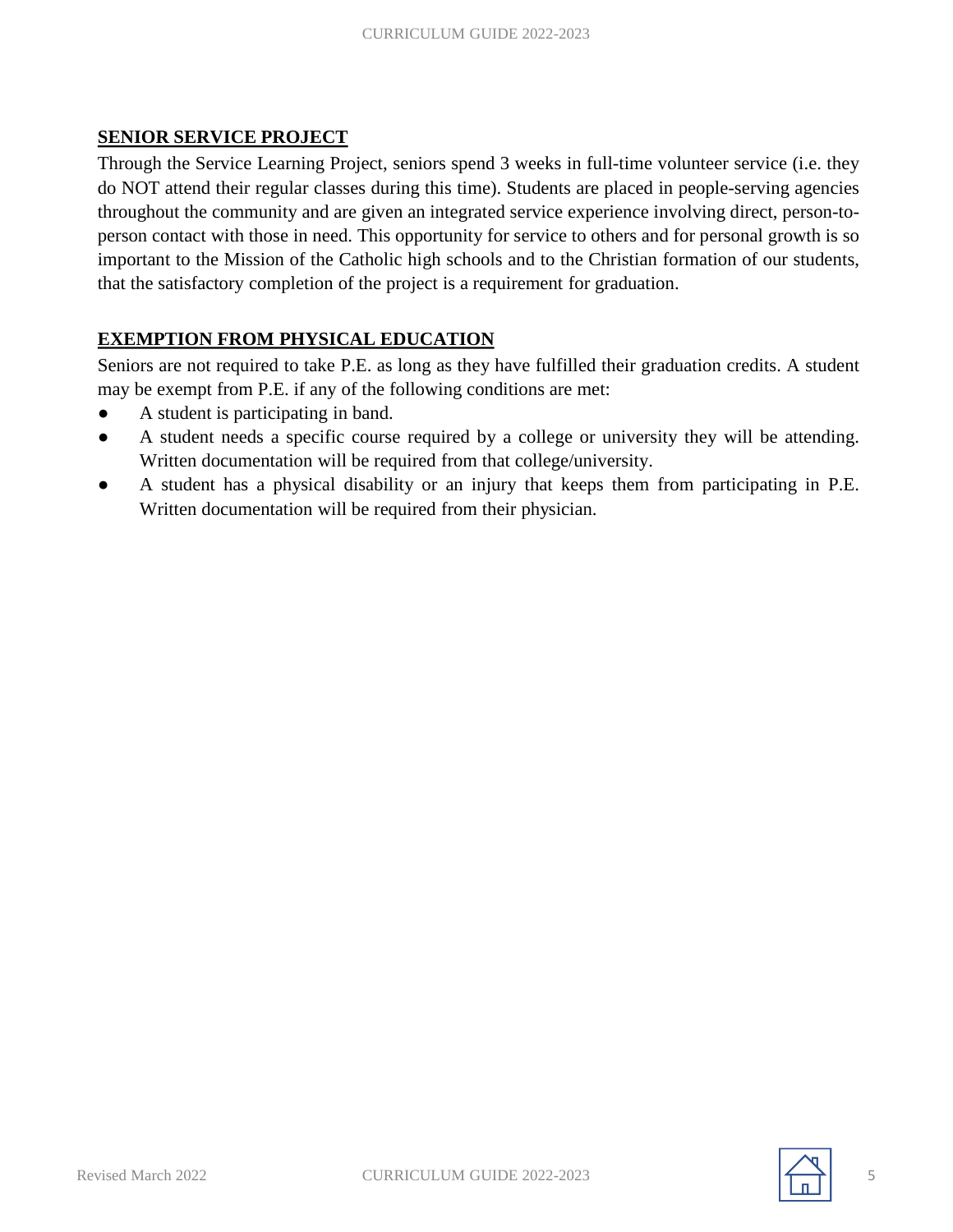### **COLLEGE CREDIT OPTIONS SAINT LOUIS UNIVERSITY 1818 COURSES**

Althoff Catholic partners with Saint Louis University (SLU) to bring college credit courses to students while still in high school through the Advanced College Credit (1818) program. The 1818 courses are challenging, but carry extra GPA weight just like an honors course. Students will receive college credit if (1) they receive a grade of a "C" or higher in the course, (2) they have a 3.0 *unweighted* cumulative grade point average, and (3) they pay an additional fee directly to Saint Louis University. If the student accomplishes these three items they will receive a transcript from Saint Louis University which will reflect the grade earned in the course at Althoff Catholic. Students may **NOT** waiver into the 1818 courses.

These courses may or may not be accepted by the college or university a student ultimately attends. A student should contact any potential college or university prior to registering with Saint Louis University to determine the school's policy on acceptance of dual credit course work.

#### **ADVANCED PLACEMENT (AP) COURSES**

Advanced placement (AP) courses give students the opportunity to earn college credit while still in high school. Students may choose to pay for and take the end-of-course AP exam for any subject offered on the AP College Board website: www.collegeboard.com/ap. High exam scores may enable students to gain admission, credit, and placement into advanced courses once in college. Minimum required exam scores vary by college/university and subject. Specific requirements for colleges and universities can be found on the College Board website.

The AP exam is given to students each spring on an assigned date chosen by College Board. Even if Althoff Catholic does not offer a particular AP course, students still have the option to take the AP exam. The end-of-course exam are rigorous, and if a student chooses to participate in AP courses, they should be prepared to work very hard and put in many hours of outside study time.

| <b>Saint Louis University 1818</b> |         |  |  |
|------------------------------------|---------|--|--|
| <b>Hon Advanced Chemistry</b>      | 4 hours |  |  |
| <b>Hon Statistics</b>              | 3 hours |  |  |
| <b>Hon Calculus</b>                | 4 hours |  |  |
| Hon College Algebra                | 3 hours |  |  |
|                                    |         |  |  |
| <b>AP European History</b>         |         |  |  |

### **COLLEGE COURSES OFFERED**

#### **PROJECT LEAD THE WAY (PLTW)**

PLTW students engage in hands-on activities, projects, and problems that are reflective of real-world challenges. This compelling, real-works approach empowers students to learn essential, in-demand skills validated by the world's leading companies, while also providing an invaluable connection between what students are learning in the classroom today and how it applies to the paths they'll take in the future.

#### **PLTW Engineering**

Introduction to Engineering Design Digital Electronics Principles of Engineering Honors Engineering & Physics Research

#### **PLTW Biomedical Science** Principles of Biomedical Science

Human Body Systems Honors Medical Intervention Honors Biomedical 4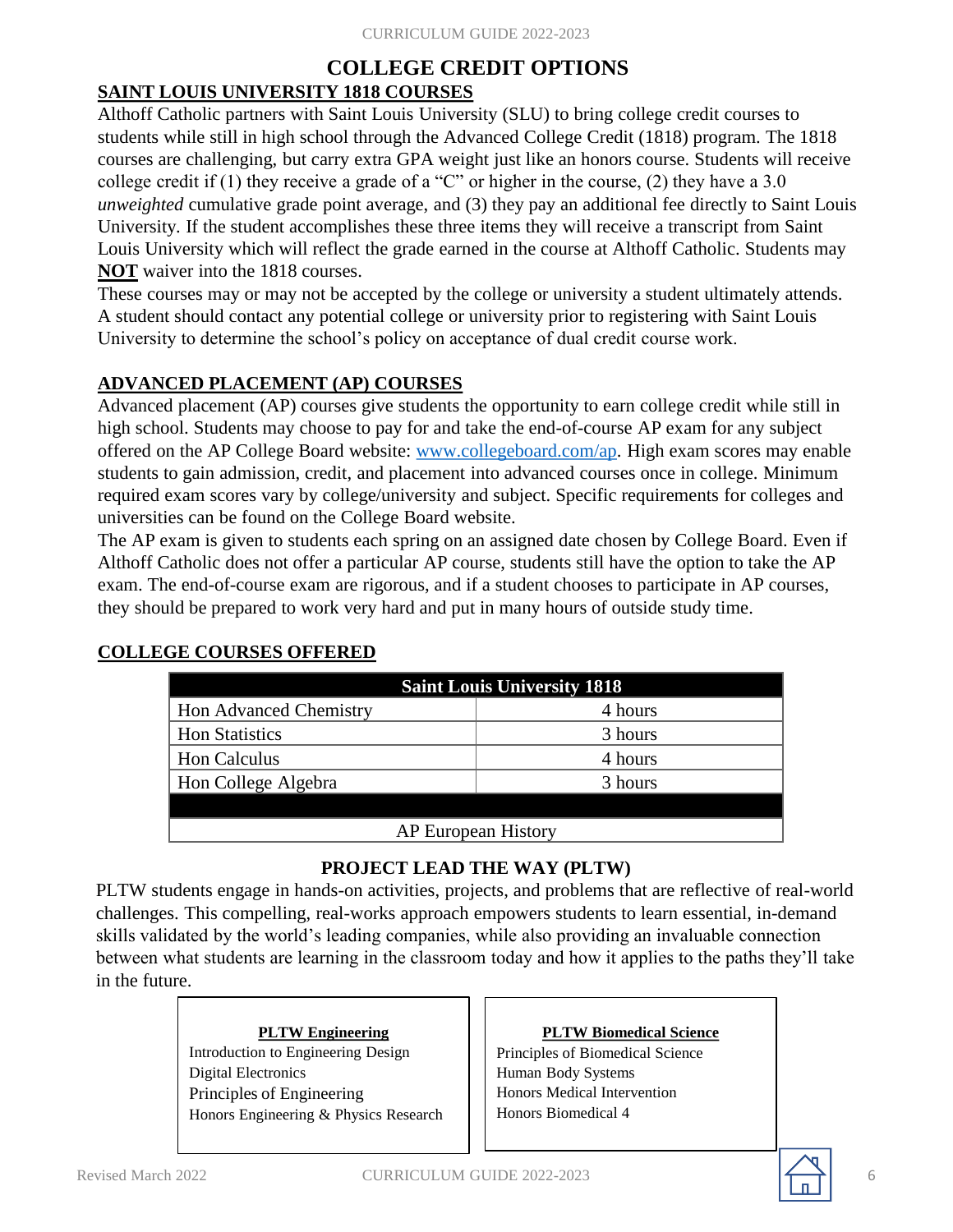#### **HONORS COURSES AND CREDIT**

| <b>COURSE CODE</b> | <b>COURSE NAME</b>                             | <b>CREDITS</b> |
|--------------------|------------------------------------------------|----------------|
| <b>ART 403</b>     | Honors Art Appreciation Ancient Greece to 1850 | $0.5$ credit   |
| <b>ART 413</b>     | Honors Modern Art Appreciation 1850-Present    | 0.5 credit     |
| <b>BIOM 303</b>    | <b>Honors Medical Intervention</b>             | 1 credit       |
| <b>BIOM 403</b>    | Honors Biomedical 4                            | 1 credit       |
| <b>BUS 303</b>     | <b>Honors Macroeconomics</b>                   | $0.5$ credit   |
| <b>BUS 313</b>     | <b>Honors Business Law</b>                     | 0.5 credit     |
| <b>BUS 403</b>     | Honors Accounting II                           | 1 credit       |
| <b>CEO 403</b>     | Honors CEO Entrepreneurship                    | 2 credits      |
| <b>ENG 103</b>     | Honors Freshman English                        | 1 credit       |
| <b>ENG 203</b>     | Honors Sophomore English                       | 1 credit       |
| <b>ENG 303</b>     | Honors Junior English                          | 1 credit       |
| <b>ENG 403</b>     | Honors Senior English                          | 1 credit       |
| <b>ENGR 303</b>    | Honors Principles of Engineering               | 1 credit       |
| <b>ENGR 403</b>    | Honors Engineering & Physics Research          | 1 credit       |
| <b>HIST 103</b>    | <b>Honors Civics</b>                           | $0.5$ credit   |
| <b>HIST 203</b>    | Honors World History                           | 1 credit       |
| <b>HIST 303</b>    | Honors U.S. History                            | 1 credit       |
| <b>HIST 403</b>    | Honors Greek & Roman History                   | $0.5$ credit   |
| <b>HIST 413</b>    | <b>Honors Medieval History</b>                 | $0.5$ credit   |
| <b>HIST 503</b>    | Honors AP European History                     | 1 credit       |
| <b>MATH 103</b>    | Honors Algebra I                               | 1 credit       |
| <b>MATH 203</b>    | <b>Honors Geometry</b>                         | 1 credit       |
| <b>MATH 303</b>    | Honors Algebra II                              | 1 credit       |
| <b>MATH 403</b>    | Honors College Algebra & Trigonometry          | 1 credit       |
| <b>MATH 502</b>    | <b>Honors Statistics</b>                       | 1 credit       |
| <b>MATH 503</b>    | <b>Honors Calculus</b>                         | 1 credit       |
| <b>SCI 103</b>     | <b>Honors Biology</b>                          | 1 credit       |
| <b>SCI 203</b>     | Honors Chemistry                               | 1 credit       |
| <b>SCI 303</b>     | Honors Anatomy & Physiology                    | 1 credit       |
| <b>SCI 403</b>     | <b>Honors Physics</b>                          | 1 credit       |
| <b>SCI 503</b>     | <b>Honors Advanced Chemistry</b>               | 1 credit       |
| <b>SPAN 303</b>    | Honors Spanish III                             | 1 credit       |
| <b>SPAN 403</b>    | Honors Spanish IV                              | 1 credit       |
| <b>FREN 403</b>    | Honors French 403                              |                |

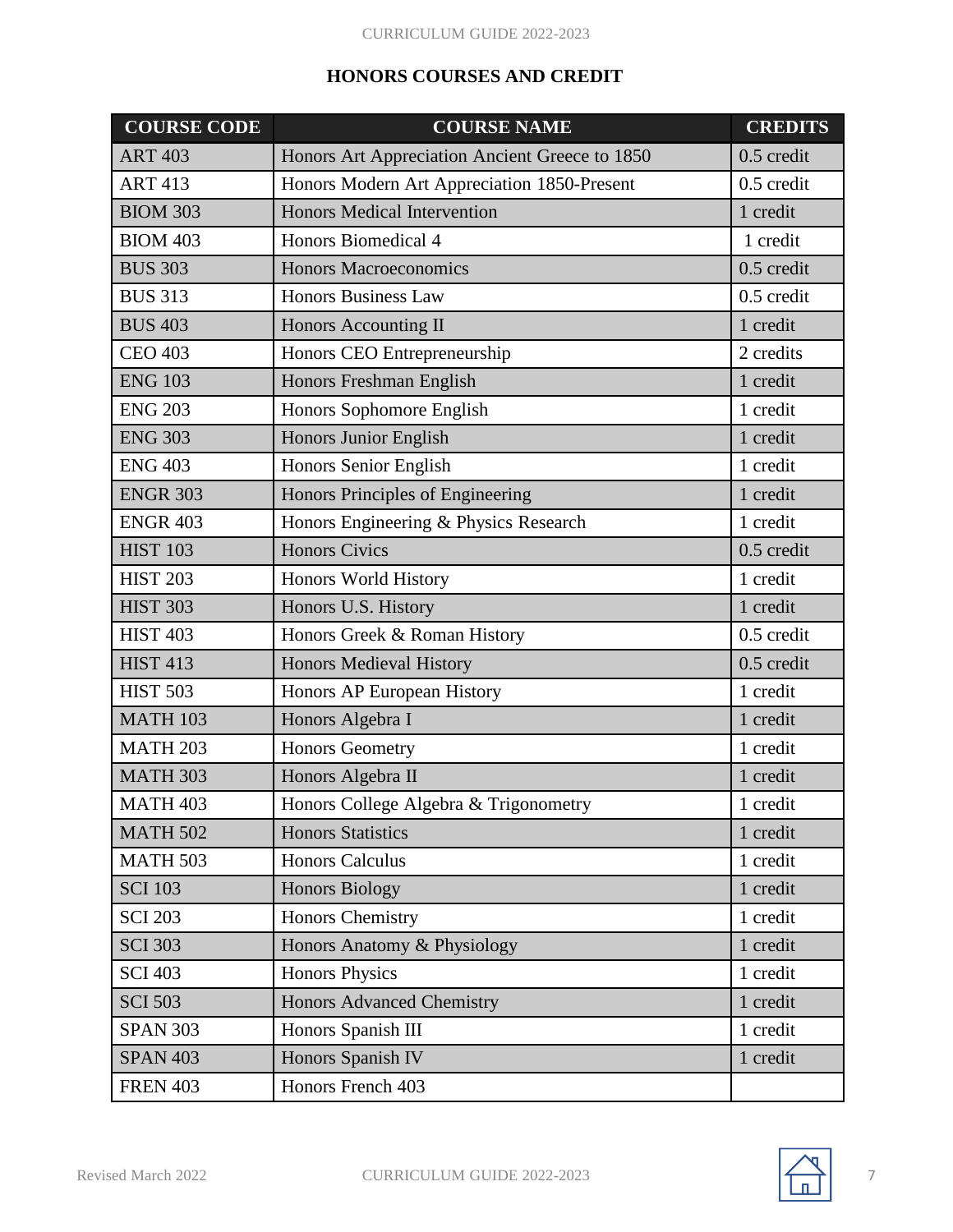## **CLASS REGISTRATION** *Courses are subject to availability each year.*

#### **SCHEDULING**

Please make course selections carefully since the master schedule and staff assignments are based on student schedule requests. Students are asked to plan and choose courses carefully according to their ability and motivation.

Before the end of each school year, students receive a list of possible available classes for the upcoming year. At this time a deadline for registration will be published. Students are asked to review the list carefully and make selections or changes prior to this deadline. If a student has any questions or concerns regarding their schedule, they are urged to meet with their counselor in the College Placement department. **Parent/Guardian approval is required for some course selections.** Tentative schedules are issued before the start of each semester.

#### **COURSE WITHDRAWAL**

Students are strongly encouraged to complete all courses for which they register. If it is to be in the student's best interest, a student may withdraw from a course upon obtaining approval from their assigned College Placement counselor, the course teacher, and their parent/guardian. A student may withdraw from a class two weeks after the beginning of the semester with no penalty. A student withdrawing in the next two weeks will receive a "W" on their official transcript. A withdrawal after the first four weeks but before the progress reports will result in a Withdraw Fail "WF" or Withdraw Pass "WP" on the student's official transcript. A withdraw after the progress reports will result in a Fail "F" on the student's official transcript and will be averaged into their cumulative GPA. Credit is not given for a withdrawal nor will any course fees be refunded.

NOTE: If a student *personally* chooses to withdraw from an Honors course, they may **not** re-enroll in another Honors course in that discipline.

#### **FAILURES**

First semester failures in all full year classes can be made up if the student receives a "C" or better for the second semester. That is, a student showing proficiency in the course content in the second semester with a grade of "C" or better will receive a "D" for the first semester. If a student also fails the second semester, the course may be made up by repeating the entire course.

#### **WAIVERS**

- ∙ Advancement to a more challenging course in each discipline except foreign language requires an "A" or "B" and recommendation from the course teacher. If the student has a "C" in a course and wishes to move to a more challenging section, the student and parent/guardian must sign a waiver.
- ∙ To advance to a third-year course in foreign languages, a student must receive an "A" or "B" in the second-year course. If a student has a "C" in the second-year course and wishes to enroll in the third-year course, the student and parent/guardian must sign a waiver.

Waivers must be signed by both the student and their parent/guardian. *Once a waiver is signed, the student must remain in the class until the end of the semester*. If the student drops an advanced course at the end of the semester, he/she may never sign another waiver for another advanced class in that discipline. Careful consideration should be given before signing a waiver.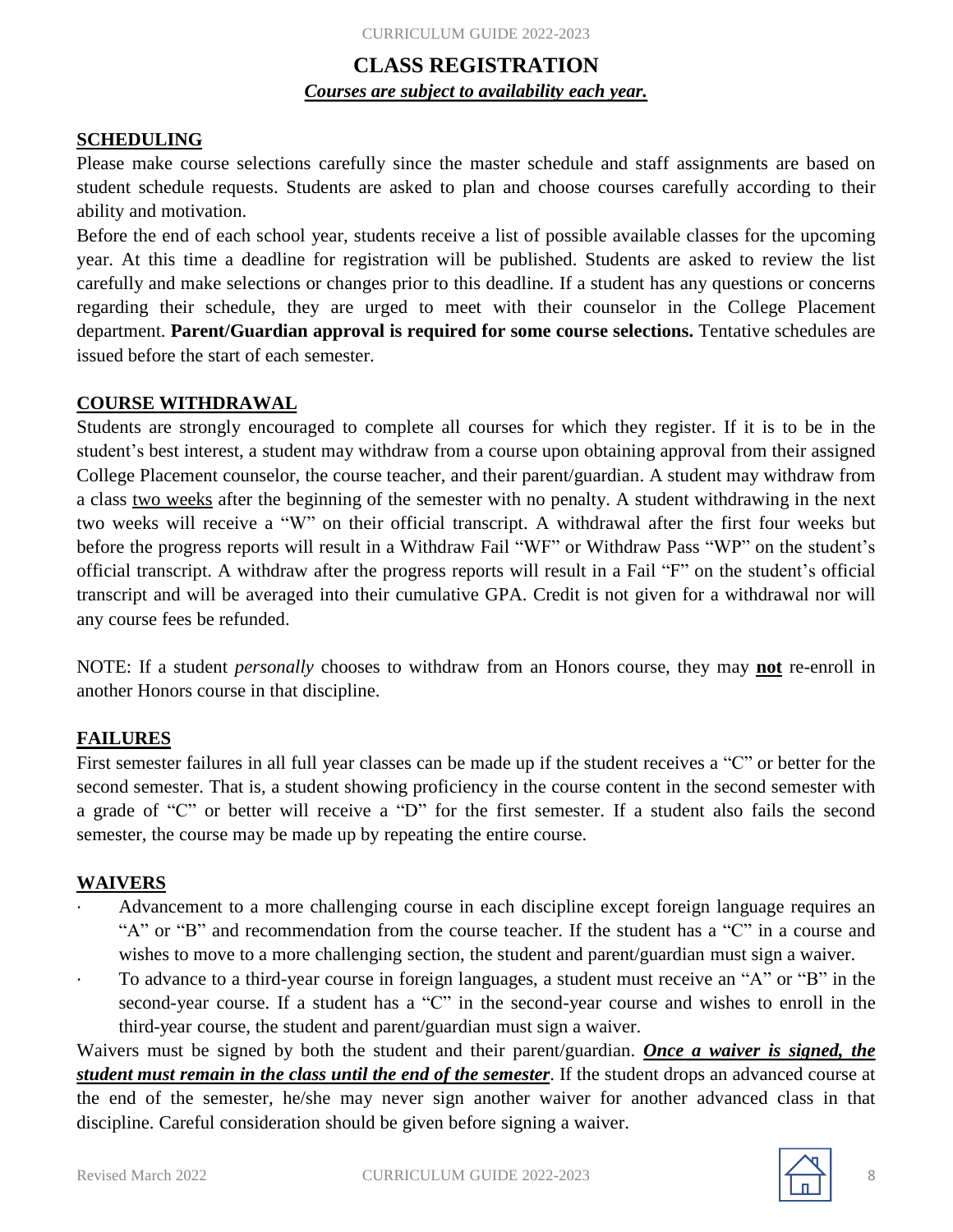# **NCAA CLEARINGHOUSE REQUIREMENTS**

Students aspiring to play Division I or II athletics must register with NCAA Clearinghouse (www.eligibilitycenter.org) following their junior year of high school.

### **DIVISION I ACADEMIC REQUIREMENTS**

FULL QUALIFIER - College-bound student-athletes will need to meet the following academic requirements to practice, receive athletic scholarships, and/or compete during the first year:

- Complete 16 core courses in the following areas:
	- o 4 years of English
	- o 3 years of math (Algebra I or higher)
	- o 2 years of natural/physical science (1 year of lab if offered)
	- o 1 year of additional English, math, or natural/physical science
	- o 2 years of social science
	- o 4 years of additional courses (any area above, foreign language, or comparative religion/philosophy)
- Ten of the 16 core courses must be completed before the seventh semester (senior year) of high school (seven of which must be in English, math, or science)
- Earn a core-course GPA of at least 2.300
- Earn the ACT/SAT score matching your core-course GPA on the Division I sliding scale (see www.eligibilitycenter.org)
- Graduate high school

ACADEMIC REDSHIRT – College-bound student-athletes will need to meet the following academic requirements to receive athletic scholarships during their first year of enrollment and to practice during their first regular academic term (they may NOT compete during their first year of enrollment):

- Complete 16 core courses in the following areas:
	- o 4 years of English
	- o 3 years of math (Algebra I or higher)
	- o 2 years of natural/physical science (1 year of lab if offered)
	- o 1 year of additional English, math, or natural/physical science
	- o 2 years of social science
	- o 4 years of additional courses (any area above, foreign language, or comparative religion/philosophy)
- Earn a core-course GPA of at least 2.000
- Earn the ACT/SAT score matching your core-course GPA on the Division I sliding scale (see www.eligibilitycenter.org)
- Graduate high school

NONQUALIFIER – College-bound student-athletes cannot practice, receive athletic scholarships, or compete during their first year of enrollment at an NCAA Division I school.

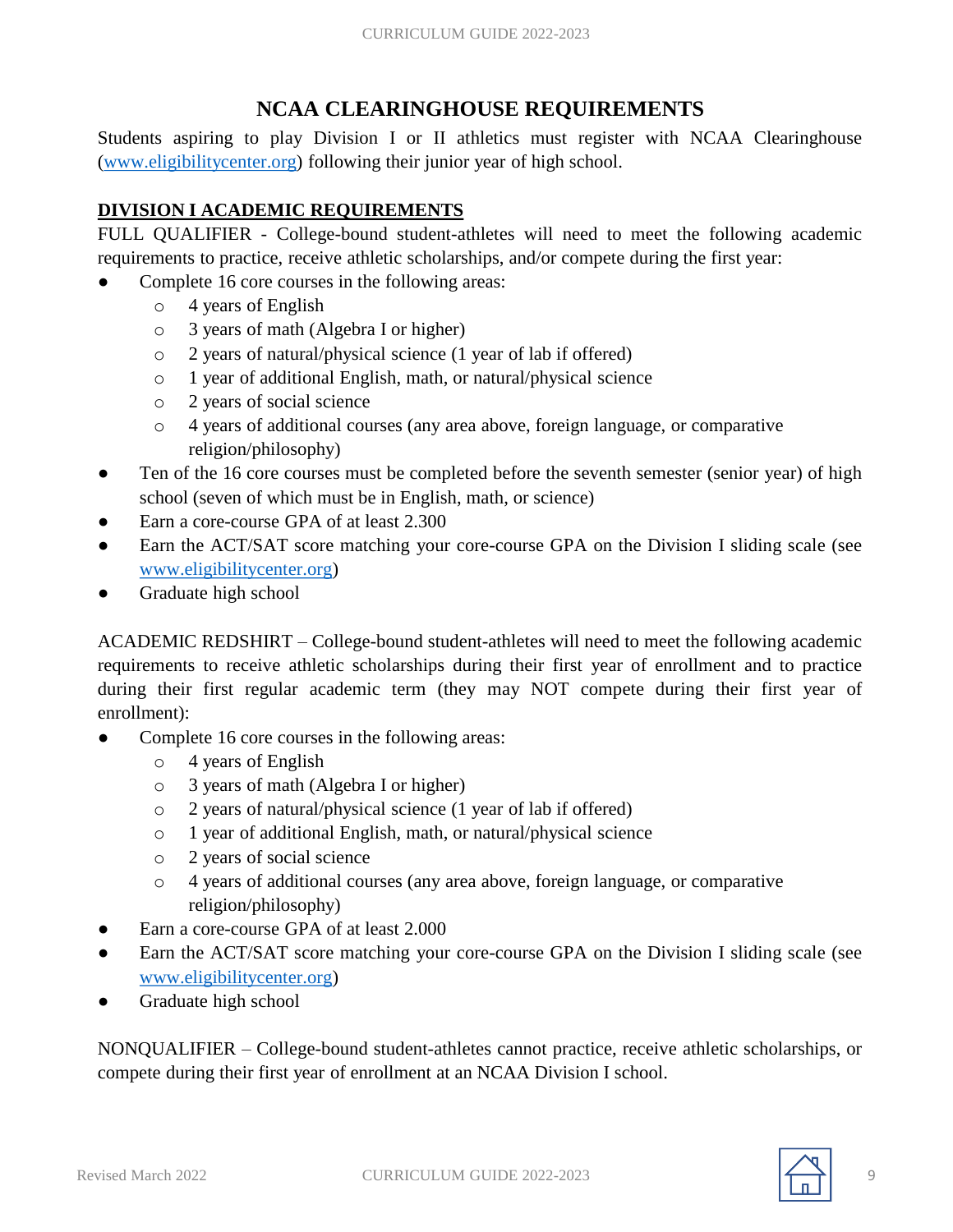### **DIVISION II ACADEMIC REQUIREMENTS**

FULL QUALIFIER – College-bound student-athletes enrolling at an NCAA Division II school need to meet the following academic rules to practice, compete, and receive athletic scholarships during their first year:

- Complete 16 core courses in the following areas:
	- o 3 years of English
	- o 2 years of math (Algebra I or higher)
	- o 2 years of natural/physical science (including one year of lab science if offered)
	- o 2 years of social science
	- o 3 additional years of English, math, or natural/physical science
	- o 4 years of additional courses (any area above, foreign language, or comparative religion/philosophy)
- Earn a core-course GPA of at least 2.200
- Earn an SAT combined score of at least 820 OR an ACT sum score of at least 68
- Graduate high school

PARTIAL QUALIFIER – College-bound student-athletes enrolling at an NCAA Division II school need to meet the following academic rules to receive athletic scholarships during their first year of enrollment and to practice during their first regular academic term but may NOT compete during their first year of enrollment:

- Complete 16 core courses in the following areas:
	- o 3 years of English
	- o 2 years of math (Algebra I or higher)
	- o 2 years of natural/physical science (including one year of lab science if offered)
	- o 2 years of social science
	- o 3 additional years of English, math, or natural/physical science
	- o 4 years of additional courses (any area above, foreign language, or comparative religion/philosophy)
- Earn a core-course GPA of at least 2.000 **OR**
- Earn an SAT combined score of at least 820 OR an ACT sum score of at least 68
- Graduate high school

NONQUALIFIER – College-bound student-athletes may not practice, compete, or receive athletic scholarships during their first year of enrollment at an NCAA Division II school.

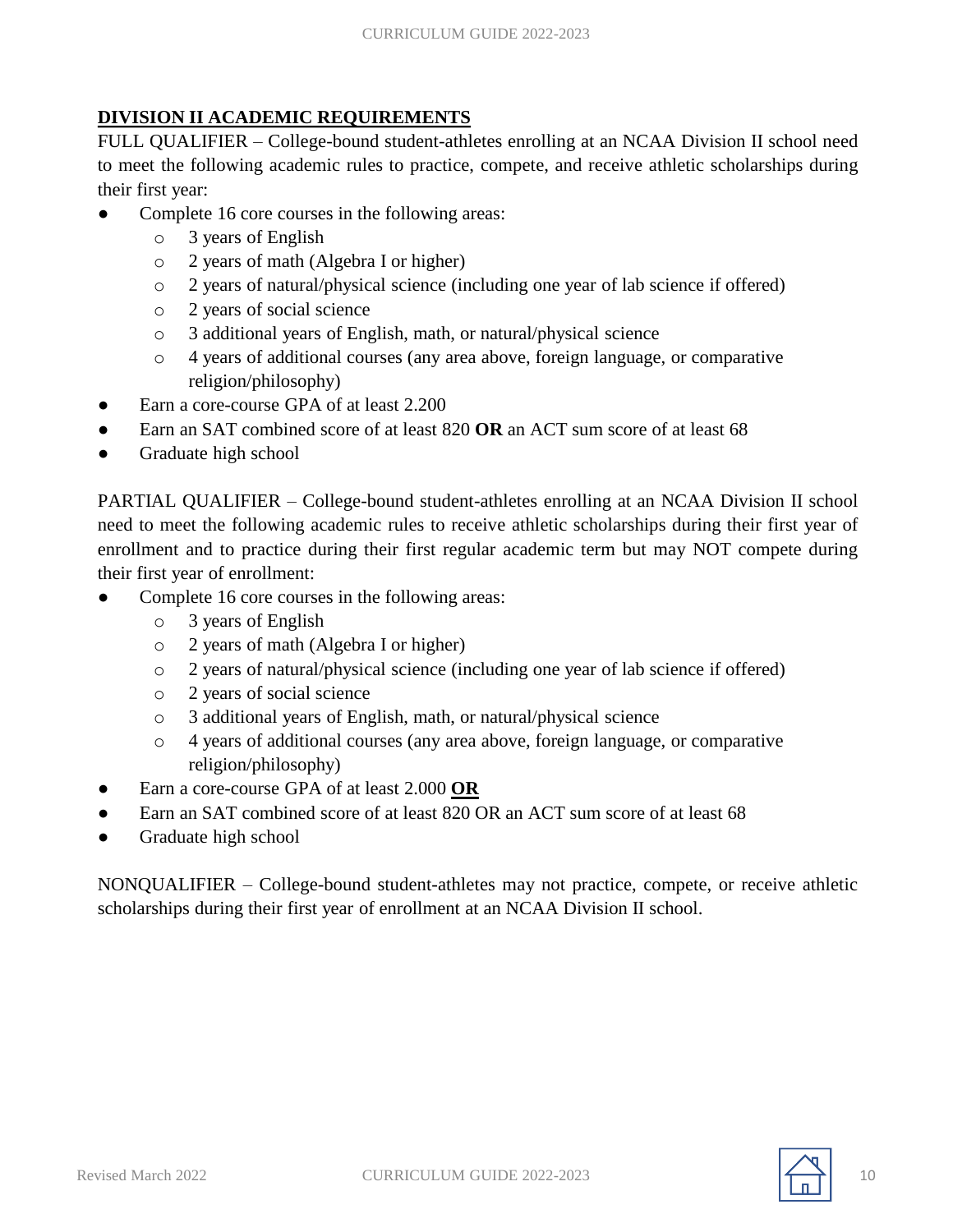# **ALL NCAA APPROVED**

| <b>COURSES</b>                   |                                                        |                                    |                                                                            |  |
|----------------------------------|--------------------------------------------------------|------------------------------------|----------------------------------------------------------------------------|--|
| <b>SOCIAL</b>                    | <b>COURSE NAME</b>                                     | <b>ENGLISH</b>                     | <b>COURSE NAME</b>                                                         |  |
| <b>STUDIES</b>                   |                                                        |                                    |                                                                            |  |
| <b>HIST 101</b>                  | <b>CIVICS</b>                                          | <b>ENG 101</b>                     | <b>FRESHMAN ENGLISH</b>                                                    |  |
| <b>HIST 102</b>                  | <b>ACCELERATED CIVICS</b>                              | <b>ENG 102</b>                     | ACCELERATED FRESHMAN ENGLISH                                               |  |
| <b>HIST 103</b>                  | <b>HONORS CIVICS</b>                                   | <b>ENG 103</b>                     | HONORS FRESHMAN ENGLISH                                                    |  |
| <b>HIST 111</b>                  | <b>GEOGRAPHY</b>                                       | <b>ENG 201</b>                     | <b>SOPHOMORE ENGLISH</b>                                                   |  |
| <b>HIST 112</b>                  | ACCELERATED GEOGRAPHY                                  | <b>ENG 202</b>                     | ACCELERATED SOPHOMORE ENGLISH                                              |  |
| <b>HIST 113</b>                  | <b>HONORS GEOGRAPHY</b>                                | <b>ENG 203</b>                     | HONORS SOPHOMORE ENGLISH                                                   |  |
| <b>HIST 201</b>                  | <b>WORLD HISTORY</b>                                   | <b>ENG 301</b>                     | <b>JUNIOR ENGLISH</b>                                                      |  |
| <b>HIST 202</b>                  | ACCELERATED WORLD HISTORY                              | <b>ENG 302</b>                     | ACCELERATED JUNIOR ENGLISH                                                 |  |
| <b>HIST 203</b>                  | <b>HONORS WORLD HISTORY</b>                            | <b>ENG 303</b>                     | <b>HONORS JUNIOR ENGLISH</b>                                               |  |
| <b>HIST 301</b>                  | <b>US HISTORY</b>                                      | <b>ENG 401</b>                     | <b>SENIOR ENGLISH</b>                                                      |  |
| <b>HIST 302</b>                  | <b>ACCELERATED US HISTORY</b>                          | <b>ENG 402</b>                     | <b>ACCELERATED SENIOR ENGLISH</b>                                          |  |
| <b>HIST 303</b>                  | HONORS US HISTORY                                      | <b>ENG 403</b>                     | <b>HONORS SENIOR ENGLISH</b>                                               |  |
| <b>HIST 221</b>                  | <b>CURRENT AFFAIRS I</b>                               | <b>OTHER</b>                       | <b>COURSE NAME</b>                                                         |  |
| <b>HIST 231</b>                  | <b>CURRENT AFFAIRS II</b>                              | <b>SPCH 401</b>                    | SPEECH/BROADCASTING                                                        |  |
| <b>PSYCH 301</b>                 | <b>GENERAL PSYCHOLOGY 1</b>                            |                                    |                                                                            |  |
| <b>PSYCH 311</b>                 | <b>GENERAL PSYCHOLOGY II</b>                           |                                    |                                                                            |  |
| <b>HIST 401</b>                  | <b>WORLD WARS</b>                                      |                                    |                                                                            |  |
| <b>HIST 411</b>                  | <b>MODERN US HISTORY</b>                               |                                    |                                                                            |  |
| <b>HIST 403</b>                  | <b>HONORS GREEK AND ROMAN</b><br><b>CIVILIZATION</b>   |                                    |                                                                            |  |
| <b>HIST 413</b>                  | HONORS MEDIEVAL HISTORY                                |                                    |                                                                            |  |
| <b>HIST 503</b>                  | HONORS AP EUROPEAN HISTORY                             |                                    |                                                                            |  |
| <b>SCIENCE</b>                   | <b>COURSE NAME</b>                                     |                                    |                                                                            |  |
|                                  |                                                        |                                    |                                                                            |  |
| <b>SCI 101</b>                   | <b>BIOLOGY</b>                                         | <b>MATH 101</b>                    | ALGEBRA 1                                                                  |  |
| <b>SCI 102</b>                   | <b>ACCELERATED BIOLOGY</b>                             | <b>MATH 102</b>                    | <b>ACCELERATED ALGEBRA 1</b>                                               |  |
| <b>SCI 103</b>                   | <b>HONORS BIOLOGY</b>                                  | <b>MATH 103</b>                    | <b>HONORS ALGEBRA 1</b>                                                    |  |
| <b>SCI 201</b>                   | <b>CHEMISTRY</b>                                       | <b>MATH 201</b>                    | <b>GEOMETRY</b>                                                            |  |
|                                  | <b>ACCELERATED CHEMISTRY</b>                           | <b>MATH 202</b>                    | <b>ACCELERATED GEOMETRY</b>                                                |  |
| <b>SCI 202</b>                   |                                                        |                                    | <b>HONORS GEOMETRY</b>                                                     |  |
| <b>SCI 203</b>                   | <b>HONORS CHEMISTRY</b>                                | <b>MATH 203</b>                    |                                                                            |  |
| <b>SCI 301</b>                   | <b>FORENSIC SCIENCE</b><br><b>COMPUTER PROGRAMMING</b> | <b>MATH 301</b>                    | ALGEBRA 2                                                                  |  |
| <b>SCI 311</b>                   |                                                        | <b>MATH 302</b>                    | <b>ACCELERATED ALGEBRA 2</b>                                               |  |
| <b>SCI 302</b>                   | ENVIRONMENTAL SCIENCE                                  | <b>MATH 303</b>                    | HONORS ALGEBRA 2                                                           |  |
| <b>SCI 312</b><br><b>SCI 303</b> | <b>ASTRONOMY</b><br>HONORS ANATOMY & PHYSIOLOGY        | <b>MATH 401</b><br><b>MATH 402</b> | <b>COLLEGE ALGEBRA &amp; TRIGONOMETRY</b><br>ACCELERATED COLLEGE ALGEBRA & |  |
|                                  |                                                        |                                    | <b>TRIGONOMETRY</b>                                                        |  |
| <b>SCI 403</b>                   | <b>HONORS PHYSICS</b>                                  | <b>MATH 403</b>                    | HONORS COLLEGE ALGEBRA & TRIGONOMETRY                                      |  |
| <b>SCI 503</b>                   | HONORS ADVANCED CHEMISTRY                              | <b>MATH 502</b>                    | <b>HONORS STATISTICS</b>                                                   |  |
| <b>BIOM 101</b>                  | PRINCIPLES OF BIOMEDICAL                               | <b>MATH 503</b>                    | <b>HONORS CALCULUS</b>                                                     |  |
| <b>BIOM 201</b>                  | <b>SCIENCE</b><br><b>HUMAN BODY SYSTEMS</b>            |                                    |                                                                            |  |
| <b>BIOM 301</b>                  | HONORS MEDICAL INTERVENTION                            |                                    |                                                                            |  |
|                                  | <b>HONORS BIOMEDICAL 4</b>                             |                                    |                                                                            |  |
| <b>BIOM 401</b>                  |                                                        |                                    |                                                                            |  |
| <b>ENGR 101</b>                  | <b>INTRO TO ENGINEERING DESIGN</b>                     |                                    |                                                                            |  |
| <b>ENGR 201</b>                  | <b>DIGITAL ELECTRONICS</b>                             |                                    |                                                                            |  |
| <b>ENGR 303</b>                  | <b>JHONORS PRINCIPLES OF</b><br><b>ENGINEERING</b>     |                                    |                                                                            |  |

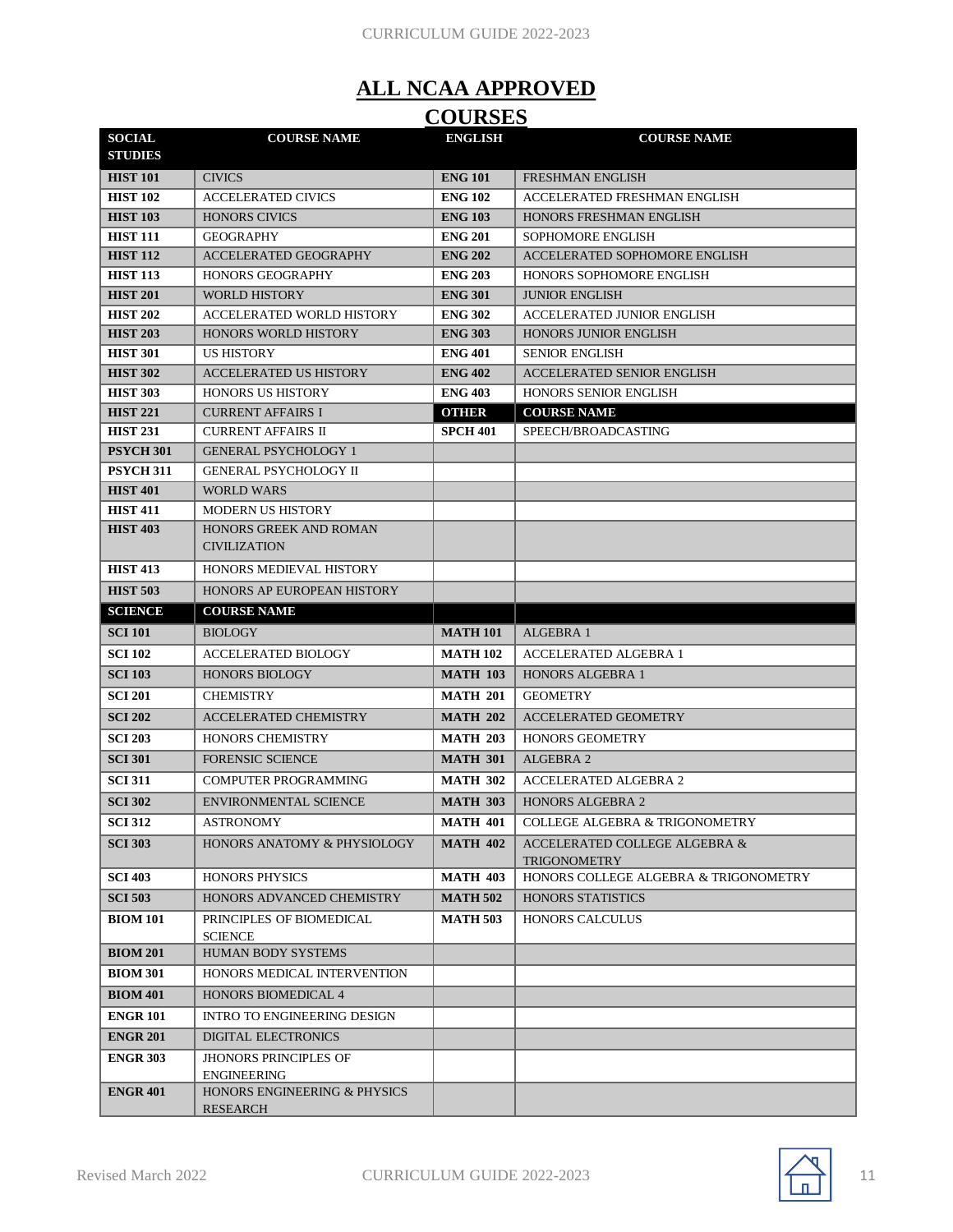# **ACADEMIC COURSES**

#### **NCAA courses are denoted with a \* by the course title SLU 1818 courses are denoted with a ^ by the course title AVAILABILITY OF COURSES IS SUBJECT TO CHANGE BASED ON STUDENT ENROLLMENT.**

# *THEOLOGY DEPARTMENT*

#### *Graduation requirement: 4 credit hours*

Students will take all classes listed. Freshmen take 100 level classes, sophomores take 200 level classes, juniors take 300 level classes, and seniors take 400 level classes.

| <b>THEOLOGY TRACKS</b> |                    |                 |                 |
|------------------------|--------------------|-----------------|-----------------|
| <b>FRESHMAN</b>        | <b>SOPHOMORE</b>   | <b>JUNIOR</b>   | <b>SENIOR</b>   |
| THEO 101 FRESHMAN      | THEO 201 SOPHOMORE | THEO 301 JUNIOR | THEO 401 SENIOR |
| <b>THEOLOGY</b>        | <b>THEOLOGY</b>    | <b>THEOLOGY</b> | <b>THEOLOGY</b> |

#### **THEO 101 Freshman Theology ALL YEAR/ 1 credit**

#### **Prerequisite:** NONE

**Semester 1:** The purpose of this course is to give students a general knowledge and appreciation of the Scared Scriptures. Through the study of the Bible, they will come to encounter the living Word of God, Jesus Christ. In this course they will learn about the Bible, authored by God, through inspiration and its value to people throughout the world. They will learn how to read the Bible and will become familiar with the major sections of the Bible and the books included in each section. The students will pay particular attention to the Gospels where they may grow to know and love Jesus Christ more personally.

**Semester 2:** Students will be introduced to the mystery of Jesus Christ, the living Word of God, and the Second Person of the Blessed Trinity. Students will come to understand that Jesus Christ is the ultimate revelation to us from God. In learning about who He is, the students will also learn who He calls them to be. **Student Activities:** Prayer experiences, not taking, group discussions, presentations, and exegesis. **Student Evaluation:** In-class assignments, homework assignments, quizzes, tests, projects, and final exam.

### **THEO 201 Sophomore Theology ALL YEAR / 1 credit**

#### **Prerequisite:** THEO 101 Freshman Theology

**Semester 1:** The purpose of this course is to help students understand all that God has done for us through his Son, Jesus Christ. Through this course, students will learn that for all eternity, God has planned for us to share eternal happiness with Him, which is accomplished through the redemption Christ won for us. They will learn that they share this redemption only in and through Jesus Christ. Students will also be introduced to what it means to be a disciple of Jesus Christ and what life as a disciple entails.

**Semester 2:** The purpose of this course is to help the students understand that in and through the Church they encounter the living Jesus Christ. They will be introduced to the fact that the church was founded by Christ through the Apostles and is sustained by Him through the Holy Spirit. The students will come to know that the Church is the living Body of Christ today. This Body has both divine and human elements. In this course students will learn not so much about events in the life of the Church, but about the sacred nature of the Church.

**Student Activities:** Note-taking, journals, prayer experiences, and group discussion.

**Student Evaluation:** Prayer experience, classroom assignments, homework assignments, reflection papers, tests, projects, and final exam.

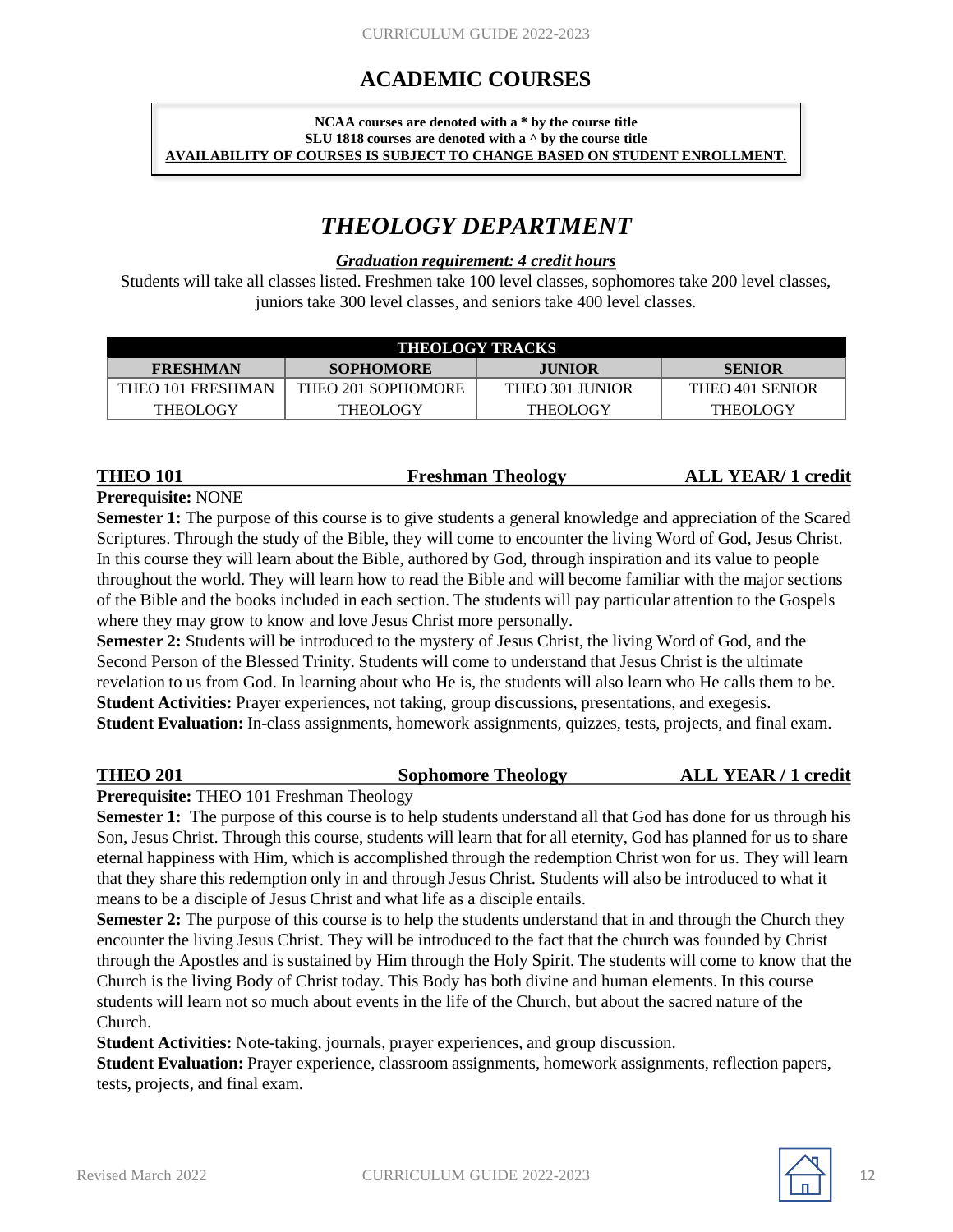**THEO 301 Junior Theology ALL YEAR / 1 credit**

**Prerequisite:** THEO 201 Sophomore Theology

**Semester 1:** The purpose of this course is to help students understand that they can encounter Jesus Christ today in a full and real way in and through the sacraments and especially through the Eucharist. Students will examine each of the sacraments in detail so as to learn how they may encounter Jesus Christ throughout life.

**Semester 2:** Theology will help students understand that it is only through Jesus Christ that they can fully live out God's plans for their lives. Students are to learn the moral concepts and precepts that govern the lives of Jesus Christ's disciples.

**Student Activities:** Presentations, group discussions, prayer experiences, and some note taking. **Student Evaluation:** Classroom assignments, homework assignments, tests, and final exam.

| <b>THEO 401</b> | <b>Senior Theology</b> | <b>ALL YEAR / 1 credit</b> |
|-----------------|------------------------|----------------------------|
|                 |                        |                            |

**Prerequisite:** THEO 301 Junior Theology

**Semester 1:** Senior Theology is an exploration and study that synthesized religious education over four years into an integrated, holistic review of Catholic theology. The course will also provide an introduction to theological reflection, theological vocabulary, close read of text, and analysis of social context with historical and formational components.

**Semester 2:** Designed to continue the growth of the students' love and comprehension of the New Testament. Students will learn how to use the New Testament for prayer, love, and understanding of how a Catholic Christian should trust and believe in God.

**Course Objective:** To initiate the student into college-level theological conversation and study and give them the skills, tools, and resources necessary for further study at the university level, including:

- Reading and writing at the senior level
- Methods of contextual analysis
- Practice in theological reflection
- Understanding the role of theological study within other disciplines

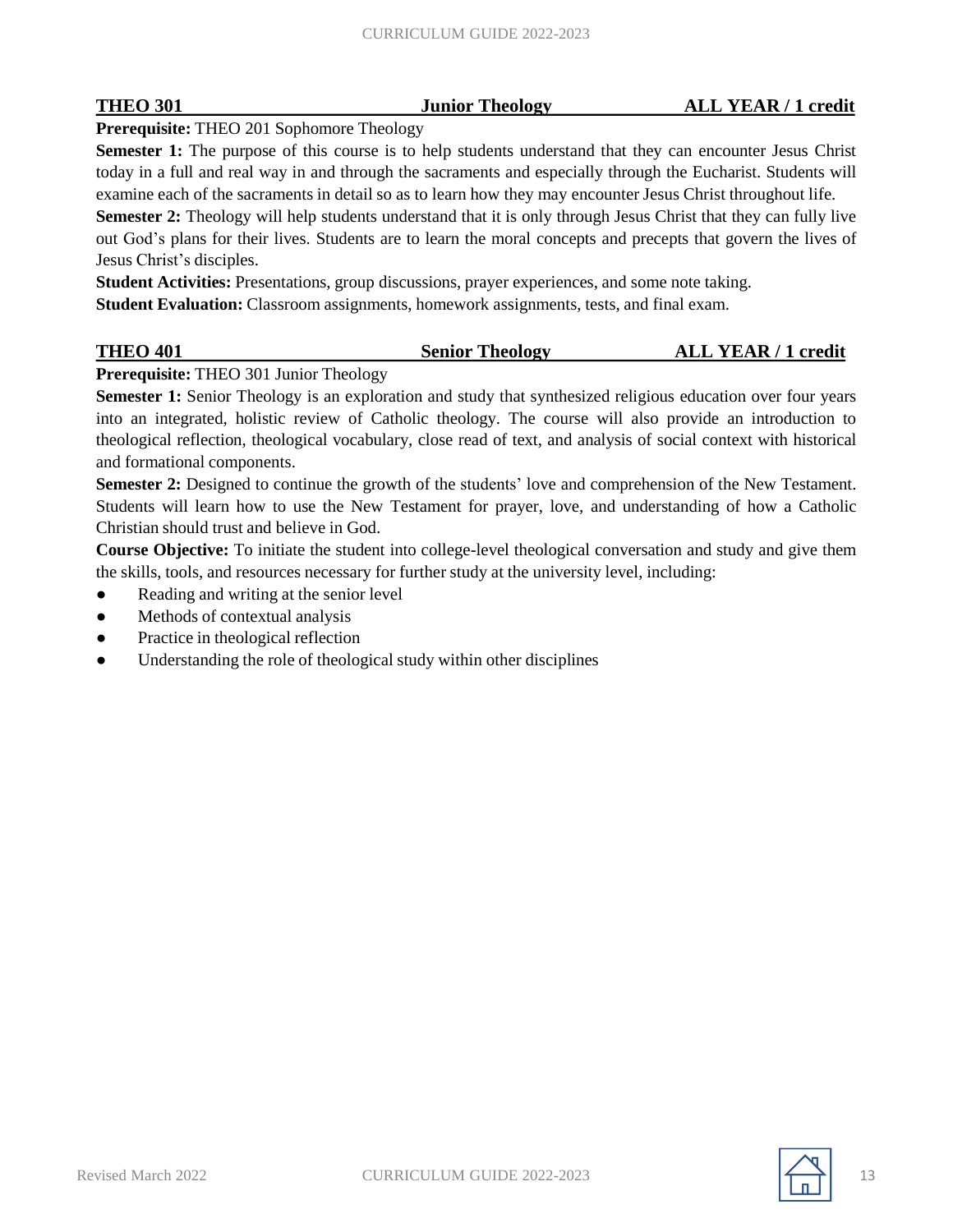#### **NCAA courses are denoted with a \* by the course title SLU 1818 courses are denoted with a ^ by the course title AVAILABILITY OF COURSES IS SUBJECT TO CHANGE BASED ON STUDENT ENROLLMENT.**

# *ENGLISH DEPARTMENT*

#### *Graduation requirement: 4 credit hours*

HONORS PROGRAM – Students enrolled in the Honors Program must fulfill all prerequisite requirements as explained under each course. Students may **not** continue or re-enroll in honors if either, or both, of the following situations occur:

 $\triangleright$  A student personally chooses to drop from an Honors course

⮚ A student fails to maintain a "B" average in one or more Honors courses

|                | <b>TYPICAL ENGLISH TRACKS</b>                                   |                                                                            |                                                               |                                                               |  |  |
|----------------|-----------------------------------------------------------------|----------------------------------------------------------------------------|---------------------------------------------------------------|---------------------------------------------------------------|--|--|
|                | <b>FRESHMAN YEAR</b>                                            | <b>SOPHOMORE YEAR</b>                                                      | <b>JUNIOR YEAR</b>                                            | <b>SENIOR YEAR</b>                                            |  |  |
|                | <b>ENG 101 FRESHMAN</b>                                         | <b>ENG 201 SOPHOMORE</b>                                                   | <b>ENG 301 JUNIOR</b>                                         | <b>ENG 401 SENIOR</b>                                         |  |  |
|                | <b>ENGLISH</b>                                                  | <b>ENGLISH</b>                                                             | <b>ENGLISH</b>                                                | <b>ENGLISH</b>                                                |  |  |
| $\overline{2}$ | <b>ENG 102</b><br><b>ACCELERATED</b><br><b>FRESHMAN ENGLISH</b> | <b>ENG 202</b><br><b>ACCELERATED</b><br><b>SOPHOMORE</b><br><b>ENGLISH</b> | <b>ENG 302</b><br><b>ACCELERATED</b><br><b>JUNIOR ENGLISH</b> | <b>ENG 402</b><br><b>ACCELERATED</b><br><b>SENIOR ENGLISH</b> |  |  |
| 3              | <b>ENG 103 HONORS</b><br><b>FRESHMAN ENGLISH</b>                | <b>ENG 203 HONORS</b><br><b>SOPHOMORE</b><br><b>ENGLISH</b>                | <b>ENG 303 HONORS</b><br><b>JUNIOR ENGLISH</b>                | <b>ENG 403 HONORS</b><br><b>SENIOR ENGLISH</b>                |  |  |

### *FRESHMAN ENGLISH*

#### **ENG 101 Freshman English\* ALL YEAR / 1 credit**

**Prerequisite:** NONE

**Description:** The purpose of this class is to work as an introduction to both literature and composition. Students will develop organizational skills for use in daily planning and for presentations.

Student Activities: Students will read a variety of short stories and texts supported through a 9<sup>th</sup> grade textbook. Students will receive continued grammar and vocabulary instruction.

**Student Evaluation:** Short essays, objective test, creative projects, presentations, and final exam.

# **ENG 102 Accelerated Freshman English\* ALL YEAR / 1 credit**

**Prerequisite:** Recommendation at registration.

**Description:** The purpose of this class is to review language skills, develop writing skills, and work on speech and oratory skills all through a variety of texts of literature.

**Student Activities:** Students are given grammar instruction for use in the writing process. Some literary pieces will be read for the use in literary analysis. Texts will serve as an introduction to a variety of genres including short stories, poetry, plays, and novels. A variance of assessments will give students an opportunity to experience texts through several lenses. Larger texts will include *Romeo and Juliet, Speak,* and *The House of the Scorpion.*

**Student Evaluation:** Essays, objective tests, written analyses, creative projects, presentations, and final exam.

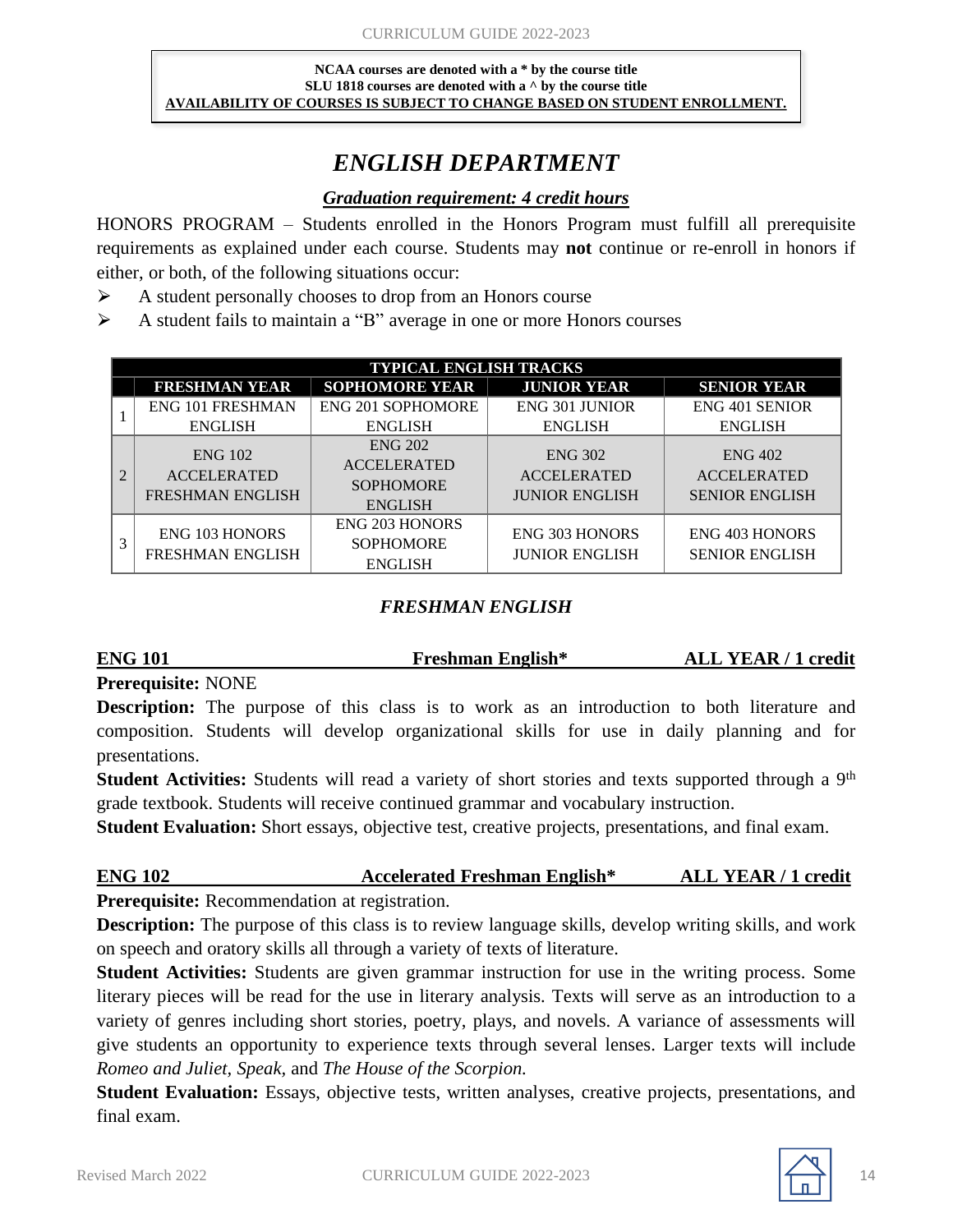**Prerequisite:** Recommendation at registration.

**Description:** The purpose of this class is to focus on the development of written and verbal communication of organizational skills for presentation and a variety of literary analysis for a better comprehension while reading literature.

Student Activities: Students will read a variety of short stories and texts supported through a 9<sup>th</sup> grade textbook. Students will receive continued grammar and vocabulary instruction.

**Student Evaluation:** Short essays, objective tests, creative projects, presentations, and final exam.

#### *SOPHOMORE ENGLISH*

| <b>ENG 201</b> | <b>Sophomore English*</b> | <b>ALL YEAR / 1 credit</b> |
|----------------|---------------------------|----------------------------|
|                |                           |                            |

**Prerequisite:** Students not maintaining a "C" or above in ENG 102 OR students not maintaining an " $A$ " in ENG 101.

**Description:** The purpose of this class is to work as a continued introduction of a variety of classic world literature through short stories, poetry, drama, and nonfiction. This course will also focus on the development of research skills through writing and composition.

**Student Activities:** Students will read a variety of short stories and texts supported through a 10<sup>th</sup> grade textbook. Students will begin to delve deeper into plot analysis, mood, setting, characterization, and theme. Students will receive continued grammar and vocabulary instruction. Students will learn to successfully apply MLA formatting and citation styles. Students will also complete an accurately cited research paper/project. Discussions will apply ideas from the texts to current events and societal issues at home and around the globe.

**Student Evaluation:** Research project, essays, objective tests, creative projects, presentations, and final exam.

**ENG 202 Accelerated Sophomore English\* ALL YEAR / 1 credit Prerequisite:** Students maintaining a "C" or above in ENG 102 OR students maintaining an "A" in ENG 101 with teacher recommendation.

**Description:** The purpose of this class is to continue to introduce a variety of classic world literature through short stories, poetry, drama, and nonfiction. This course will be more rigorous than ENG 201 and also focus on the development of research skills through writing and composition.

**Student Activities:** Students will read a variety of short stories and texts supported through a 10<sup>th</sup> grade textbook. Students will begin to delve deeper into plot analysis, mood, setting, characterization, and theme. Students will receive continued grammar and vocabulary instruction. Students will learn to successfully apply MLA formatting and citation styles. Students will also complete an accurately cited research paper/project. Discussions will apply ideas from the texts to current events and societal issues at home and around the globe.

**Student Evaluation:** Research project, essays, objective tests, creative projects, presentations, and final exam.

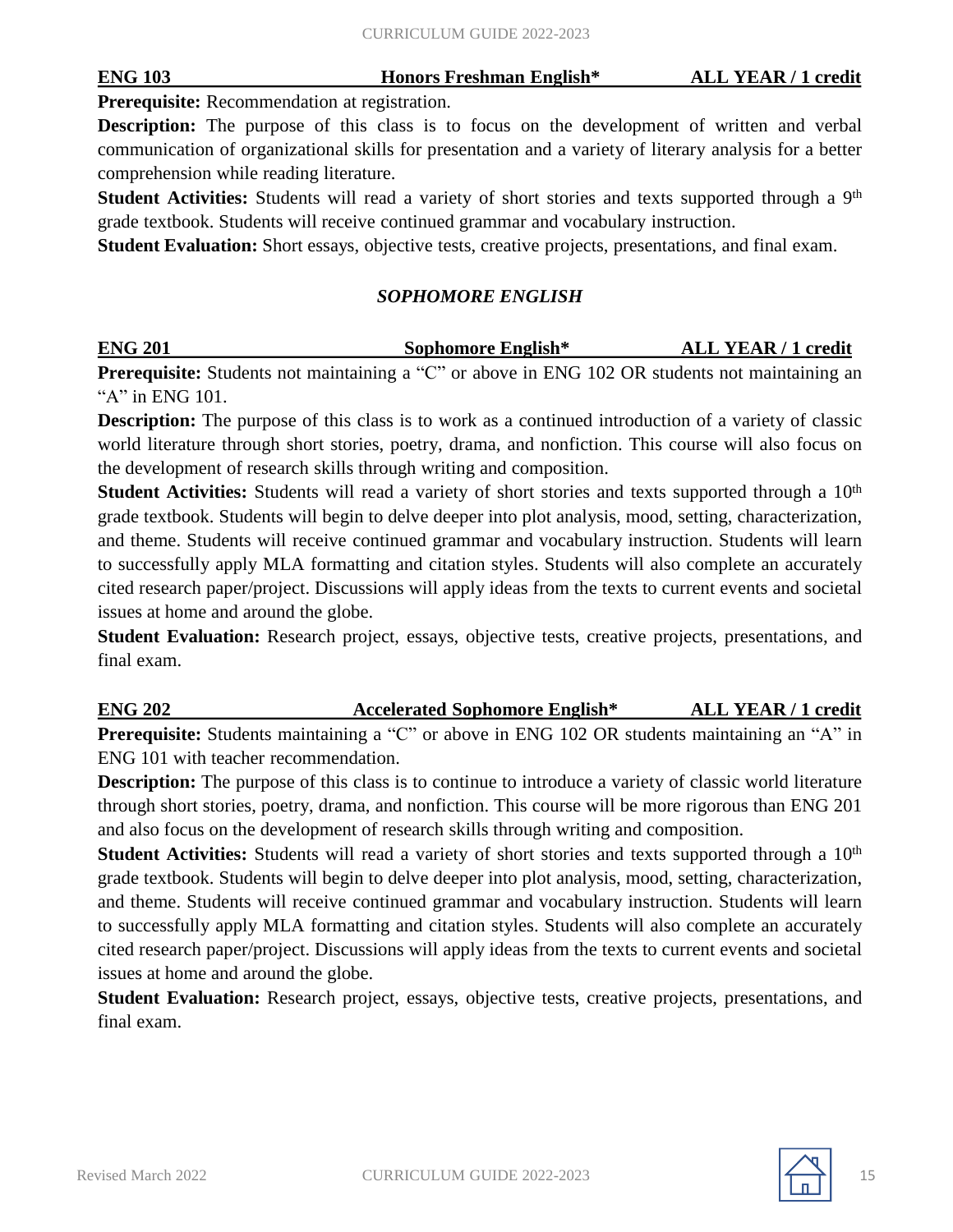**Prerequisite:** Students maintaining a "B" or above in both semesters of HONORS ENG 103 or maintain an "A" in ENG 102 with teacher recommendation.

**Description:** The purpose of this class is to continue to introduce a variety of classic world literature through both novel and short stories. This course will introduce language arts concepts through a combination of literary study, and research and composition. Students will learn to successfully apply MLA formatting and citation styles.

**Student Activities:** Students will compose a variety of papers throughout the year, including fully documented research papers. Students will begin to delve deeper into analysis, symbolism, and theme. Discussions will apply ideas from the texts to current events and societal issues at home and around the globe. Students read and discuss several longer pieces, for example, *Julius Caesar* and *Macbeth.*

**Student Evaluation:** Research project, essays, objective tests, creative projects, presentations, and final exam.

#### *JUNIOR ENGLISH*

# **ENG 301 Junior English\* ALL YEAR / 1 credit**

**Prerequisite:** Students not maintaining a "C" or above in ENG 202 OR students not maintaining an "A" in ENG 201.

**Description:** The purpose of this class is to allow students to develop their skills as authors in a variety of writing assignments. Students will get continued practice in the development of sentences and paragraph writing to create more clearly written essays and compositions. Literature will serve as an overview and sampling of texts representative and iconic of American Literature from the Early American Experience thru the Modern Age. This course will also develop a researched and MLA documented creative project/paper as well.

**Student Activities:** Students will gain continued practice in a variety of composition styles such as personal narrative, research, and literary analysis. Students will analyze a variety of short stories, novels, narratives, journals, drama, and other nonfiction accounts of this time period.

**Student Evaluation:** Research project, essays, objective tests, creative projects, presentations, and final exam.

**ENG 302 Accelerated Junior English\* ALL YEAR / 1 credit**

**Prerequisite:** Students maintaining a "C" or above in ENG 202 OR students maintaining an "A" in ENG 201 with teacher recommendation.

**Description:** This class is more rigorous than ENG 301 and will allow students to develop their skills as authors in a variety of writing assignments. Students will get continued practice in the development of sentences and paragraph writing to create more clearly written essays and compositions. Literature will serve as an overview and sampling of texts representative and iconic of American Literature from the Early American Experience thru the Modern Age. This course will also develop a researched and MLA documented creative project/paper as well.

**Student Activities:** Students will gain continued practice in a variety of composition styles such as personal narrative, research, and literary analysis. Students will analyze a variety of short stories, novels, narratives, journals, drama, and other nonfiction accounts of this time period.

**Student Evaluation:** Research project, essays, objective tests, creative projects, presentations, and final exam.

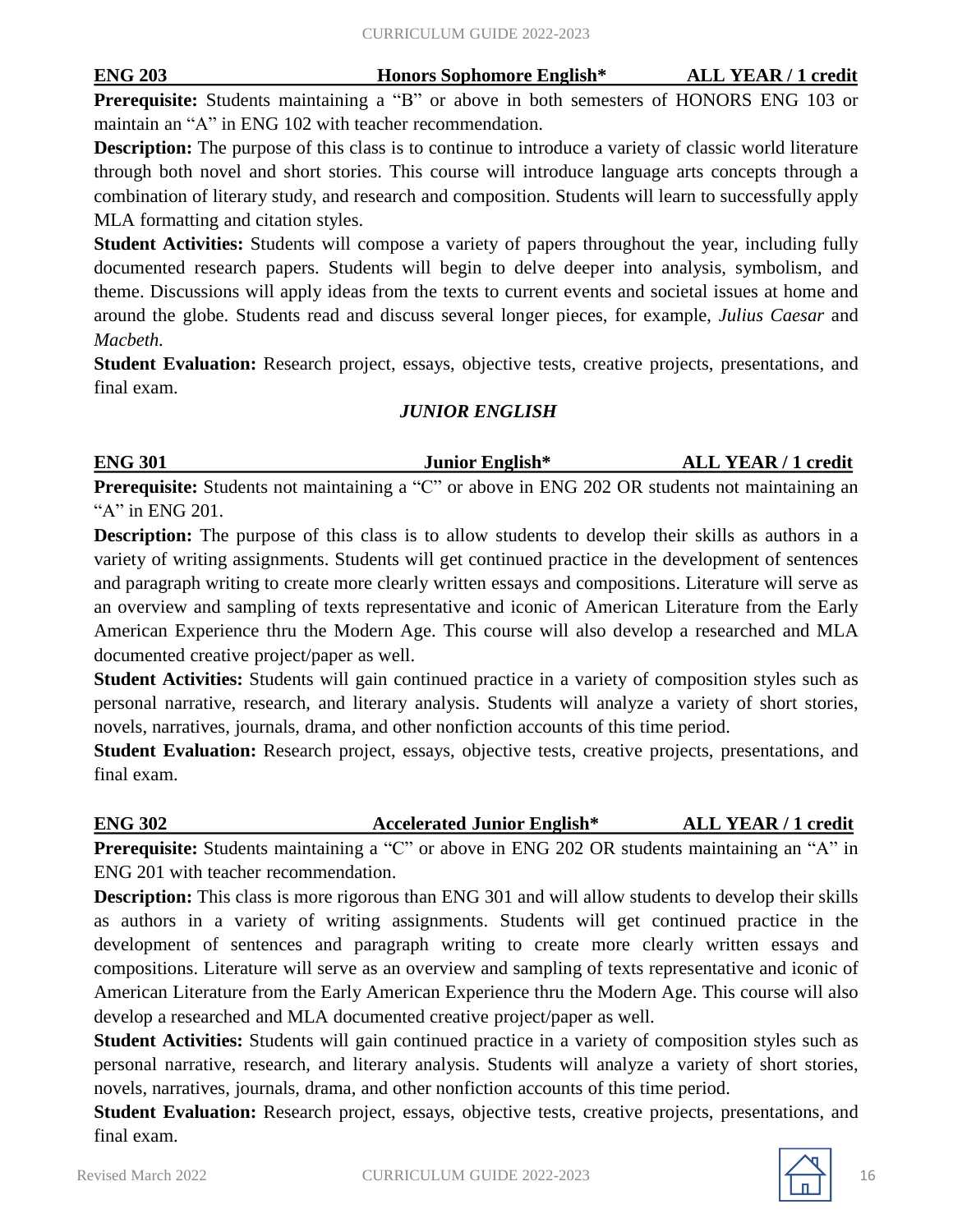**ENG 303 Honors Junior English\* ALL YEAR / 1 credit**

**Prerequisite:** Overall 3.0 GPA, teacher recommendation, and completion of Honors ENG 203 with a "B" or higher.

**Description:** In semester 1, this course will delve into a variety of writing genres including creative writing, research papers, presentations, and resumes. This course will also teach through a mastery of English grammar and mechanics as well as MLA formatting.

In semester 2, this course will examine important works of literature in the context and theme of Cultural Conflict and Social Justice. We will also analyze the real life cultural and historical events influencing the creation of these texts, their intention for their audience, and their relevance/significance in today's society. This course may utilize poems, short stories, and novels from a variety of time periods.

**Student Evaluation:** Discussions, critical responses, formal essays, objective tests, creative projects, presentations, and final exam.

#### *SENIOR ENGLISH*

**ENG 401 Senior English\* ALL YEAR / 1 credit Prerequisite:** Students not maintaining a "C" or above in ENG 302 OR students not maintaining an "A" in ENG 301.

**Description:** This course will allow students to develop their skills in a variety of creative writing assignments. This course will also develop at least one major, fully documented, MLA accurate research paper as well. This course will also serve as an overview and sampling of texts representative and iconic of a specific literary topic. This course will build on concepts and literary terminology directly covered in ENG 301. This topic may vary and is at instructor discretion at the beginning of the semester. Topics may include Folklore & Mythology, Historical Fiction, and Science Fiction, among others.

**Student Activities:** Students will analyze their own writing styles as well as the styles of other authors and a variety of texts including short stories, novels, drama, and poetry.

**Student Evaluation:** Essays, objective tests, creative projects, presentations, and final exam.

**ENG 402 Accelerated Senior English ALL YEAR / 1 credit Prerequisite:** Students maintaining a "C" or above in ENG 302 OR students maintaining an "A" in ENG 301 with teacher recommendation.

**Description:** This course will allow students to develop their skills in a variety of creative writing assignments at a more rigorous level than ENG 401. This course will also develop at least one major, fully documented, MLA accurate research paper as well. This course will also serve as an overview and sampling of texts representative and iconic of a specific literary topic. This course will build on concepts and literary terminology directly covered in ENG 302. This topic may vary and is at instructor decision at the beginning of the semester. Topics may include Folklore & Mythology, Historical Fiction, Science Fiction, among others.

**Student Activities:** Students will analyze their own writing styles as well as the styles of other authors and a variety of texts including short stories, novels, drama, and poetry.

**Student Evaluation:** Essays, objective tests, creative projects, presentations, and final exam.

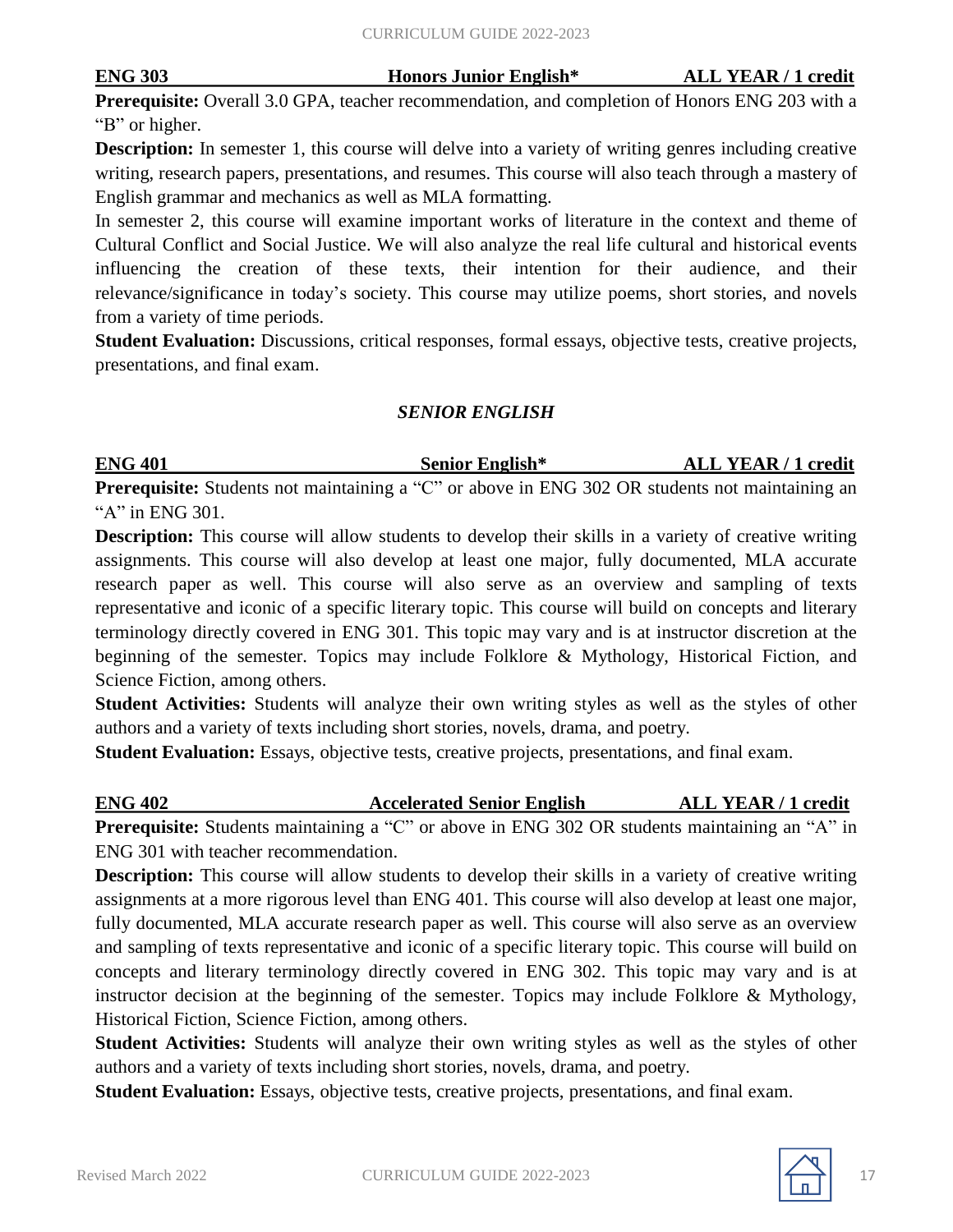**ENG 403 Honors Senior English\* ALL YEAR / 1 credit**

**Prerequisite:** Overall 3.0 GPA, teacher recommendation, and completion of Honors ENG 303 with a "B" or higher.

**Description:** During semester 1, this course will look at the reliability of characters and narrators in a variety of texts. This course may utilize poems, short stories, and novels from a variety of time periods.

During semester 2, this course will delve into a variety of written topics. Students will submit a rhetorical analysis, casual analysis, problem proposal, and an argumentative essay. The course will culminate with the creation of a reflective portfolio.

**Student Evaluation:** Discussions, critical responses, formal essays, objective tests, creative projects, presentations, and final exam.

#### *ELECTIVES*

#### *The following courses do not count as English credit toward graduation requirements.*

| <b>SPCH 401/411</b> | <b>Speech Communications*</b> | <b>SEM 1/2 / 0.5 credit</b> |
|---------------------|-------------------------------|-----------------------------|
|                     |                               |                             |

**Prerequisite:** Senior status.

**Description:** This course is designed to help students develop the skills necessary to become an effective communicator and leader.

**Student Activities:** Prepare, practice and present a wide variety of speeches through study and discussion of topics such as interpersonal communication, listening techniques, use of visual aids, storytelling, acting and dramatics, as well as theories such as "The Seven Habits of Highly Effective People."

**Student Evaluation:** All speeches and presentations will be critiqued by the instructor and peer evaluators using rubrics developed through class analysis and discussion. Some speeches will require research and written presentation in outline form to ensure logical sequence and organization of ideas.

| <b>BRD 101</b> | <b>Broadcasting 1</b> | <b>SEM 1/2 / 0.5 credit</b> |
|----------------|-----------------------|-----------------------------|
|                |                       |                             |

**Prerequisite:** NONE

**Description:** This course is an introduction to the basic principles, procedures, and techniques of television production.

**Student Evaluation:** Class participation, quizzes, and tests.

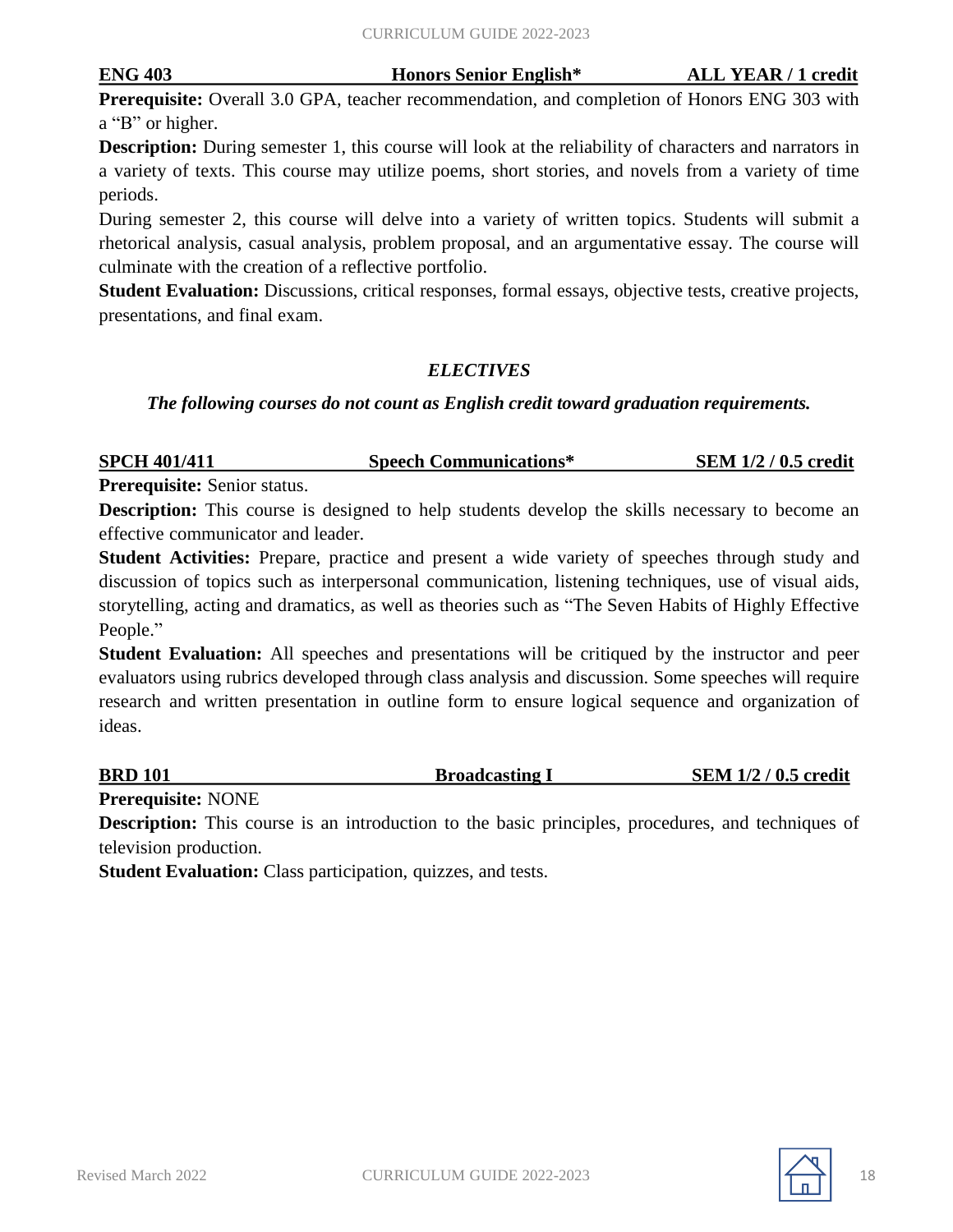#### **NCAA courses are denoted with a \* by the course title SLU 1818 courses are denoted with a ^ by the course title AVAILABILITY OF COURSES IS SUBJECT TO CHANGE BASED ON STUDENT ENROLLMENT.**

# *MATHEMATICS DEPARTMENT*

#### *Graduation requirement: 3 credit hours*

A TI-84 (any version) calculator is *required* for all math courses

PLACEMENT – Enrollment in Honors Algebra I, Accelerated Algebra I, and Algebra I will be based on the placement test,  $7<sup>th</sup>$  and  $8<sup>th</sup>$  grade math scores, and recommendation of the  $8<sup>th</sup>$  grade teacher. Students taking Accelerated Algebra I and Algebra I will be recommended for the next class based on their grade and the current teacher recommendation. Enrollment in the Honors Geometry class as a freshman will be available for freshman who have taken the Althoff Catholic sponsored 8<sup>th</sup> grade Algebra I class with the grade of "A" or "B". Students not enrolled in the Althoff Catholic sponsored class may qualify for Honors Geometry by taking the Honors Algebra I final exam given at Althoff Catholic in May. A student must earn an "A" or "B" on the exam.

HONORS PROGRAM – After freshman year, placement will depend on success in the current math class and recommendation of the teacher. Students enrolled in an honors class may re-enroll in the next honors class if they have an "A" or "B" average.

- $\triangleright$  A student with a "C" average will need to commit to a tutor and sign a waiver if they choose to stay in the honors program.
- $\triangleright$  A student with a "D" or below average may not continue in the honors program.
- ⮚ Sophomores who are enrolled in MATH 203 Honors Geometry may also enroll in MATH 303 Honors Algebra II concurrently, with a prerequisite of an "A" in Honors Algebra I.

|                         | <b>TYPICAL MATH TRACKS</b>        |                        |                        |                              |  |
|-------------------------|-----------------------------------|------------------------|------------------------|------------------------------|--|
|                         | <b>FRESHMAN YEAR</b>              | <b>SOPHOMORE YEAR</b>  | <b>JUNIOR YEAR</b>     | <b>SENIOR YEAR</b>           |  |
|                         | <b>MATH 101</b>                   | <b>MATH 201</b>        | MATH 301 ALGEBRA II    | MATH 401 COLLEGE ALGEBRA     |  |
|                         | ALGEBRA 1                         | <b>GEOMETRY</b>        |                        | & TRIGONOMETRY^              |  |
|                         | <b>MATH 102</b>                   | <b>MATH 202</b>        | <b>MATH 302</b>        | <b>MATH 402 ACCELERATED</b>  |  |
| 2                       | <b>ACCELERATED</b>                | <b>ACCELERATED</b>     | <b>ACCELERATED</b>     | <b>COLLEGE ALGEBRA &amp;</b> |  |
|                         | <b>ALGEBRA I</b>                  | <b>GEOMETRY</b>        | <b>ALGEBRA II</b>      | TRIGONOMETRY^                |  |
|                         |                                   |                        |                        | MATH 403 HONORS COLLEGE      |  |
|                         |                                   | <b>MATH 203 HONORS</b> | <b>MATH 303 HONORS</b> | ALGEBRA & TRIGONOMETRY^      |  |
|                         | <b>MATH 103</b>                   | <b>GEOMETRY</b>        | ALGEBRA II             |                              |  |
| 3                       | <b>HONORS</b><br><b>ALGEBRA I</b> |                        |                        | **MATH 502 HONORS            |  |
| А                       |                                   | **MATH 303             | **MATH 403 HONORS      | STATISTICS^                  |  |
|                         |                                   | <b>HONORS ALGEBRA</b>  | COLLEGE ALGEBRA &      | and/or                       |  |
|                         |                                   | П                      | TRIGONOMETRY^          | <b>MATH 503 HONORS</b>       |  |
|                         |                                   |                        |                        | <b>CALCULUS</b>              |  |
|                         |                                   |                        |                        | <b>MATH 502 HONORS</b>       |  |
| $\overline{\mathbf{0}}$ | <b>MATH 203</b>                   | <b>MATH 303 HONORS</b> | <b>MATH 403 HONORS</b> | STATISTICS^                  |  |
| $\underline{R}$<br>3    | <b>HONORS</b>                     | <b>ALGEBRA II</b>      | COLLEGE ALGEBRA &      | and/or                       |  |
| в                       | <b>GEOMETRY</b>                   |                        | TRIGONOMETRY^          | <b>MATH 503 HONORS</b>       |  |
|                         |                                   |                        |                        | <b>CALCULUS</b>              |  |

^OPTIONAL MATH ELECTIVE. NOT REQUIRED FOR GRADUATION

\*\*MATH 303 Honors Algebra II may be taken concurrently with MATH 203 Honors Geometry in this sequence with approval of the instructors if the student would like to be eligible to take MATH 502 Honors Statistics and/or MATH 503 Honors Calculus during their senior year.

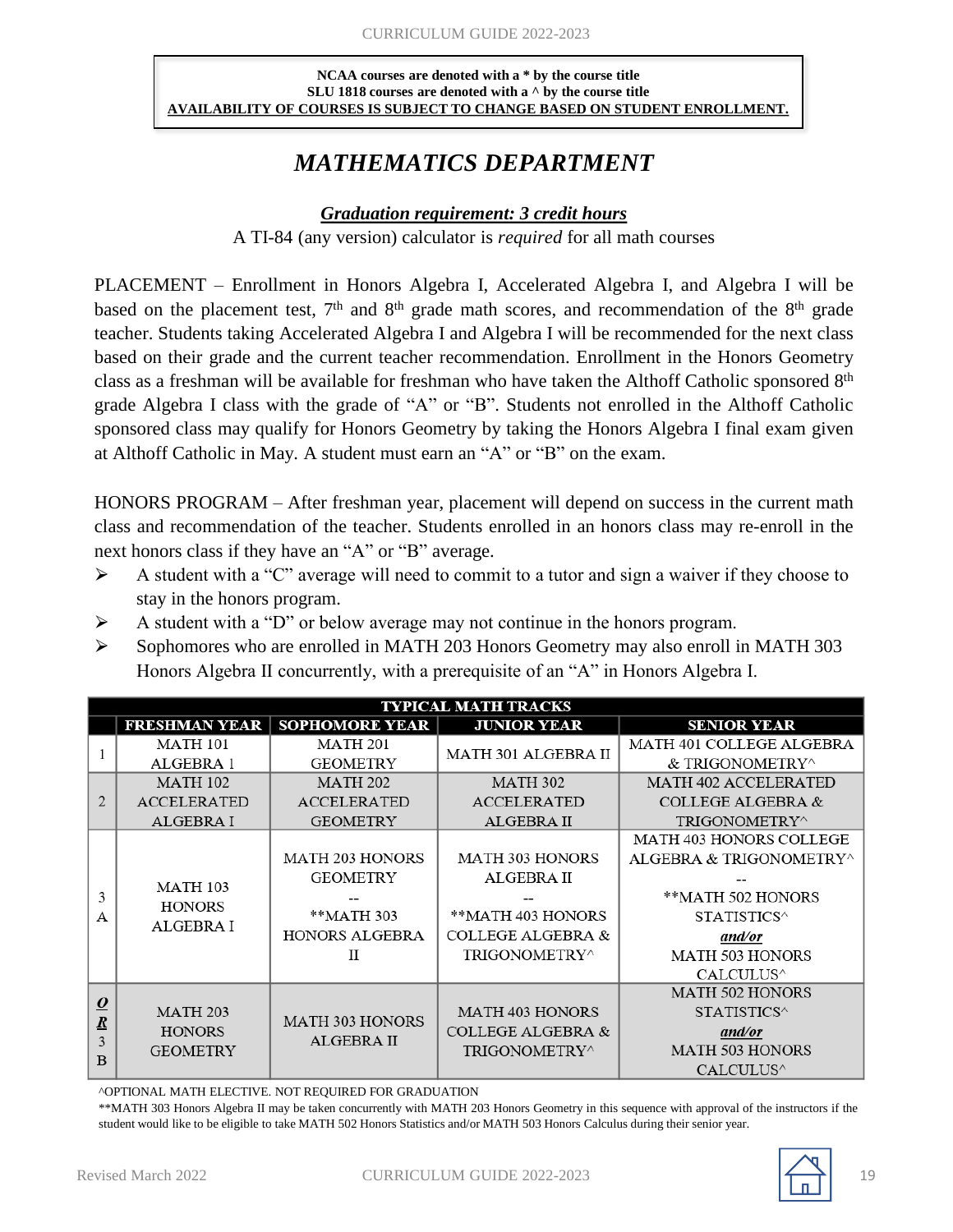#### *ALGEBRA 1*

**Prerequisite:** NONE

**Description:** This course will include linear equations, functions, inequalities, systems, exponents, factoring, quadratics, and radicals.

**Student Activities:** Note taking, homework assignments, and class participation.

**Student Evaluation:** Homework, quizzes, tests, and final exam.

### **MATH 102 Accelerated Algebra I\* ALL YEAR / 1 credit**

**Prerequisite:** Placement score and teacher recommendation.

**Description:** This course covers linear equations and functions, inequalities, systems, exponents, exponential functions, radicals and radical functions, rational expressions, and equations; as well as quadratic expressions, equations, and functions.

**Student Activities:** Note taking, homework assignments, and class participation.

**Student Evaluation:** Quizzes, tests, and final exam.

# **MATH 103 Honors Algebra I\* ALL YEAR / 1 credit**

**Prerequisite:** Placement score and teacher recommendation.

**Description:** This course covers all elements of Algebra I in greater depth and includes radical work related to geometry and trigonometry.

**Student Activities:** Note taking, homework assignments, and class participation.

**Student Evaluation:** Quizzes, tests, and final exam.

#### *GEOMETRY*

**MATH 201 Geometry\* ALL YEAR / 1 credit Prerequisite:** MATH 101 Algebra I, or completion of MATH 102 Accelerated Algebra I with a "D". **Description:** In this course students will learn to: recognize and understand concepts and terms from plane and solid geometry; apply postulates and theorems involving quadrilaterals, polygons, circles, and similar shapes; use perimeter, area, and volume formulas; apply the Pythagorean Theorem, work with special right triangles, and od basic trigonometry involving right triangles; solve proportions, do measurements, and unit conversions. Algebraic skills will be used in solving geometric problems. **Student Activities:** Note taking, homework assignments, and class participation. **Student Evaluation:** Homework, quizzes, tests, and final exam.

### **MATH 202 Accelerated Geometry\* ALL YEAR / 1 credit**

**Prerequisite:** MATH 102 Accelerated Algebra I with an "A", "B", or "C".

**Description:** This course covers concepts from plane and solid geometry including application of postulates and theorems in proofs and problems, algebraic and two-column geometric proofs, triangle congruence, quadrilaterals, proportions & similarity, right triangles & trigonometry, polygons, circles, and transformations & symmetry. Measurement, unit conversion, and algebra skills will be required in problem solving.

**Student Activities:** Note taking, homework assignments, and class participation. **Student Evaluation:** Homework, quizzes, tests, and final exam.



**MATH 101 Algebra I\* ALL YEAR / 1 credit**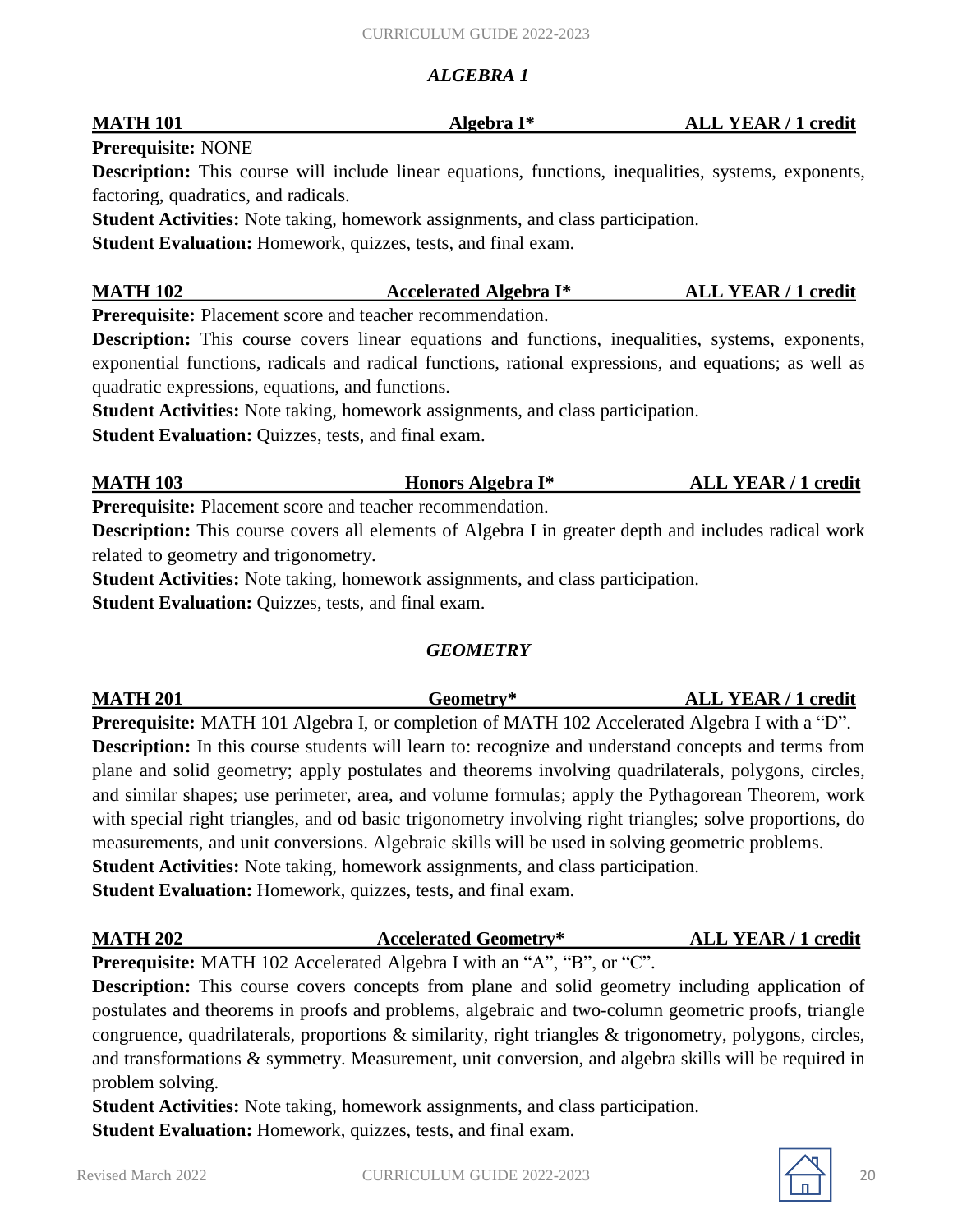**MATH 203 Honors Geometry\* ALL YEAR / 1 credit**

**Prerequisite:** MATH 103 Honors Algebra I with an "A" or "B", MATH 102 Accelerated Algebra I with an "A" and recommendation by the math teacher or a passing score on the Algebra I placement exam given by Althoff.

**Description:** In addition to material covered in Accelerated Geometry, this course will study Geometry with greater depth. Logic is introduced and deductive thinking is emphasized through twocolumn proofs. Algebraic skills are stressed in solving geometric problems. The course includes an introduction to analytic geometry.

**Student Activities:** Note taking, homework assignments, and class participation.

**Student Evaluation:** Homework, quizzes, tests, and final exam.

#### *ALGEBRA II*

**MATH 301 Algebra II\* ALL YEAR / 1 credit**

**Prerequisite:** MATH 201 Geometry, or completion of Accelerated Geometry with a "D".

**Description:** This course includes linear, quadratic polynomial, radical, exponential, logarithmic, and rational functions and relations. Graphing calculator technology is fully integrated throughout this course.

**Student Activities:** Note taking, homework assignments, and class participation.

**Student Evaluation:** Homework, quizzes, tests, and final exam.

**MATH 302 Accelerated Algebra II\* ALL YEAR / 1 credit**

**Prerequisite** MATH 202 Accelerated Geometry with an "A", "B", or "C".

**Description:** This course will include linear, quadratic, polynomial, radical, exponential, logarithmic, and rational functions and relations as well as conic sections. Graphing calculator technology is fully integrated throughout this course.

**Student Activities:** Note taking, homework assignments, and class participation. **Student Evaluation:** Homework, quizzes, tests, and final exam.

**MATH 303 Honors Algebra II\* ALL YEAR / 1 credit Prerequisite:** MATH 203 Honors Geometry with an "A" or "B" and teacher recommendation, OR completion of MATH 202 Accelerated Geometry with an "A" and recommendation by the math teacher OR concurrently enrolled in MATH 203 Honors Geometry with an "A" in MATH 103 Honors Algebra I and teacher recommendation.

**Description:** In addition to the material covered in Accelerated Algebra II, this course will cover linear programming, series and sequences, and probability. Word problems are fully integrated throughout the course.

**Student Activities:** Note taking, homework assignments, and class participation.

**Student Evaluation:** Homework, quizzes, tests, projects, and final exam.

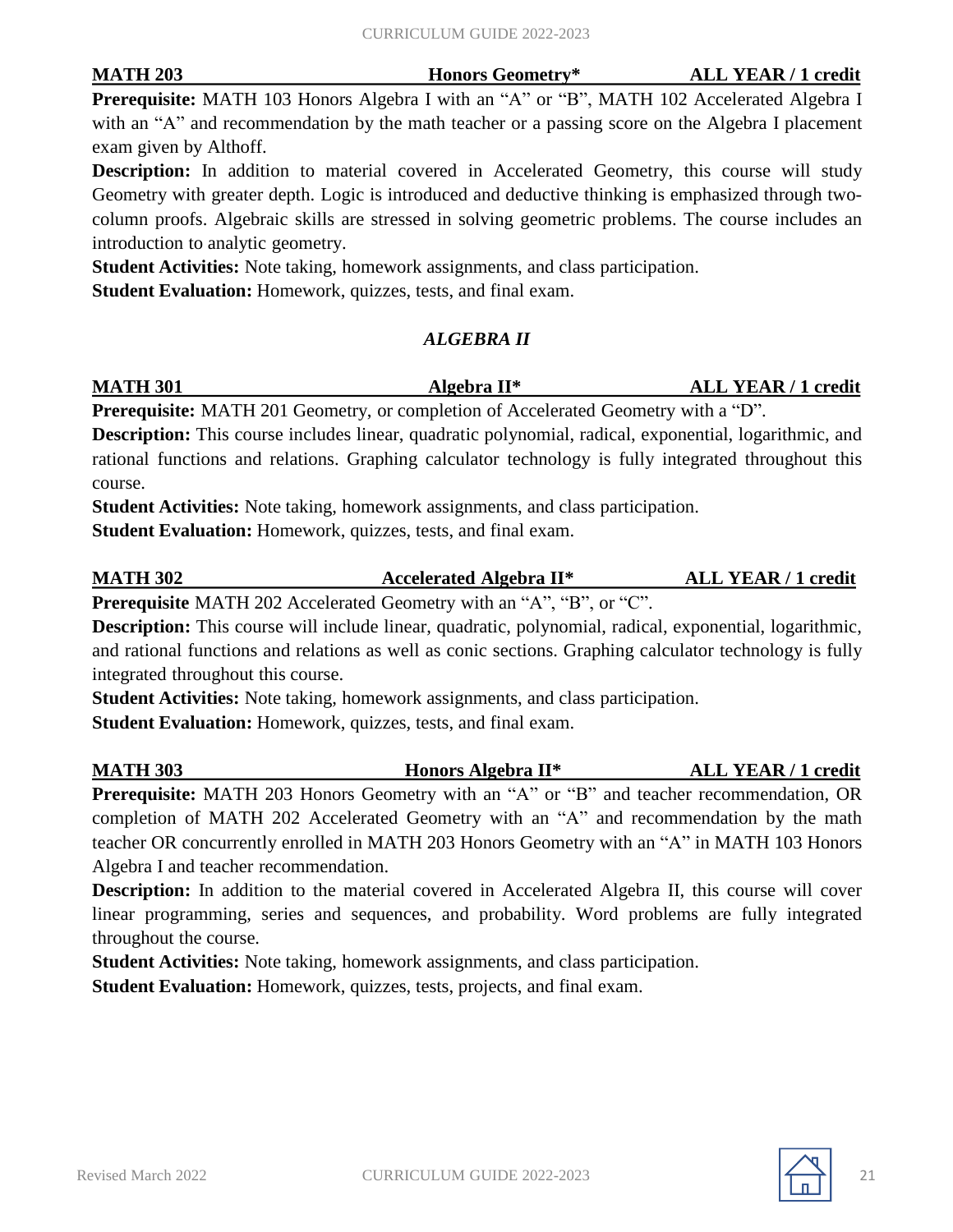#### *COLLEGE ALGEBRA & TRIGONOMETRY*

**MATH 401 College Algebra & Trigonometry\* ALL YEAR / 1 credit Prerequisite:** MATH 301 Algebra II, or completion of MATH 302 Accelerated Algebra II with a "D".

**Description:** This course is designed to further develop algebraic skills before College Algebra. This course covers Algebra for the first three quarters and trigonometry for the fourth quarter.

**Student Activities:** Note taking, homework assignments, and class participation.

**Student Evaluation:** Quizzes, tests, and final exam.

# **MATH 402 Accelerated College Algebra & Trigonometry\* ALL YEAR / 1 credit**

**Prerequisite:** MATH 302 Accelerated Algebra II with an "A", "B", or "C".

**Description:** Semester 1 This course will provide the essential concepts and skills of algebra and the study of functions that are needed for further study in mathematics. Topics include: linear, quadratic, exponential, logarithmic, rational functions; conic sections, matrices, graphing, sequence and series, and probability.

Semester 2: This course will include the definition of trigonometry and circular functions, how to find both sides and angles of right and oblique triangles, how to prove and simplify trigonometric functions, graphing the six trigonometric functions, usage of the Laws of Sines and Cosines, and half, double, and composite angle formulas.

**Student Activities:** Note taking, homework assignments, and class participation.

**Student Evaluation:** Quizzes, tests, and final exam.

**MATH 403 Honors College Algebra & Trigonometry\* ALL YEAR / 1 credit Prerequisite:** MATH 303 Honors Algebra II with an "A" or "B" and teacher recommendation, OR completion of MATH 302 Accelerated Algebra II with an "A" and recommendation by the math teacher

**Description:** Semester 1: This course is taught through Saint Louis University's 1818 dual credit program. This course will include all material in College Algebra, but a special emphasis is given to the preparation for the study of higher mathematics. Topics will also include: conic sections, graphing, linear programming, functions, and matrices.

Semester 2: All material in trigonometry will be included in this course. Real world applications will be stressed.

**Student Activities:** Note taking, homework assignments, and class participation. **Student Evaluation:** Homework, quizzes, tests, projects, and final exam.

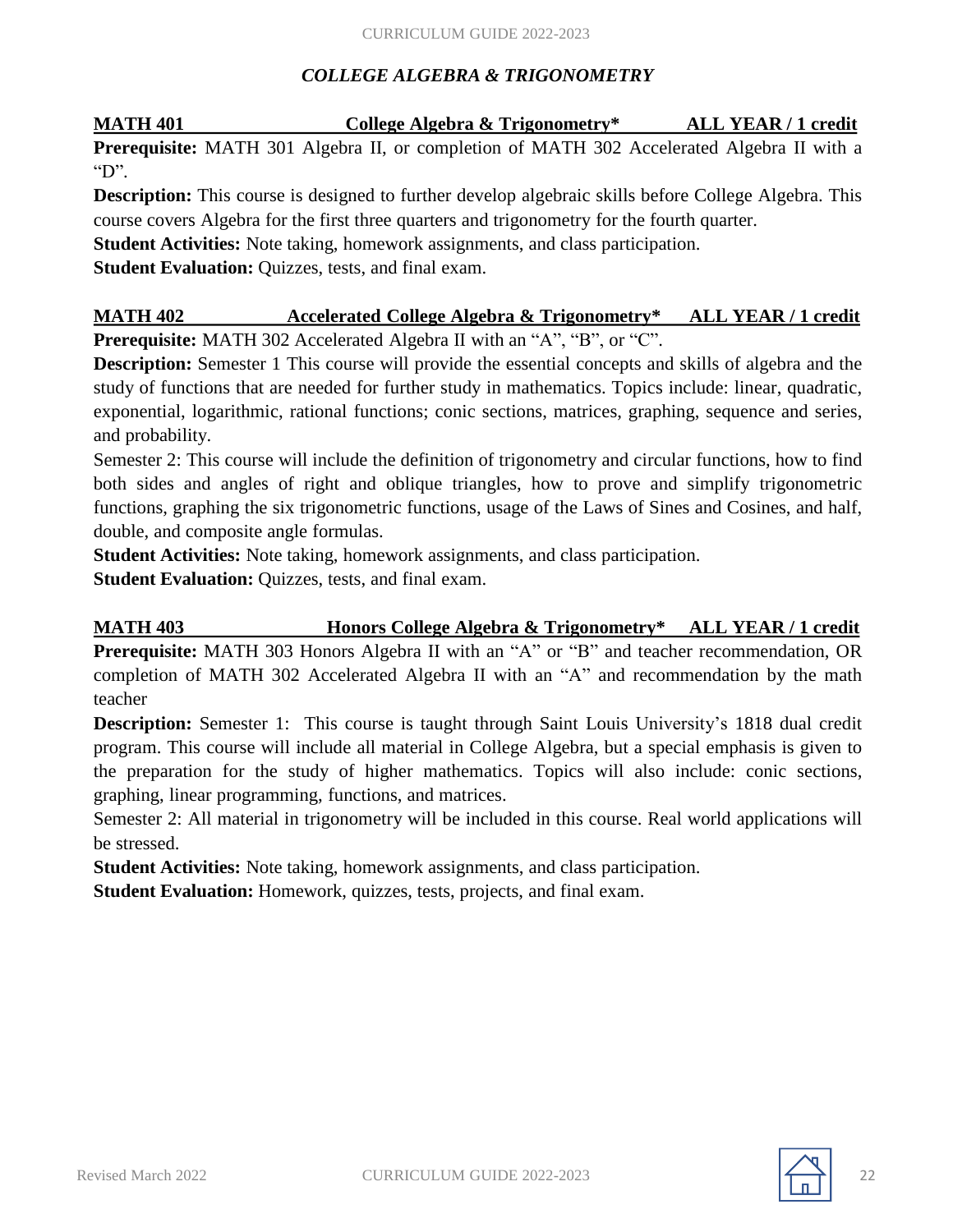#### *SENIOR ELECTIVE MATH*

**MATH 502 Honors Statistics\*^ ALL YEAR / 1 credit**

**Prerequisite:** MATH 403 Honors College Algebra & Trigonometry OR recommendation of math teacher. May be taken concurrently with MATH 503 Honors Calculus.

**Description:** This course is taught through Saint Louis University's 1818 dual credit program. This course will cover data production and analysis, probability basics and distributions, sampling, estimation with confidence intervals, hypothesis testing, the t-test, correlation and regression, crosstabulations, and chi-square testing. Students will learn to use the software package Excel and R-Studio.

**Student Activities:** Note taking, homework assignments, and class participation.

**Student Evaluation:** Homework, quizzes, tests, and final exam.

**MATH 503 Honors Calculus\*^ ALL YEAR / 1 credit Prerequisite:** MATH 403 Honors College Algebra & Trigonometry and recommendation of math teacher. May be taken concurrently with MATH 502 Honors Statistics.

**Description:** This course is taught through Saint Louis University's 1818 dual credit program. In this course student will learn differential and integral calculus and its applications in business and science. Topics such as domain and range, limits of functions, graphs, exponential and logarithmic functions are also included.

**Student Activities:** Note taking, homework assignments, and class participation.

**Student Evaluation:** Homework, quizzes, tests, and final exam.

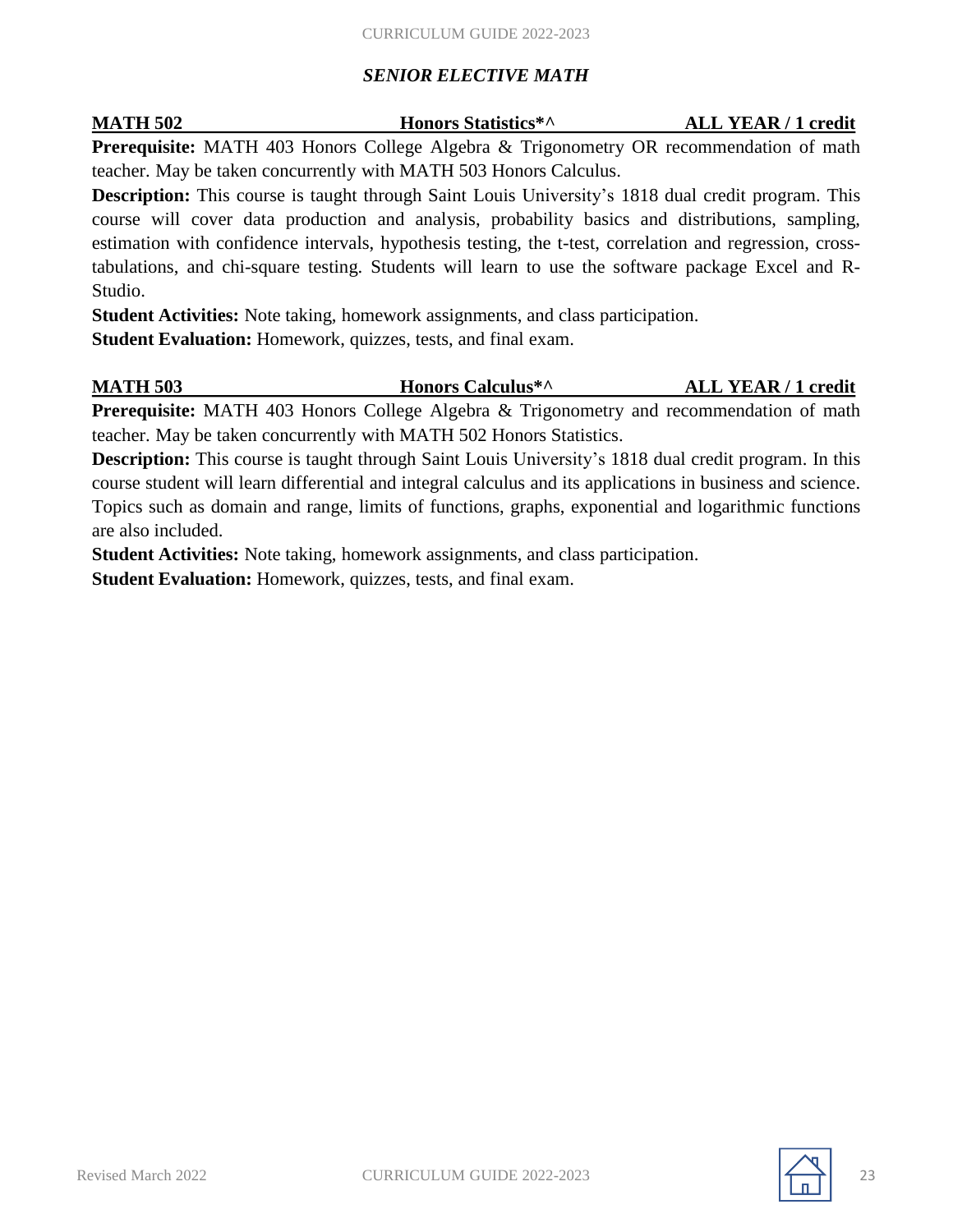#### **NCAA courses are denoted with a \* by the course title SLU 1818 courses are denoted with a ^ by the course title AVAILABILITY OF COURSES IS SUBJECT TO CHANGE BASED ON STUDENT ENROLLMENT.**

### *SCIENCE DEPARTMENT Graduation requirement: 3 credit hours*

Biology (any level) and Chemistry (any level) are both required courses to graduate. *Additionally*, students must choose one science elective course to fulfill the third credit requirement.

*3 science courses are required for graduation-Biology, Chemistry, & an elective of your choice. The following is a guide to typical tracks students take with an emphasis in science. You may discuss other track options with your counselor during course selection.*

|                     | <b>TYPICAL SCIENCE TRACKS</b>                                                                          |                                                                                                            |                                                                                 |                                                                                                                      |
|---------------------|--------------------------------------------------------------------------------------------------------|------------------------------------------------------------------------------------------------------------|---------------------------------------------------------------------------------|----------------------------------------------------------------------------------------------------------------------|
|                     | <b>FRESHMAN YEAR</b>                                                                                   | <b>SOPHOMORE YEAR</b>                                                                                      | <b>JUNIOR YEAR</b>                                                              | <b>SENIOR YEAR</b>                                                                                                   |
| 1                   | *OPTIONAL<br><b>ELECTIVE</b>                                                                           | <b>SCI 101 BIOLOGY</b>                                                                                     | <b>SCI 201 CHEMISTRY</b>                                                        | * SCI 302 ENVIRONMENTAL<br>SCIENCE/ SCI 312 ASTRONOMY<br>* SCI 301 FORENSICS/ SCI 311<br><b>COMPUTER PROGRAMMING</b> |
| $\sqrt{2}$<br>A     | <b>SCI 102</b><br><b>ACCELERATED</b><br><b>BIOLOGY</b><br>ENGR 101 INTRO<br>TO ENGINEERING<br>DESIGN** | <b>SCI 202</b><br><b>ACCELERATED</b><br><b>CHEMISTRY</b><br><b>ENGR 201 DIGITAL</b><br>ELECTRONICS**       | ENGR 303 HON<br>PRINCIPLES OF<br><b>ENGINEERING</b>                             | <b>ENGR 403 HON ENGINEERING 4</b>                                                                                    |
| $\overline{2}$<br>B | <b>SCI 102</b><br><b>ACCELERATED</b><br><b>BIOLOGY</b><br><b>BIOM 101</b><br>PRINCIPLES OF<br>BIOMED** | <b>SCI 202</b><br><b>ACCELERATED</b><br><b>CHEMISTRY</b><br><b>BIOM 201 HUMAN</b><br><b>BODY SYSTEMS**</b> | <b>BIOM 303 HON</b><br><b>MEDICAL</b><br><b>INTERVENTION</b>                    | <b>BIOM 403 HON BIOMEDICAL 4</b>                                                                                     |
| 3                   | <b>SCI 102 HONORS</b><br><b>BIOLOGY</b>                                                                | <b>SCI 203 HONORS</b><br><b>CHEMISTRY</b>                                                                  | SCI 303 HON<br><b>ANATOMY &amp;</b><br>PHYSIOLOGY                               | <b>SCI 403 HON PHYSICS</b><br>ENGR 403 HON ENGINEERING 4                                                             |
| A                   | ENGR 101 INTRO<br>TO ENGINEERING<br>DESIGN**                                                           | <b>ENGR 201 DIGITAL</b><br>ELECTRONICS**                                                                   | ENGR 303 HON<br>PRINCIPLES OF<br><b>ENGINEERING</b>                             | <b>SCI 503 HON ADVANCED</b><br><b>CHEMISTRY</b>                                                                      |
| 3<br>B              | <b>SCI 102 HONORS</b><br><b>BIOLOGY</b><br><b>BIOM 101</b><br>PRINCIPLES OF                            | <b>SCI 203 HONORS</b><br><b>CHEMISTRY</b><br><b>BIOM 201 HUMAN</b><br><b>BODY SYSTEMS**</b>                | SCI 303 HON<br>ANATOMY &<br>PHYSIOLOGY<br><b>BIOM 303 HON</b><br><b>MEDICAL</b> | <b>SCI 403 HON PHYSICS</b><br>BIOM 403 HON BIOMEDICAL 4<br><b>SCI 503 HON ADVANCED</b>                               |
|                     | BIOMED**                                                                                               |                                                                                                            | <b>INTERVENTION</b>                                                             | <b>CHEMISTRY</b>                                                                                                     |

\*These courses are offered in alternating school years. Computer Programming/Forensics will be offered during the 2022-2023 school year while Environmental Science/Astronomy will be offered in 2023-2024 and so on.

\*\*Electives may be taken in addition to Biology or Chemistry. Students will also choose from these to complete their 3<sup>rd</sup> year science requirement. The chart above is an example of typical science tracks our students follow. Please speak with your counselor to arrange a track that works for you.

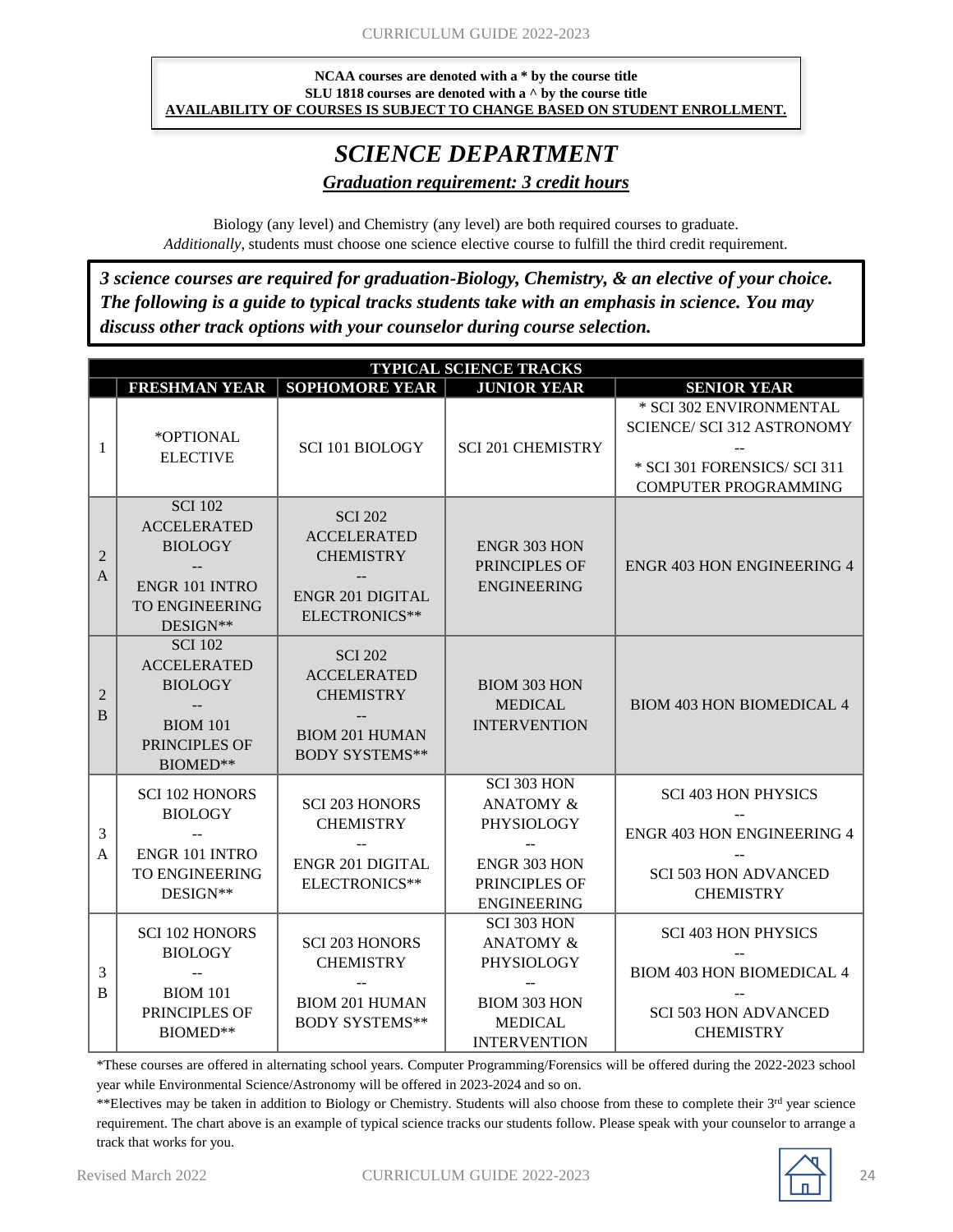### **\*\*\*REQUIRED SCIENCE COURSES\*\*\***

#### *BIOLOGY*

| <b>SCI 101</b> | Biology* | <b>ALL YEAR / 1 credit</b> |
|----------------|----------|----------------------------|
|                |          |                            |

#### **Prerequisite:** NONE

**Description:** Students will examine the world of biology and cover wide ranges of concepts. Students will also examine how biology affects their everyday lives. Study will include both classroom and laboratory work. In the lab, students will have an opportunity to investigate biological concepts and principles, as well as learn basic lab skills and techniques.

**Student Activities:** Supplemental classroom work with use of microscopes. *NOTE:* students may be required to study preserved animal specimens.

**Student Evaluation:** Tests, quizzes, homework assignments, laboratory reports, group projects, and final exam.

### **SCI 102 Accelerated Biology\* ALL YEAR / 1 credit**

**Prerequisite:** Placement score and teacher recommendation.

**Description:** Students will examine the world of biology and cover wide ranges of concepts at a more rigorous level than SCI 101. Students will also examine how biology affects their everyday lives. Study will include both classroom and laboratory work. In the lab, students will have an opportunity to investigate biological concepts and principles, as well as learn basic lab skills and techniques.

**Student Activities:** Supplemental classroom work with use of microscopes. *NOTE:* students may be required to study preserved animal specimens.

**Student Evaluation:** Tests, quizzes, homework assignments, laboratory reports, group projects, and final exam.

**SCI 103 Honors Biology\* A LL YEAR / 1 credit**

**Prerequisite:** Placement score and teacher recommendation.

**Description:** Student will gain a deeper understanding of course concepts through supplemental classroom work.

**Student Activities:** Use of microscopes, various laboratory activities.

**Student Evaluation:** Tests, quizzes, homework assignments, laboratory work, laboratory reports, projects, and final exam.

**NOTE: Students will be required to study preserved animal specimens.**

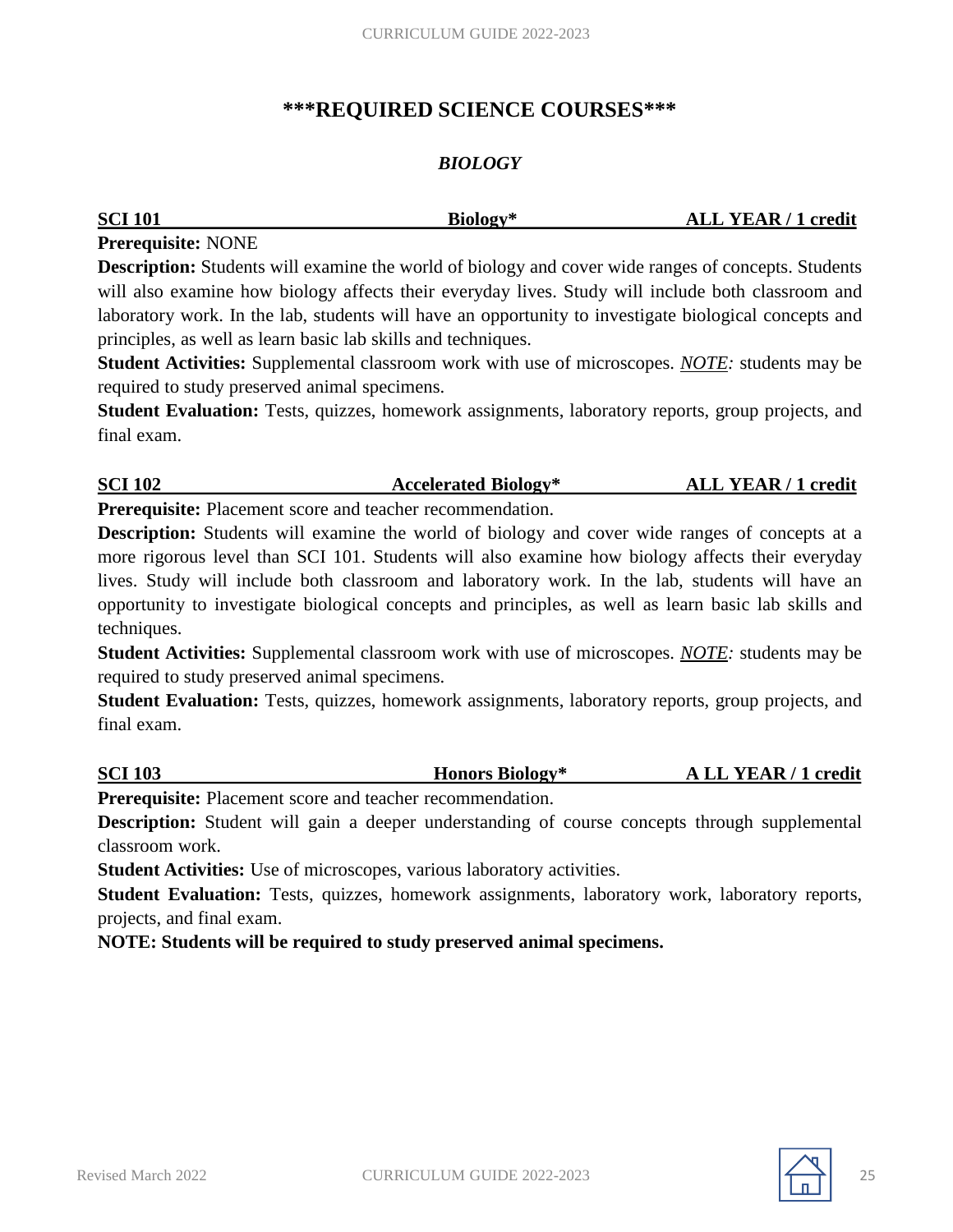#### *CHEMISTRY*

#### **SCI 201 Chemistry ALL YEAR / 1 credit**

**Prerequisite:** SCI 101 Biology, or completion of SCI 102 Accelerated Biology with a "D".

**Description:** This course consists of a blend of traditional chemistry, modern concepts, and realworld applications. Theory, as well as practical applications, is stressed. Content includes energy, states of matter, atomic structure, the periodic table, chemical formulas and bonding, molecular shape, chemical reactions and equations, gas laws, mole conversions, stoichiometry, solutions, and acids and bases.

**Student Activities:** Laboratory experiments, view demonstrations, apply mathematic concepts, develop problem solving skills.

**Student Evaluation:** Tests, quizzes, homework assignments, laboratory reports, activities, and semester exams.

**SCI 202 Accelerated Chemistry\* ALL YEAR / 1 credit**

**Prerequisite:** SCI 102 Accelerated Biology, or completion of SCI 103 Honors Biology with a "D". **Description:** This course consists of a blend of traditional chemistry, modern concepts, and realworld applications at a more rigorous level than SCI 201. Theory, as well as practical applications, is stressed. Content includes energy, states of matter, atomic structure, the periodic table, chemical formulas and bonding, molecular shape, chemical reactions and equations, gas laws, mole conversions, stoichiometry, solutions, and acids and bases.

**Student Activities:** Laboratory experiments, view demonstrations, apply mathematic concepts, develop problem solving skills.

**Student Evaluation:** Tests, quizzes, homework assignments, laboratory reports, activities, and semester exams.

**SCI 203 Honors Chemistry\* ALL YEAR / 1 credit**

**Prerequisite:** SCI 103 Honors Biology with an "A" or "B" and teacher recommendation.

**Description:** Coursework is the same as Chemistry, but on an honor's level. Chemical concepts and principles will be studied in more detail. A good mathematical background is essential to success in the course due to the large amount of problem solving in class and in the laboratory.

**Student Activities:** Laboratory experiments, view demonstrations, apply mathematic concepts, develop problem solving skills.

**Student Evaluation:** Tests, quizzes, homework assignments, laboratory reports, activities, and semester exams.

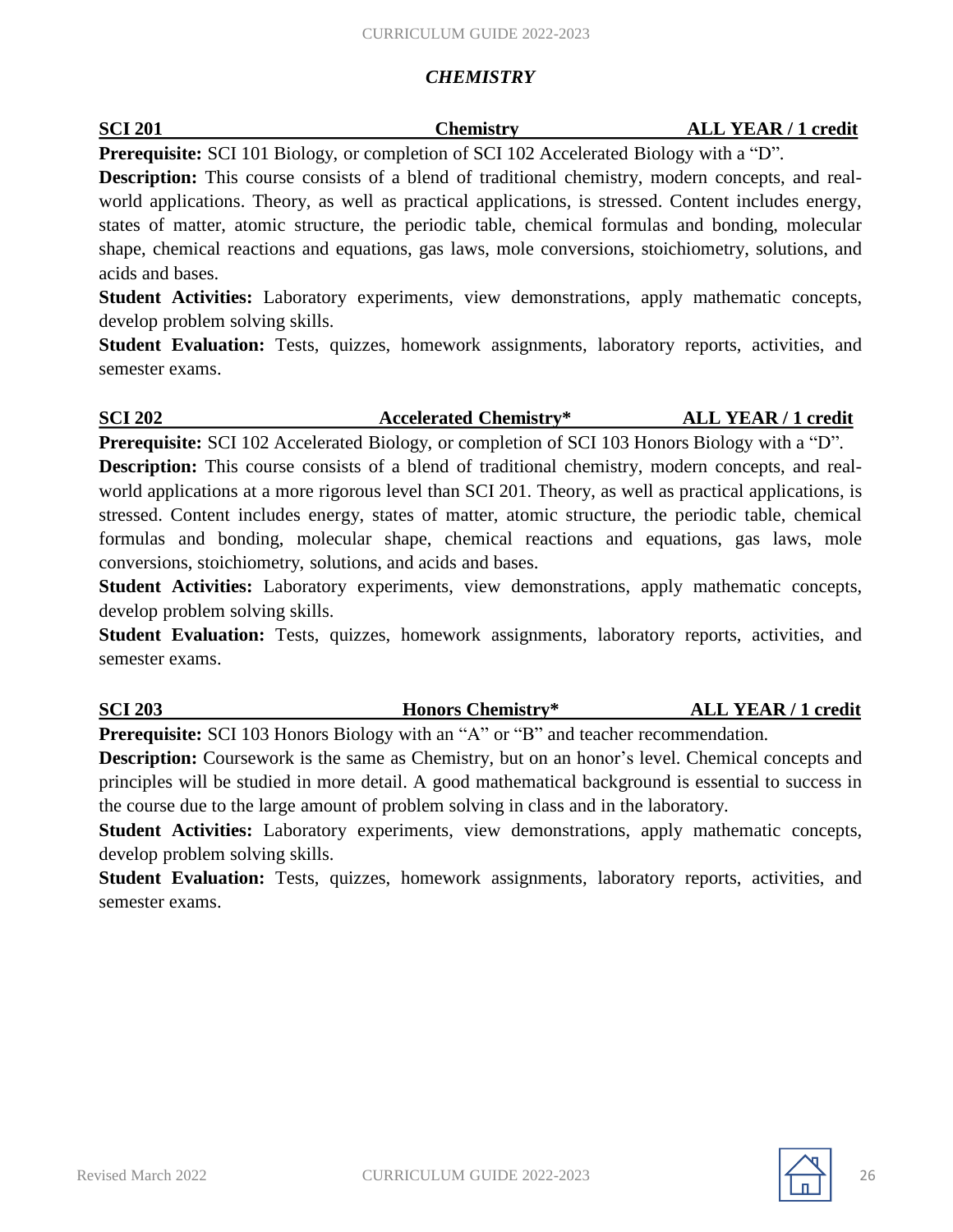### **\*\*\*ELECTIVE SCIENCE COURSES\*\*\***

*Must choose at least one to complete the 3 science credits required for graduation.*

| <b>SCI 301</b> | <b>Forensic Science*</b>                | $SEM 1 / 0.5$ credit |
|----------------|-----------------------------------------|----------------------|
|                | OFFERED 2022-2023, 2024-2025, 2026-2027 |                      |

**Prerequisite:** Junior or Senior status.

**Description:** This course focuses on practicing forensic science and analyzing evidence found at crime scenes. The fundamental objective is to teach the basic processes and principles of scientific thinking so as to apply them to solving problems. Student can expect class to contain lectures on various topics in relation to forensic techniques.

**Student Activities:** Laboratory activities will be used to simulate real tests on evidence, evidence collection is used to solve a variety of problems.

**Student Evaluation:** Quizzes, class participation, in-class projects, case studies, final exam.

#### **SCI 311 Introduction to Computer Programming\* SEM 2 / 0.5 credit OFFERED 2022-2023, 2024-2025, 2026-2027…**

**Prerequisite:** Junior or Senior status.

**Description:** This course is designed as an introduction to common computer programming languages and uses. Students will be given the opportunity to program in different environments with varying applications for practical use.

**Student Activities:** Students can expect some teaching of programming languages and project-based applications for their programming skills.

**Student Evaluation:** Quizzes, class participation, homework or projects, and final exam.

| <b>SCI 302</b> | <b>Environmental Science*</b>           | $SEM$ 1 / 0.5 credit |
|----------------|-----------------------------------------|----------------------|
|                | OFFERED 2023-2024, 2025-2026, 2027-2028 |                      |

**Prerequisite:** Junior or Senior status.

**Description:** This course is a diverse course that investigates the relationship between humans and the world in which we live. Areas of study include conservation and protection of natural

resources, environment education and communication, and environmental research.

**Student Activities:** A variety of laboratory activities including outdoor prairie studies,

researching, model building, and problem solving.

**Student Evaluation:** Tests, quizzes, written assignments, lab reports, and a final exam.

| <b>SCI 312</b> | Astronomy* | <b>SEM 2/0.5 credit</b> |
|----------------|------------|-------------------------|
|                |            |                         |

#### **OFFERED 2023-2024, 2025-2026, 2027-2028…**

**Prerequisite:** Junior or Senior status.

**Description:** Astronomy is a survey course of the universe to include topics of how information is gathered from astronomical distances, how the universe works, constellations, galaxies, and our solar system. Students will also spend the semester working on developing good arguments on a variety of questions. Students will also be exposed to new/current events in astronomy and cosmology.

**Student Activities:** Brief lectures on various topics, hands-on activities, and projects

**Student Evaluation:** Quizzes, class participation, in-class activities/projects, current events assignments, final exam.

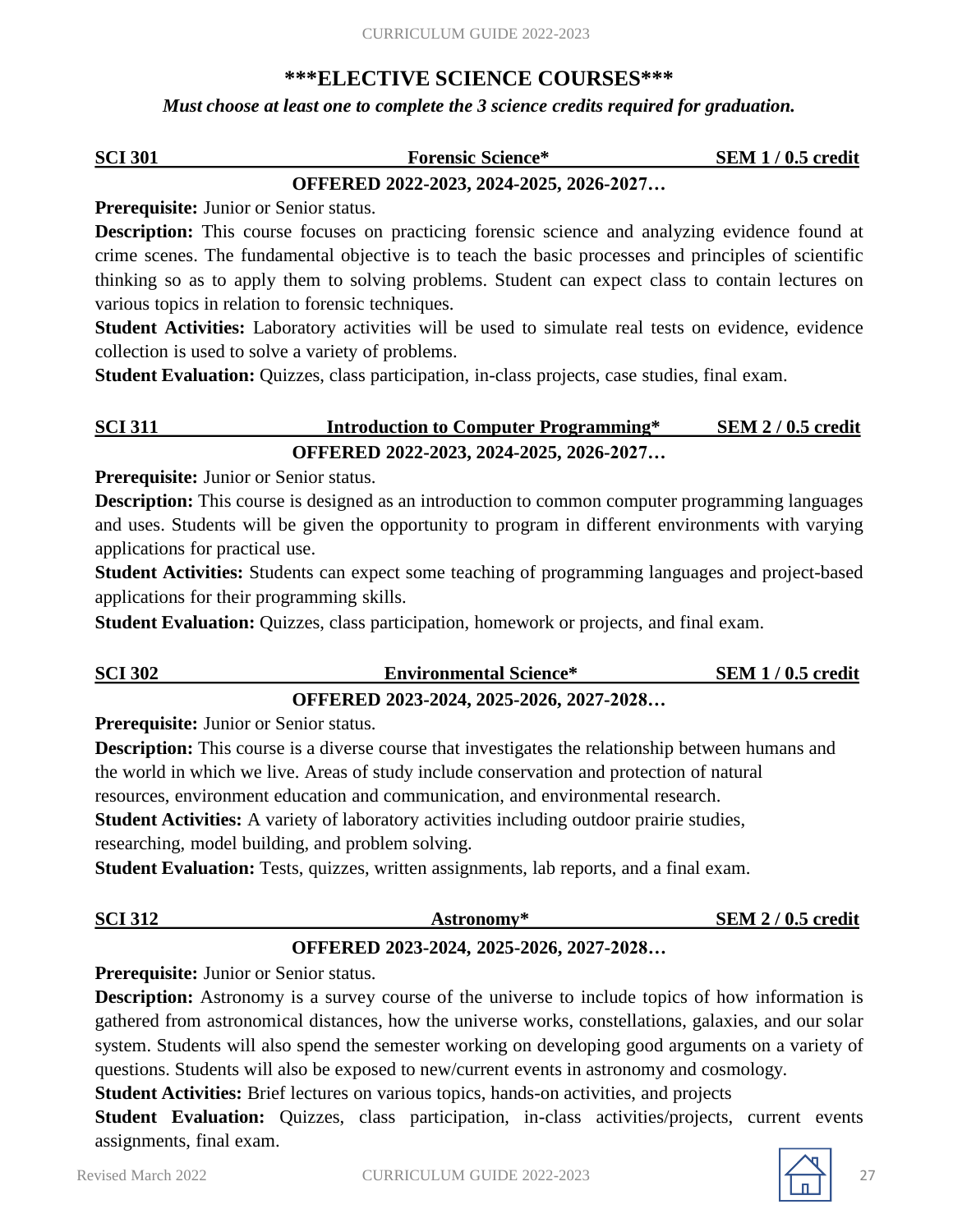# **A&P 303 Honors Anatomy & Physiology\* ALL YEAR / 1 credit**

**Prerequisite:** Completion of Honors Chemistry with an "A" or "B", or consent of instructor.

**Description:** The topics covered include chemical, cellular and tissue levels of organization. The course will also take an in depth look at the following systems: integumentary, skeletal, muscular, digestive, urinary, respiratory, cardiovascular, nervous, and endocrine.

Student Activities: Data collection and analysis, model building, problem solving, research presentations.

**Student Evaluation:** Tests, quizzes, homework assignments, laboratory reports, research project, and semester exams.

*NOTE: students will be required to study preserved animal specimens.*

**SCI 403 Honors Physics\* ALL YEAR / 1 credit Prerequisite:** SCI 203 Honors Chemistry with a "B", or consent of the instructor.

**Description:** This course relies heavily on mathematics and combines theory with practical application. Topics to be covered include mechanics, energy, waves and light, electricity, and magnetism.

**Student Evaluation:** Homework problems, tests, activities, and final exam.

**SCI 503 Honors Advanced Chemistry\*^ ALL YEAR / 1 credit**

**Prerequisite:** SCI 203 Honors Chemistry with an "A" or "B" or permission of the instructor. **Description:** This course is taught through Saint Louis University's 1818 dual credit program. This course is intended to provide an introduction to college level expectations of the understanding of general chemistry topics. Students should be able to demonstrate an understanding through written

assessment and laboratory techniques.

**Student Activities:** Students will perform and report on laboratory experiments. **Student Evaluation:** Quizzes, tests, homework, laboratory reports, and final exam.

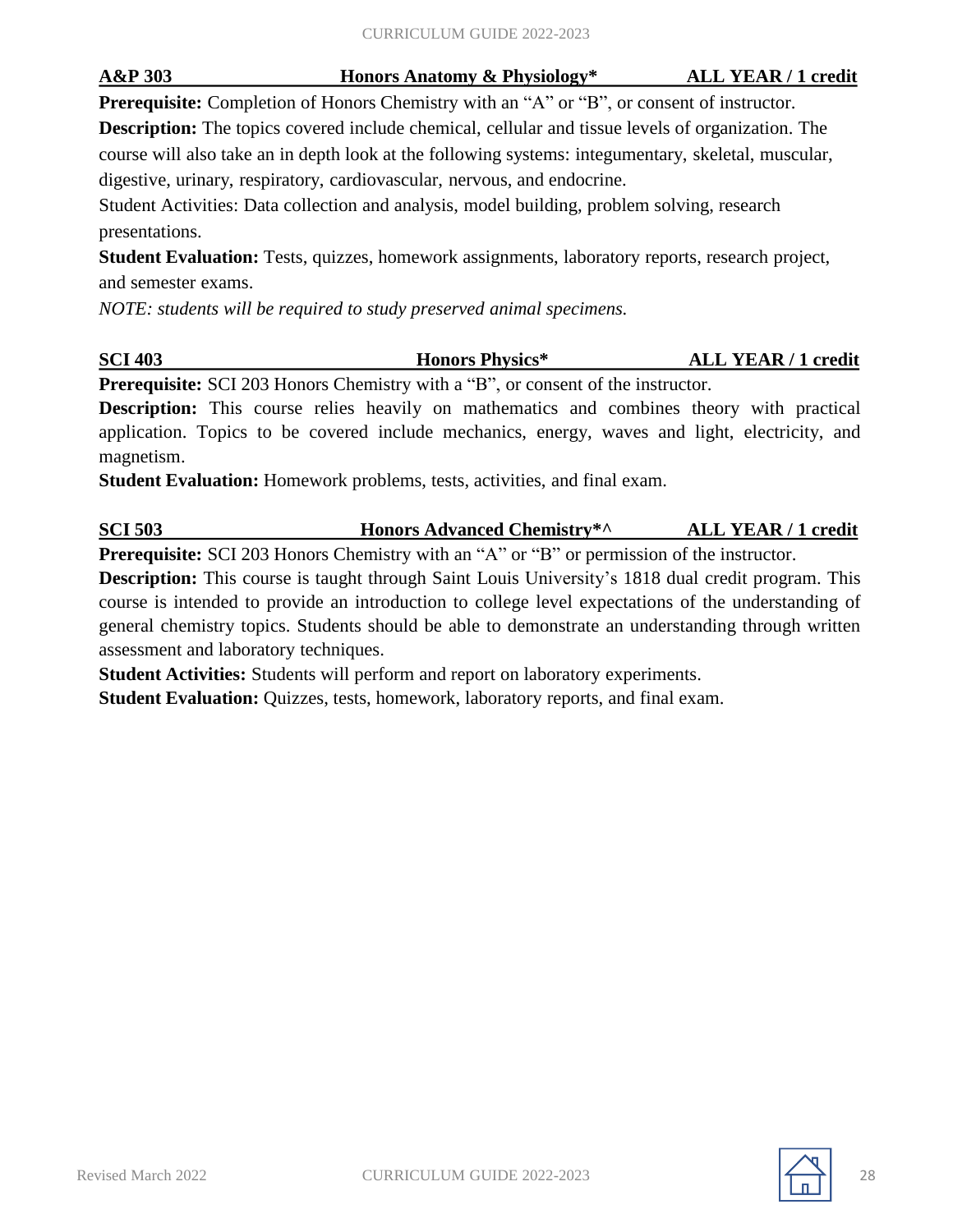### **PROJECT LEAD THE WAY (PLTW) SCIENCE COURSES**

#### *ENGINEERING SEQUENCE*

### **ENGR 101 Introduction to Engineering Design\* ALL YEAR / 1 credit**

**Prerequisite:** MATH 103 Honors Algebra I OR is concurrently enrolled in the class.

**Description:** Through problems that engage and challenge, students explore a broad range of engineering topics including mechanisms, the strength of structures and materials, and automation. Students develop skills in problem solving, research, and design while learning strategies for design process documentation, collaboration, and presentation.

### **ENGR 201 Digital Electronics\* ALL YEAR / 1 credit**

**Prerequisite:** ENGR 101 and Algebra 2. (Algebra 2 may be taken concurrently)

**Description:** This course exposes students to some of the major concepts they will be exposed to in post-secondary engineering courses. Students have the opportunity to develop skills and understanding of course concepts through activity, project, and problem-based learning. This course challenges students to continually hone their interpersonal skills, creative abilities, and problemsolving skills based upon engineering concepts.

**ENGR 303 Honors Principles of Engineering**\* **ALL YEAR / 1 credit Prerequisite:** ENGR 201 with a "C" or higher.

**Description:** From smartphones to appliances, digital circuits are all around us. This course provides a foundation for students who are interested in electrical engineering, electronics, or circuit design. Students study topics such as combinational and sequential logic and are exposed to circuit design tools used in industry, including logic gates, integrated circuits, and programmable logic devices.

**ENGR 403 Honors Engineering and Physics Research**\* **ALL YEAR / 1 credit Prerequisite:** Completion of ENGR 303 with a "B" or higher or Honors Physics with a "B" or higher.

**Description:** This course provides students interested in either physics or engineering an opportunity to pursue that interest with an independent research project of their choice. They will develop, present and submit quantitative research to a variety of competitions and fairs. Students will be expected to spend a significant amount of time working independently on their own research and will present research findings to science faculty and peers as they develop their skills.

Topics to be covered include Literature review, APA writing style, measurement and measurement error, data collection and data analysis, graphing, statistics and presentation of findings.

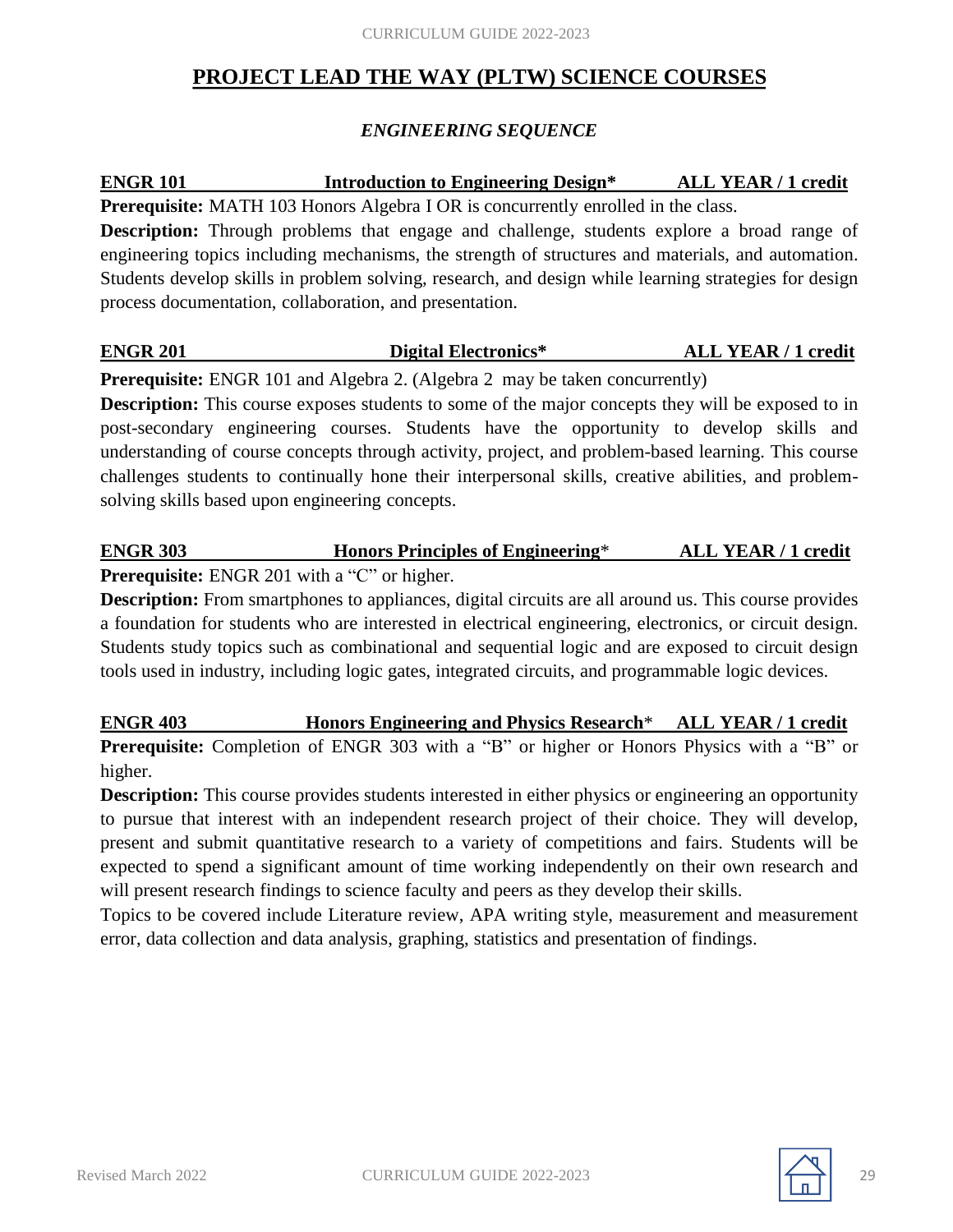### **PROJECT LEAD THE WAY (PLTW) SCIENCE COURSES**

#### *BIOMEDICAL SEQUENCE*

# **BIOM 101 Principles of Biomedical Science\* ALL YEAR / 1 credit**

**Prerequisite:** Completion of, or concurrent enrollment in, SCI 102 Accelerated Biology or SCI 103 Honors Biology.

**Description:** This course introduces biomedical science through exciting hands-on projects and problems. Students investigate concepts of biology and medicine as they explore health conditions including heart disease, diabetes, sickle cell disease, and infectious diseases.

# **BIOM 201 Human Body Systems\* ALL YEAR / 1 credit**

**Prerequisite:** BIOM 101 with a "C" or higher.

**Description:** Students examine the interactions of human body systems as they explore identity, communication, power, movement, protection, and homeostasis in the body. Exploring science in action, students build organs and tissues on a skeletal manikin; use data acquisition software to monitor body functions such as muscle movement, reflex and voluntary action, and respiration; and take on the roles of biomedical professionals to solve real-world medical cases.

**BIOM 303 Honors Medical Interventions\* ALL YEAR / 1 credit**

Prerequisite: BIOM 201 with a "C" or higher.

**Description:** Students must have basic proficiency with experimental design and general laboratory skills to be successful in this course. Students delve into activities like designing a prosthetic arm as they follow the life of a fictitious family and investigate how to prevent, diagnose, and treat disease.

**BIOM 403 Honors Biomedical 4\* ALL YEAR / 1 credit Prerequisite:** BIOM 303 with a "C" or higher. **Description:** To be determined.

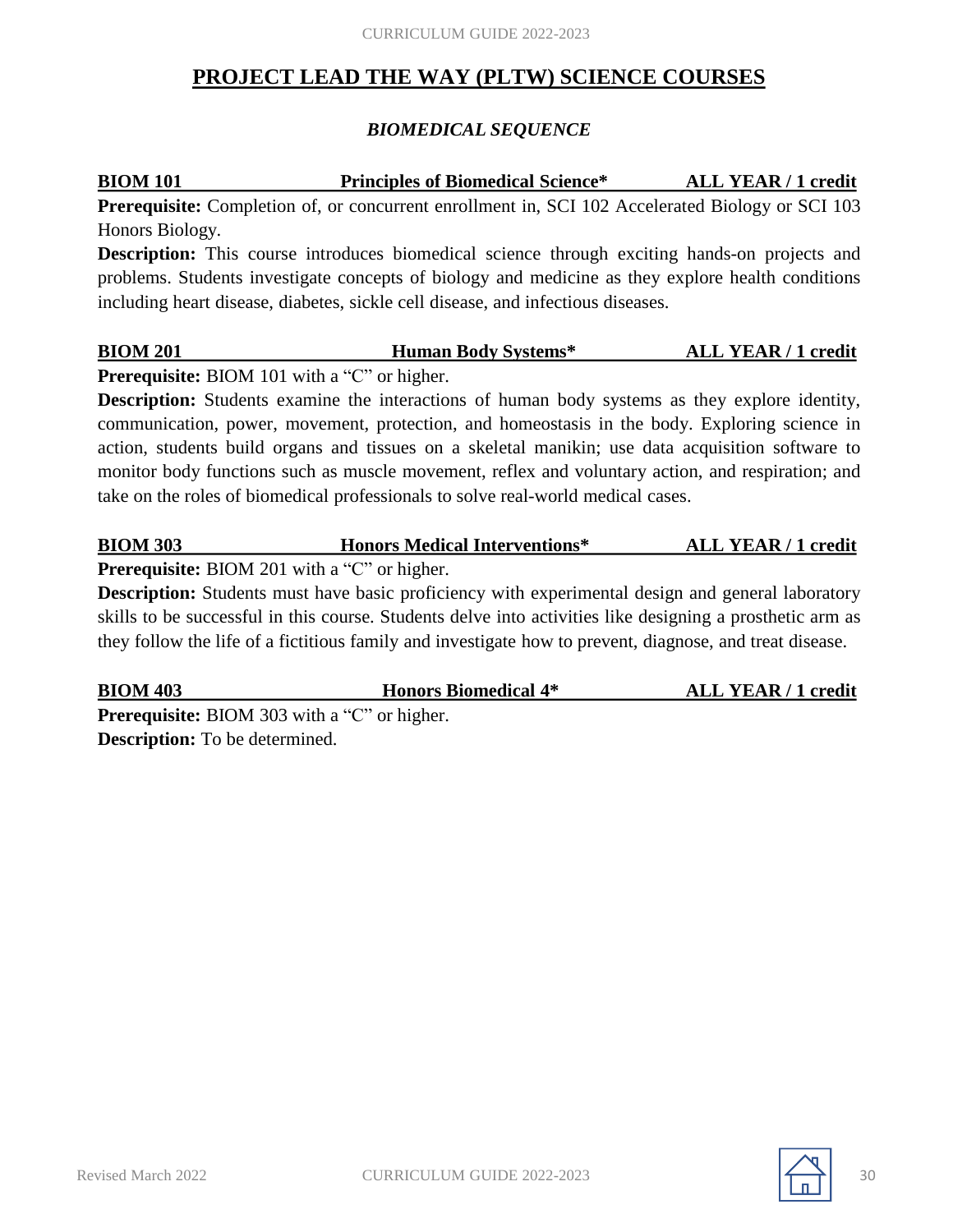#### **NCAA courses are denoted with a \* by the course title SLU 1818 courses are denoted with a ^ by the course title AVAILABILITY OF COURSES IS SUBJECT TO CHANGE BASED ON STUDENT ENROLLMENT.**

## *SOCIAL STUDIES DEPARTMENT*

*Graduation requirement: 3 credit hours*

*COURSES REQUIRED FOR GRADUATION: Civics, World History, United States History, and a passing score on the constitution test.*

|                | <b>TYPICAL SOCIAL STUDIES TRACKS</b>                   |                                                                                         |                                                                                                                            |                                                                                                                                                                                              |  |
|----------------|--------------------------------------------------------|-----------------------------------------------------------------------------------------|----------------------------------------------------------------------------------------------------------------------------|----------------------------------------------------------------------------------------------------------------------------------------------------------------------------------------------|--|
|                | <b>FRESHMAN YEAR</b>                                   | <b>SOPHOMORE YEAR</b>                                                                   | <b>JUNIOR YEAR</b>                                                                                                         | <b>SENIOR YEAR</b>                                                                                                                                                                           |  |
| 1              | HIST 101 CIVICS                                        | HIST 201 WORLD<br><b>HISTORY</b>                                                        | HIST 301 UNITED<br><b>STATES HISTORY</b><br>HIST 221/231<br><b>CURRENT AFFAIRS*</b>                                        | HIST 221/231 CURRENT<br>AFFAIRS*<br><b>HIST 401 WORLD WARS/</b><br>HIST 411 MODERN US<br>HISTORY*                                                                                            |  |
| $\overline{2}$ | <b>HIST 102</b><br><b>ACCELERATED</b><br><b>CIVICS</b> | <b>HIST 202 ACCELERATED</b><br><b>WORLD HISTORY</b><br>HIST 221/231 CURRENT<br>AFFAIRS* | <b>HIST 302</b><br><b>ACCELERATED</b><br><b>UNITED STATES</b><br><b>HISTORY</b><br>HIST 221/231<br><b>CURRENT AFFAIRS*</b> | HIST 401 WORLD WARS/<br><b>HIST 411 MODERN US</b><br>HISTORY*<br><b>PSYCH 301 GENERAL</b><br><b>PSYCHOLOGY 1/ PSYCH</b><br>311 GENERAL<br>PSYCHOLOGY II*<br>HIST 221/231 CURRENT<br>AFFAIRS* |  |
| 3              | HIST 103 HONORS<br><b>CIVICS</b>                       | <b>HIST 203 HONORS</b><br><b>WORLD HISTORY</b><br>HIST 221/231 CURRENT<br>AFFAIRS*      | HIST 303 HONORS<br><b>UNITED STATES</b><br><b>HISTORY</b><br>HIST 221/231<br><b>CURRENT AFFAIRS*</b>                       | HIST 403 HON GREEK &<br>ROMAN/HIST 413 HON<br>MEDIEVAL HISTORY*<br>HIST 503 HON AP<br>EUROPEAN HISTORY*                                                                                      |  |

*\*Social Studies electives that are not required social studies credits for graduation. However, they may help you meet your elective credits for graduation.*

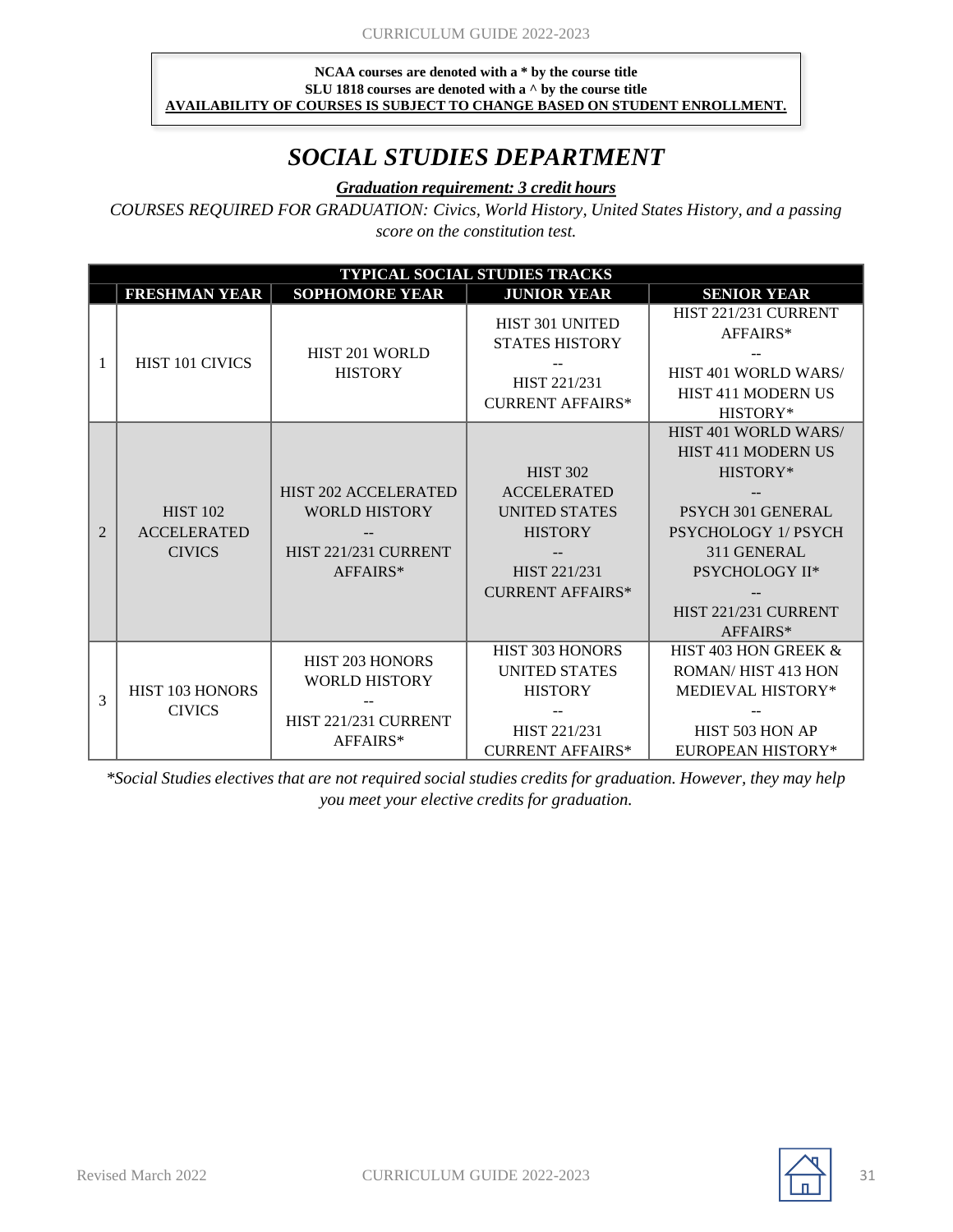### **\*\*\*REQUIRED SOCIAL STUDIES COURSES\*\*\***

#### *CIVICS*

| <b>HIST 101</b> | Civics* | <b>SEM 1/0.5 credit</b> |
|-----------------|---------|-------------------------|
|                 |         |                         |

#### **Prerequisite:** NONE

**Description:** This course examines the forces and issues that lead to the creation of the United States. Students analyze history through political, economic, intellectual, social, religious, technological, and economic developments and trends. The study of the U.S. Constitution, Illinois Constitution, and the historical developments that inspired it are central to this course. The course will begin with the exploration of the first "Americas" and end before the Civil War.

**Student Activities:** Reading and comprehension (in text and primary sources), note taking, map analysis, lecture, small group work, and classroom discussion.

**Student Evaluation:** Assignments (completion and correctness), quizzes, in-class activities, research projects, and final exam.

| <b>HIST 102</b> | <b>Accelerated Civics*</b> | <b>SEM 1/0.5 credit</b> |
|-----------------|----------------------------|-------------------------|
|                 |                            |                         |

**Prerequisite:** Recommendation at registration.

**Description:** This course examines the forces and issues that lead to the creation of the United States. Students analyze history through political, economic, intellectual, social, religious, technological, and economic developments and trends. The study of the U.S. Constitution, Illinois Constitution, and the historical developments that inspired it are central to this course. The course will begin with the exploration of the first "Americas" and end before the Civil War. The Accelerated Civics class will move at a faster pace and will go into further depth of content than the HIST 101 class.

**Student Activities:** Reading and comprehension (in text and primary sources), note taking, map analysis, lecture, small group work, and classroom discussion.

**Student Evaluation:** Assignments (completion and correctness), quizzes, in-class activities, research projects, and final exam.

### **HIST 103 Honors Civics\* SEM 1 / 0.5 credit**

**Prerequisite:** Recommendation at registration.

**Description:** This is a writing-based course with a heavy emphasis put on critical thinking and analysis. This course examines the forces and issues that lead to the creation of the United States. Students analyze history through political, economic, intellectual, social, religious, technological, and economic developments and trends. Students consider the impact of individuals and groups on our society with an emphasis on multicultural studies. The study of the U.S. Constitution, Illinois Constitution, and the historical developments that inspired it are central to this course. The course will begin with an exploration of the first "Americas" and end before the Civil War. **Student Activities:** Writing activities, three independent learning projects throughout the semester, lectures, group work, debates, classroom discussion, primary source and documentary activities

**Student Evaluation:** Assignments (completion and correctness), quizzes, in-class activities, papers, independent learning projects (ILPs), and final exam.

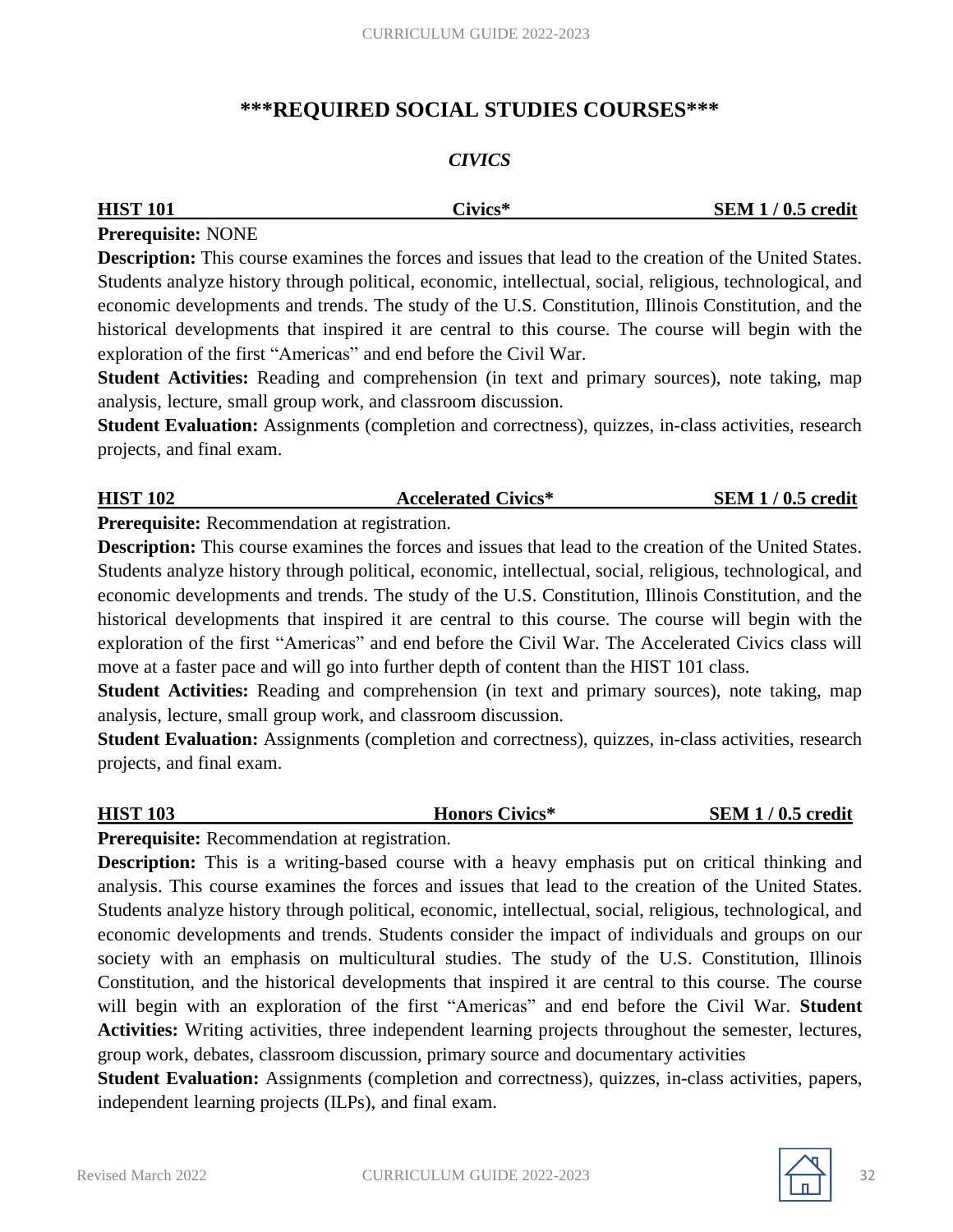#### *WORLD HISTORY*

**Prerequisite:** HIST 101 Civics

**Description:** This course presents a chronological and in-depth approach to the history and daily life of the ancient cultures of our global society. This course starts with the beginning of the human civilization and ends after the Industrial Revolution. There is a strong emphasis on Greece and Rome since they laid the foundation for many other civilizations that followed. Anthropology, archeology, and geography accompany the cultural study of ancient Middle East, Africa, Asia, Europe, and the Americas. Related issues and current affairs are also discussed.

**Student Activities:** Heavy focus on reading comprehension (text and primary sources), note taking, primary sources, map analysis, lecture, small group work, classroom discussion.

**Student Evaluation:** Assignments (completion and correctness), quizzes, tests, research project, and final exam.

### **HIST 202 Accelerated World History\* ALL YEAR / 1 credit**

**Prerequisite:** HIST 102 Accelerated Civics

**Description:** This course presents a chronological and in-depth approach to the history and daily life of the ancient cultures of our global society. This course starts with the beginning of the human civilization and ends after the Industrial Revolution. There is a strong emphasis on Greece and Rome since they laid the foundation for many other civilizations that followed. Anthropology, archeology, and geography accompany the cultural study of ancient Middle East, Africa, Asia, Europe, and the Americas. Related issues and current affairs are also discussed. The class will move at a faster pace and will go into further depth of content than the WHIS 201 class.

**Student Activities:** Heavy focus on reading comprehension (text and primary sources), note taking, primary sources, map analysis, lecture, small group work, classroom discussion.

**Student Evaluation:** Assignments (completion and correctness), quizzes, tests, research project, and final exam.

**HIST 203 Honors World History\* ALL YEAR / 1 credit Prerequisite:** An "A" or "B" in HIST 103 Honors Civics AND ENG 103 Freshman English and/or teacher recommendation.

**Description:** This course is a writing and project-based course with a heavy emphasis put on critical thinking and analysis. this class tailors to high level students. This course presents a chronological and in-depth approach to the history and daily life of the ancient cultures of our global society. This course starts with the beginning of the human civilization and ends after the Industrial Revolution. There is a strong emphasis on Greece and Rome since they laid the foundation for many other civilizations that followed. Anthropology, archelogy, and geography accompany the cultural study of ancient Middle East, Africa, Asia, Europe, and the Americas. Related issues and current affairs are also discussed.

**Student Activities:** Majority writing-based activities (including notes and projects), lectures, small group work, primary sources, classroom discussion, factual and critical thinking questions, activities from the text, primary sources, documentaries, and internet.

**Student Evaluation:** Assignments (completion and correctness), quizzes, tests, research projects, papers, documentaries, and final exam.

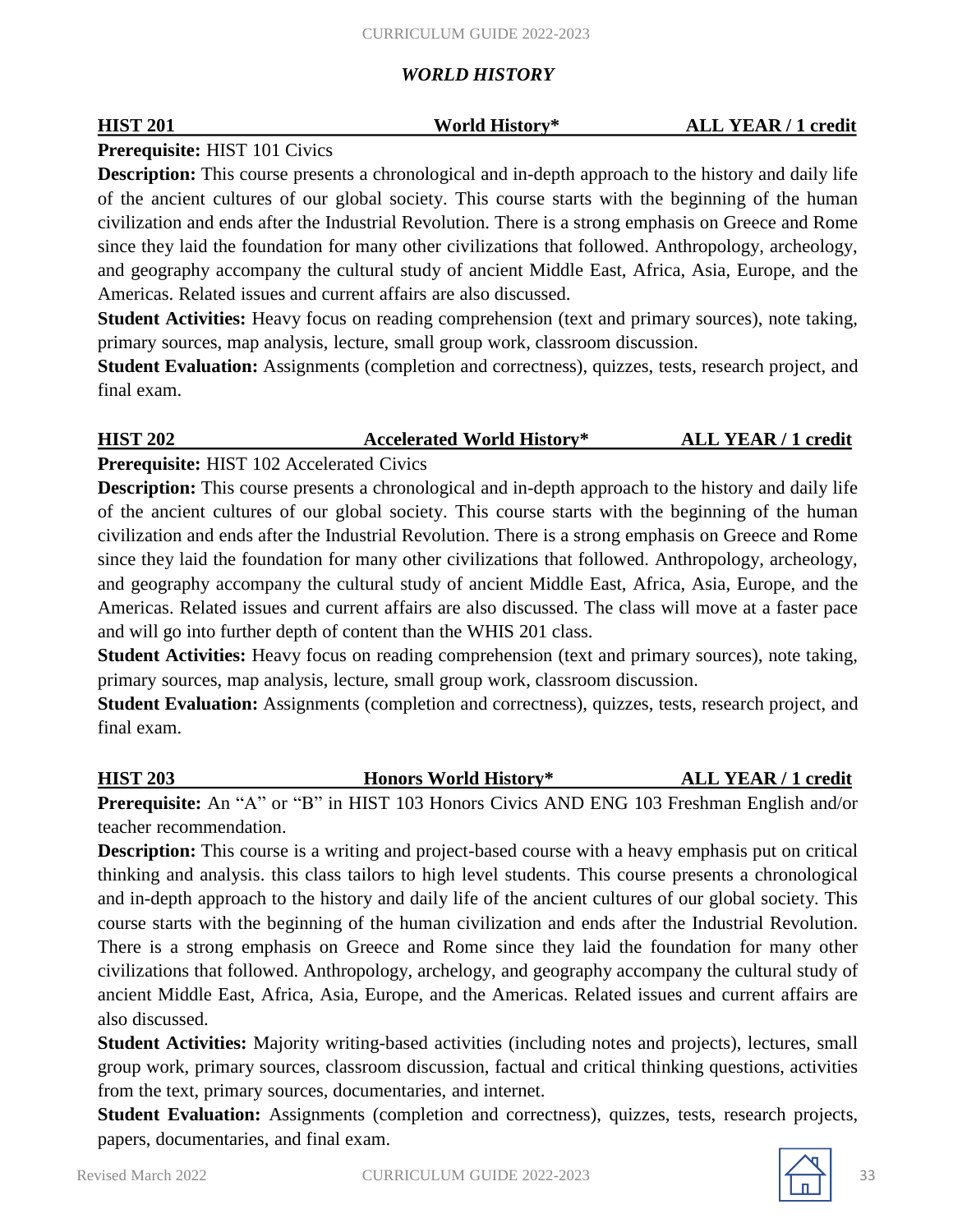#### *UNITED STATES HISTORY*

#### **HIST 301 United States History\* ALL YEAR / 1 credit**

#### **Prerequisite:** HIST 201 World History.

**Description:** This course examines the forces and issues that shape and affect our lives. Students analyze history through political, economic, intellectual, social, religious, and technological developments and trends. Students consider the impact of individuals and groups on our society, with an emphasis on multicultural studies.

**Student Activities:** Much attention is given to critical thinking skills, development of reading comprehension, writing skills and analysis of primary sources.

**Student Evaluation:** Assignments, tests, quizzes, book reviews, research projects, class participation, and final exam.

### **HIST 302 Accelerated United States History\* ALL YEAR / 1 credit Prerequisite:** HIST 202 Accelerated World History.

**Description:** This course examines the forces and issues that shape and affect our lives. Students analyze history through political, economic, intellectual, social, religious, and technological developments and trends. Students consider the impact of individuals and groups on our society, with an emphasis on multicultural studies.

**Student Activities:** Much attention is given to critical thinking skills, development of reading comprehension, writing skills and analysis of primary sources.

**Student Evaluation:** Assignments, tests, quizzes, book reviews, research projects, class participation, and final exam.

# **HIST 303 Honors United States History\* ALL YEAR / 1 credit**

**Prerequisite:** An "A" or "B" in HIST 203 Honors World History AND ENG 203 Honors Junior English and/or recommendation from the student's World History teacher.

**Description:** This course examines the forces and issues that shape and affect our lives. Students analyze history through political, economic, intellectual, social, religious, and technological developments and trends. Students consider the impact of individuals and groups on our society, with an emphasis on multicultural studies. This is a writing-based course with a heavy emphasis on critical thinking and analysis. This course tailors to high level students.

**Student Activities:** Much attention is given to critical thinking skills, development of reading comprehension, writing skills and analysis of primary sources.

**Student Evaluation:** Assignments, tests, quizzes, book reviews, research projects, class participation, and final exam.

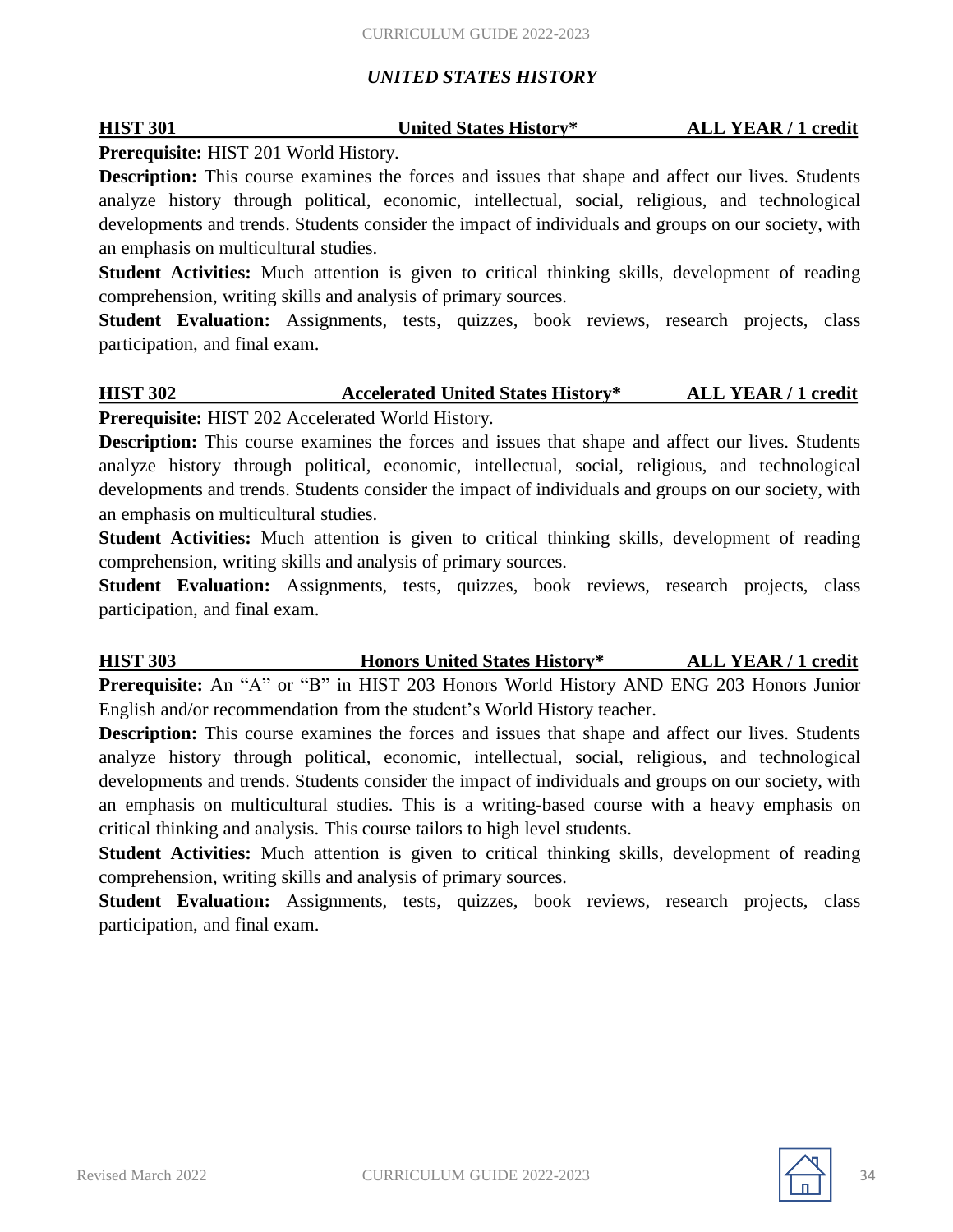#### *SOCIAL STUDIES ELECTIVES*

### **Prerequisite:** Sophomore, Junior, or Senior status.

**Description:** To be an informed and intelligent citizen, a person should study events that occur throughout the world. Current affairs class helps students to become informed about news events and also provides an environment for them to actively discuss the events that impact our society. Students follow world, national, state, and local events, and identify key players within these situations.

**Student Activities:** Examination of newspapers, TV news, internet websites, and appropriate videos, class discussion.

**Student Evaluation:** Tests, quizzes, assignments, class participation, and final exam.

#### **HIST 231 Current Affairs II 2023\* SEM 2 / 0.5 credit**

**Prerequisite:** Sophomore, Junior, or Senior status.

**Description:** To be an informed and intelligent citizen, a person should study events that occur throughout the world. Current affairs class helps students to become informed about news events and also provides an environment for them to actively discuss the events that impact our society. Students follow world, national, state, and local events, and identify key players within these situations.

**Student Activities:** Course work includes examination of newspapers, TV news, internet websites, and appropriate videos. Teacher presentations and class discussions provide analysis of current issues.

**Student Evaluation:** Grades are based on tests, quizzes, assignments, class participation, and final exam.

**HIST 401 World Wars**\* **SEM 1 / 0.5 credit Prerequisite:** Senior status.

**Description:** This course is a survey of World War I and II. This course will expand on knowledge gained from basic U.S. History. In depths focus on the cultural, political, and economic challenges faced during the wars will be discussed. Students will closely examine the social, technological, military, and political trends from before, during and following the wars. Students will gain an understanding of how the world wars set the stage for the modern era.

**Student Activities:** Primary sources, class discussions, research projects, lectures and writing assignments.

**Student Evaluation:** Class work, quizzes, tests, projects, writing assignments, and final exam.

# **HIST 411 Modern U.S. History\* SEM 2 / 0.5 credit**

**Prerequisite:** Senior status.

**Description:** This is a heavy project-based course that will expand on the basic U.S. History course, with a concentration on events and trends from World War I to the present. Students are challenged to closely examine major events such as the Cold War, Korea, Vietnam, Watergate, the Civil Rights Movement, the issues today in the middle east and trends such as scientific and technological changes, and U.S. foreign policy in the modern era. An analysis of the political, social, artistic, environmental, and economic changes of the past sixty years highlight this course.

**Student Activities:** Teacher presentations, class discussions, small group work, internet activities, documentaries, primary source documents, readings and assignments are utilized.

**Student Evaluation:** Homework assignments, tests, internet lab activities, in-class group work, other projects, and final exam.



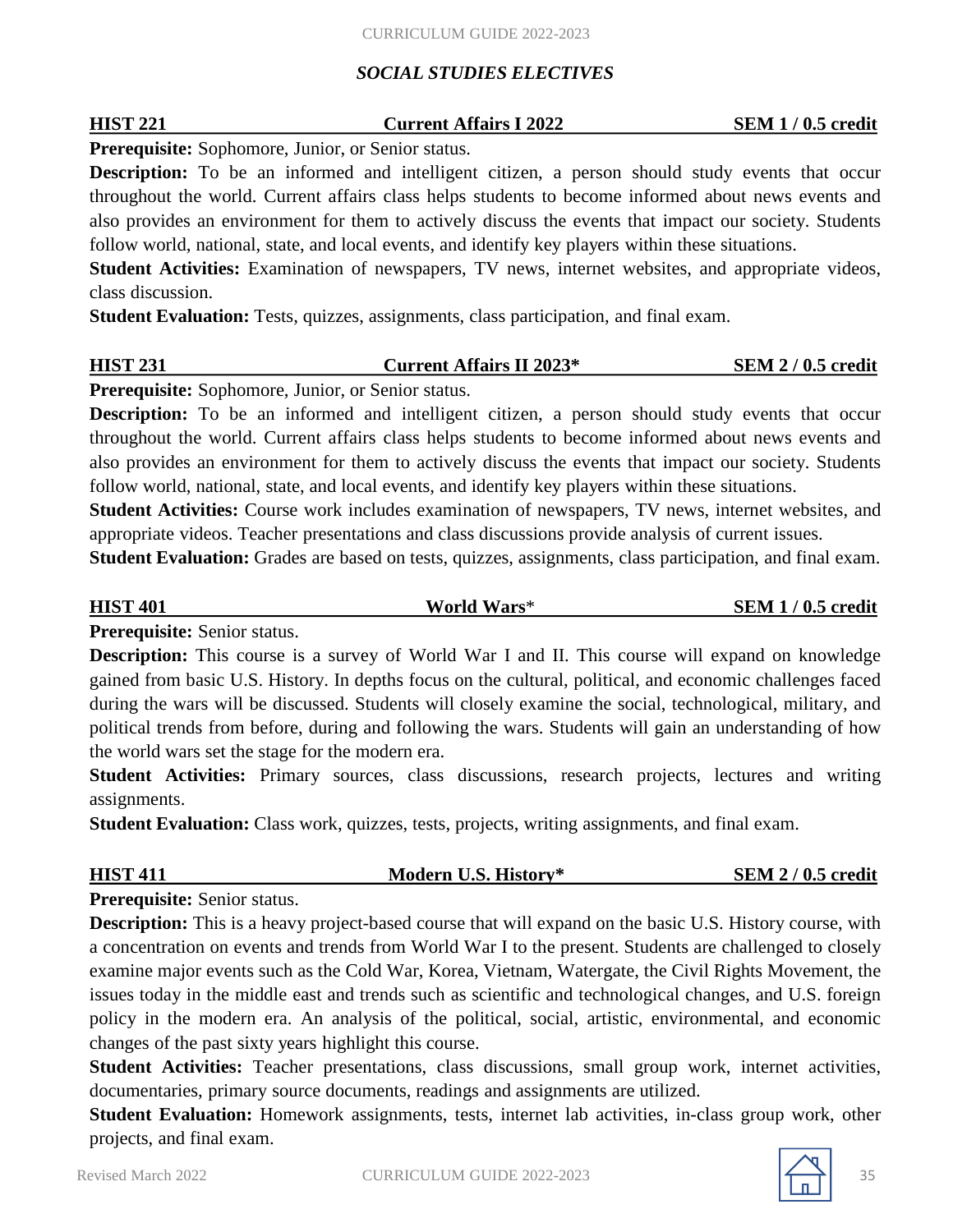#### **Prerequisite:** Junior or Senior status.

**Description:** This is a general overview of the many areas involved in psychology in hopes of creating interest in one or more of them. The topics will include history of psychology, psychology as a profession, infancy and child development, adolescence, gerontology, the study of the brain, altered states of consciousness, and sensation and perception.

**Student Activities:** Note-taking, group discussions, documentaries on various topics, social experiments, and case studies.

**Student Evaluation:** Note-taking ability, section quizzes, chapter tests, small group work, and worksheets, and final exam.

| <b>PSYCH 311</b> | <b>General Psychology II*</b> | <b>SEM 2/0.5 credit</b> |
|------------------|-------------------------------|-------------------------|
|                  |                               |                         |

**Prerequisite:** Junior or Senior status.

**Description:** This course will extend and continue the General Psychology I class. Topics include: memory and thought, thinking and language, motivation and emotion, psychological testing, conditioning, theories of personality, stress and health, psychological disorders, and psychological therapy.

**Student Activities:** Note-taking, group discussions, documentaries on various topics, social experiments, and case studies.

**Student Evaluation:** Note-taking ability, section quizzes, chapter tests, small group work, worksheets, and final exam.

**HIST 403 Honors Greek & Roman Civilization\* SEM 1 / 0.5 credit Prerequisite:** An "A" or "B" in HIST 303 Honors US History and ENG 303 Honors Junior English and/or recommendation from the student's U.S. History teacher.

**Description:** This course is a survey of the Classical Greek and Roman Civilizations from the rise of the Minoan civilization around 1600 BCE to the collapse of the Roman Empire in the fifth century CE. This course will allow students to not only investigate the most basic outlines of these two great civilizations, but to delve into the complex issues of economics, culture, society, literature, and art. Students will have the opportunity to do more in-depth study of the two founding civilizations of Western Society. This Greek and Roman Civilization class is designed to be a rigorous, academically challenging course with heavy emphasis placed on developing reading, writing and critical thinking skills.

**Student Activities:** Lectures, class discussions, readings.

**Student Evaluation:** Independent research project.

| <b>HIST 413</b> | <b>Honors Medieval History*</b>                                                                    | <b>SEM 2/0.5 credit</b> |
|-----------------|----------------------------------------------------------------------------------------------------|-------------------------|
|                 | <b>Prerequisite:</b> An "A" or "B" in HIST 303 Honors US History and ENG 303 Honors Junior English |                         |

and/or recommendation from the student's U.S. History teacher.

**Description:** This course is a survey of the Medieval European world. This course will allow students to not only investigate the most basic outline of western civilization but to delve into the complex issues of economics, culture, society, literature and art. This course allows students will have the opportunity to do more in-depth study of Western Society. This Medieval European History class is designed to be a rigorous, academically challenging course with heavy emphasis placed on developing reading, writing and critical analysis skills.

**Student Activities:** Lectures, class discussions, readings, and independent research project. **Student Evaluation:** Class work, quizzes, tests, Internet research, class presentations, and final exam.

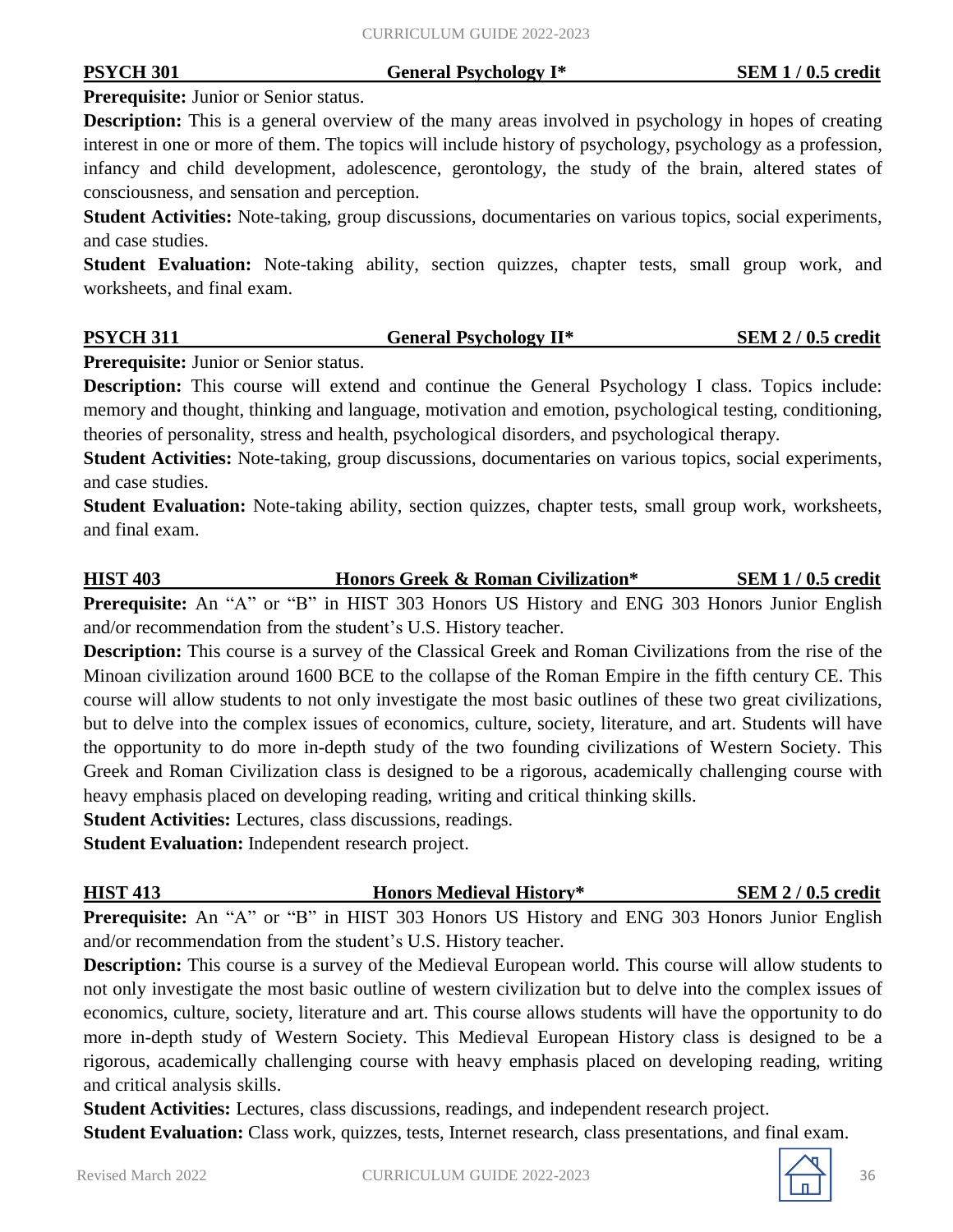**HIST 503 Honors AP European History\* ALL YEAR / 1 credit**

**Prerequisite:** An "A" or "B" in HIST 303 Honors US History and ENG 303 Honors Junior English and/or recommendation from the student's U.S. History teacher.

**Description:** The study of European history since 1450 introduces students to cultural, economic, political, and social developments that played a fundamental role in shaping the world in which they live. Without this knowledge, we would lack the context for understanding the development of contemporary institutions, the role of continuity and change in present-day society and politics, and the evolution of current forms of artistic expression and intellectual discourse. This course will prepare students to take the Advanced Placement European test in the Spring through the College Board. Please inform your counselor if you intend on taking the test so can be registered.

**Student Evaluation:** Timed quizzes, document-based questions, free-response questions, tests, book reviews, and final exams.

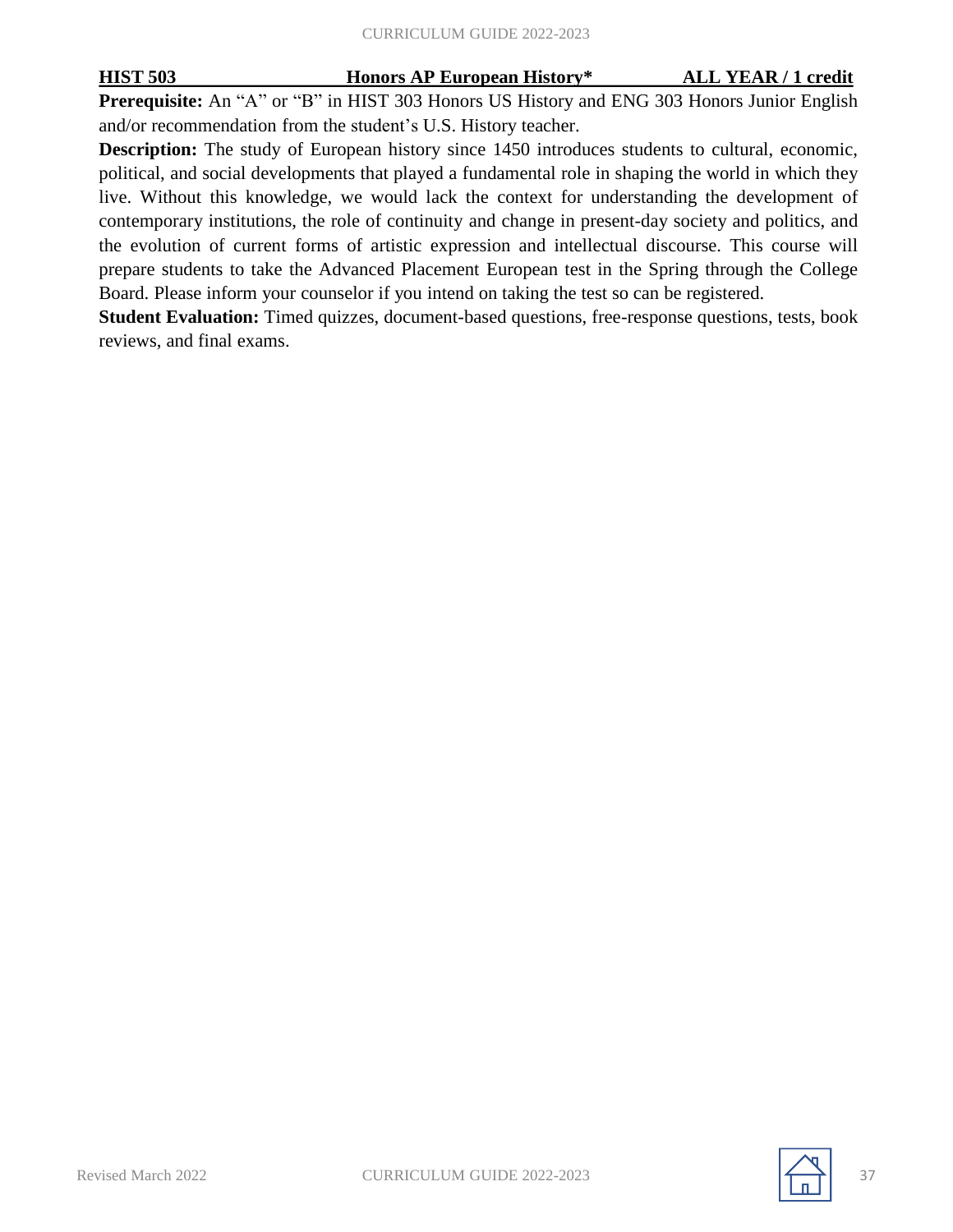# *ADDITIONAL REQUIRED COURSES*

#### *Graduation requirement: 2 P.E. credits (4 semesters), Consumer Education (0.5 credit) and Health (0.5 credit).*

#### **PE 101 Physical Education SEM 1/2 / 0.5 credit**

**Prerequisite:** NONE

**Student Activities:** Students will participate in team sports: basketball, volleyball, soccer, flag-football, softball; individual sports: badminton, paddle tennis, tennis; and physical fitness: weightlifting, calisthenics, aerobics, walking.

**Student Evaluation:** Participation, cooperation, and written tests.

**NOTE: P.E. grade is included in cumulative GPA.**

#### **CONED 301/311 Consumer Education SEM 1/2 / 0.5 credit**

**Prerequisite:** Junior or Senior status.

**Description:** This course is required for graduation and is usually taken during the junior year. The student is typically enrolled in Physical Education or a band class for the other semester.

**Student Activities:** Budgeting, banking, credit, insurance, and car buying.

**Student Evaluation**: Handouts, quizzes, and tests.

# **HLTH 101/111 Health SEM 1/2 / 0.5 credit**

**Prerequisite:** NONE

**Description:** The Health Education program at Althoff Catholic hopes to make students aware of healthrelated topics that can affect the quality of their life. The topics covered are nutrition, mental health, communicable and noncommunicable diseases, and reproduction. Anatomy is taught when appropriate. **Students Activities:** Lectures, discussions, group projects, audio-visual materials, professional speakers, and use of contemporary materials (newspapers, magazines, TV programs).

**Student Evaluation:** Tests, quizzes, written assignments, and semester exam.

**DRVED 101/111 Driver Education QRTR 1/2/3/4 / 0.25 credit**

**Description:** This course is offered through My Tutor Driving School and is licensed by the Illinois Secretary of State to provide classroom and driving instruction for teens. This program fulfills all state requirements for an individual to obtain an Illinois Driver License.

**NOTE: This class, because it is given through My Tutor Driving School, includes an additional** cost to the normal tuition fees and must be paid in full by the first day of class. You can find more **information by visiting www.mytutorlearning.com.**

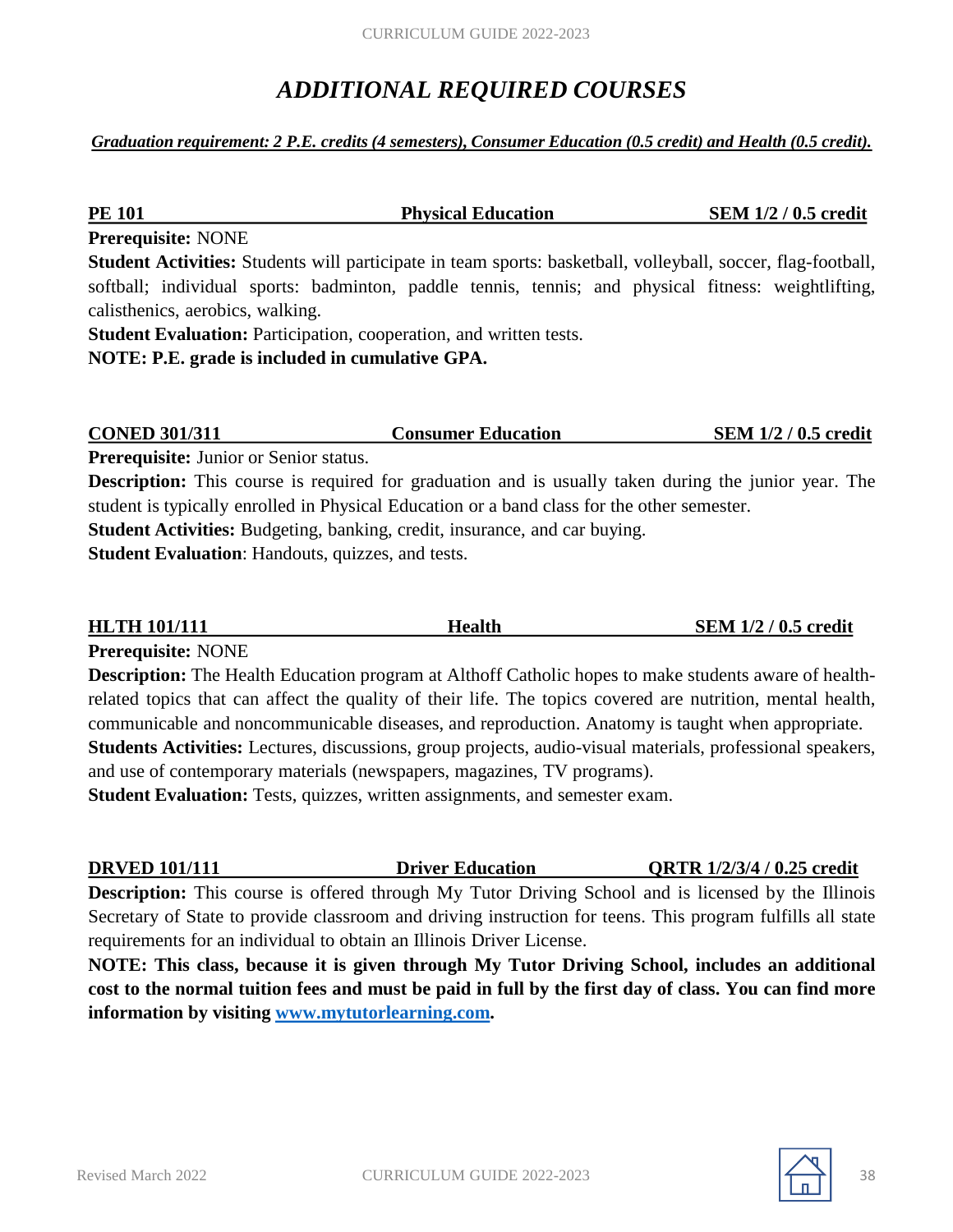# *BUSINESS DEPARTMENT*

*Graduation requirement: NONE (courses may fulfill elective credit requirements)*

|   | <b>TYPICAL BUSINESS TRACKS</b>                                                            |                                                                                           |                                                                                                                                                    |                                                                                                                                                           |  |  |
|---|-------------------------------------------------------------------------------------------|-------------------------------------------------------------------------------------------|----------------------------------------------------------------------------------------------------------------------------------------------------|-----------------------------------------------------------------------------------------------------------------------------------------------------------|--|--|
|   | <b>FRESHMAN YEAR</b>                                                                      | <b>SOPHOMORE YEAR</b>                                                                     | <b>JUNIOR YEAR</b>                                                                                                                                 | <b>SENIOR YEAR</b>                                                                                                                                        |  |  |
|   |                                                                                           |                                                                                           | <b>BUS 101 PRINCIPLES</b><br>OF BUSINESS/<br><b>BUS 111 BUSINESS</b><br><b>MANAGEMENT</b>                                                          | <b>BUS 301 MARKETING</b><br><b>BUS 321 ACCOUNTING</b>                                                                                                     |  |  |
| 2 | <b>BUS 101 PRINCIPLES</b><br>OF BUSINESS/<br><b>BUS 111 BUSINESS</b><br><b>MANAGEMENT</b> | <b>BUS 101 PRINCIPLES</b><br>OF BUSINESS/<br><b>BUS 111 BUSINESS</b><br><b>MANAGEMENT</b> | <b>BUS 301 MARKETING</b><br><b>BUS 321 ACCOUNTING</b>                                                                                              | <b>BUS 403 HONORS</b><br><b>ACCOUNTING</b><br><b>CEO 403 HONORS CEO</b>                                                                                   |  |  |
| 3 | <b>BUS 101 PRINCIPLES</b><br>OF BUSINESS/<br><b>BUS 111 BUSINESS</b><br><b>MANAGEMENT</b> | <b>BUS 101 PRINCIPLES</b><br>OF BUSINESS/<br><b>BUS 111 BUSINESS</b><br><b>MANAGEMENT</b> | <b>BUS 303 HON</b><br><b>MACROECONOMICS/</b><br><b>BUS 313 HON</b><br><b>BUSINESS LAW</b><br><b>BUS 301 MARKETING</b><br><b>BUS 321 ACCOUNTING</b> | BUS 403 HON<br><b>MACROECONOMICS/</b><br><b>BUS 413 HON BUSINESS</b><br>LAW<br><b>BUS 403 HONORS</b><br><b>ACCOUNTING II</b><br><b>CEO 403 HONORS CEO</b> |  |  |

#### **BUS 101 Principles of Business SEM 1 / 0.5 credit**

**Prerequisite:** Freshman, Sophomore, Junior, or Senior status.

**Description:** This course will help students learn the basic aspects of business in the global economy, business organization and management, and business operations and technology.

**Student Activities:** Textbook related assignments, internet projects, and group work.

**Student Evaluation:** Class assignments, projects, quizzes, and final exam.

| <b>BUS 111</b><br><b>Business Management</b> | <b>SEM 2/0.5 credit</b> |
|----------------------------------------------|-------------------------|
|----------------------------------------------|-------------------------|

**Prerequisite:** Freshman, Sophomore, Junior, or Senior status.

**Description:** This course covers business organization in the free enterprise system, internal organization, finance, purchasing, and pricing procedures, marketing, and management theory. Instruction focuses on the functions and tasks associated with owning and operating a business (entrepreneurship). Class projects may be used to provide a better understanding of the decisions made in management.

**Student Activities:** Textbook-related assignments, internet assignments, class project.

**Student Evaluation:** Daily assignments, chapter quizzes and tests, projects, and final exam.

| <b>BUS 301</b> | <b>Marketing</b> | <b>ALL YEAR / 1 credit</b> |
|----------------|------------------|----------------------------|
|                |                  |                            |

**Prerequisite:** Junior or Senior status.

**Description:** Marketing is designed for those students interested in a career in business. The main goal of the course is to introduce students to the many facets of marketing: general marketing, free enterprise system, small business management and ownership, and service and product-oriented marketing. Various marketing projects may be utilized second semester to reinforce the students' understanding of marketing principles.

**Student Activities:** Textbook-related assignments, internet assignments, and class project.

**Student Evaluation:** Daily assignments, chapter quizzes and tests, projects, and final exam.

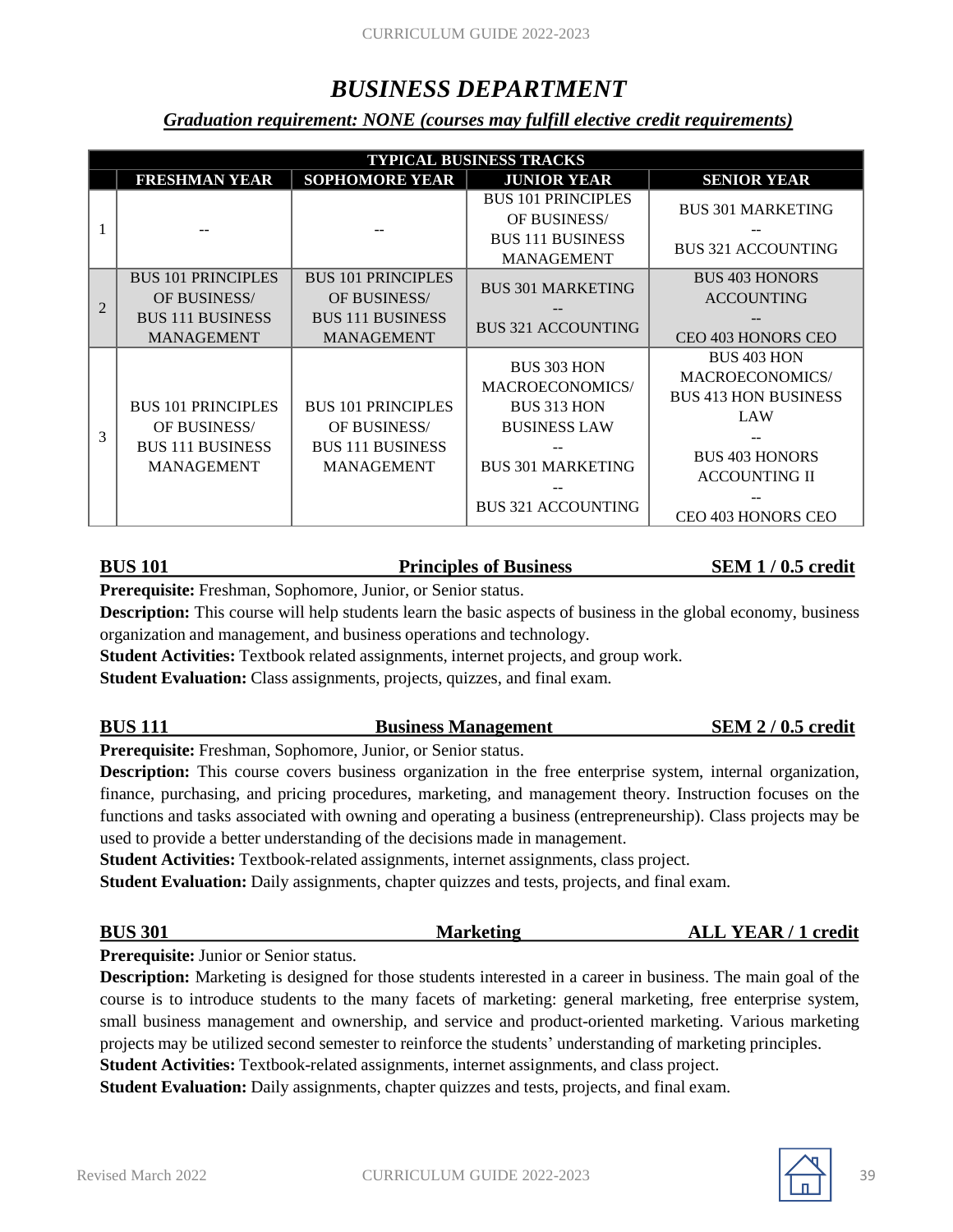#### **Prerequisite:** Junior or Senior status.

**Description:** This course is recommended for students planning to enter the business world and/or students expecting to major in the field of business in college. Accounting deals with keeping records of business transactions in terms of money values.

**Student Activities:** Accounting is concerned with the "bookkeeping" cycle, in which the student: 1) uses common business forms; 2) analyzes business transactions; 3) maintains journals and ledgers; 4) completes the end-of-cycle activities; and 5) prepares reports that reflect the financial condition of a business.

**Student Evaluation:** Daily assignments, textbook assignments, reinforcement activities, a business simulation, tests, and final exam.

**BUS 303 Honors Macroeconomic SEM 1 / 0.5 credit Prerequisite**: Junior or senior status and completion of Honors English courses AND an "A" or "B" in BUS 101 Principles of Business or BUS 111 Business Management is recommended.

**Description:** This course will give students a thorough understanding of the principles of economics that apply to an economic system as a whole. This course will place particular emphasis on the study of national measures, the financial sector, stabilization policies, economic growth, and international trade.

**Student Activities:** Textbook-related assignments, internet assignments, class project. **Student Evaluation:** Daily assignments, unit tests, projects, and final exam.

**BUS 313 Honors Business Law SEM 2 / 0.5 credit Prerequisite:** Junior or senior status and completion of Honors English courses AND an "A" or "B" in

BUS 101 Principles of Business or BUS 111 Business Management is recommended. **Description:** This course is designed to develop knowledge of the legal system. Topics include the

court system, civil law, criminal law, contract law, torts, and copyright laws. This course incorporates how business ethics is applied to the different aspects of business operations.

**Student Activities:** Textbook-related assignments, internet assignments, and class project. **Student Evaluation**: Daily assignments, unit tests, projects, and final exam.

**BUS 403 Honors Accounting II ALL YEAR / 1 credit**

**Prerequisite:** A minimum grade of "C" in BUS 302 Accounting 1 and consent of instructor.

**Description:** This course places emphasis on the learning process from a point that has been previously mastered in the first-year accounting course. Accounting theory will be covered in much greater detail. Issues of asset depreciation, notes payable/receivable, accrued revenue & expenses, issuing of stocks & bonds, and the area of cost accounting will be discussed.

**Student Evaluation:** Daily assignments, tests, class project, and final exam.

### **CEO 403 Honors CEO Entrepreneurship ALL YEAR / 2 credits**

**Prerequisite:** Application Process, Senior status, and teacher recommendations (Limited Space). **Description:** CEO is a year-long honors class designed to utilize the partnerships that provide an overview of business development and processes. Students have the opportunity to visit area businesses, learn from guest speakers, write business plans, and start and operate their own business. In April, they present their personal business plans at the CEO Trade Show at Lindenwood University.

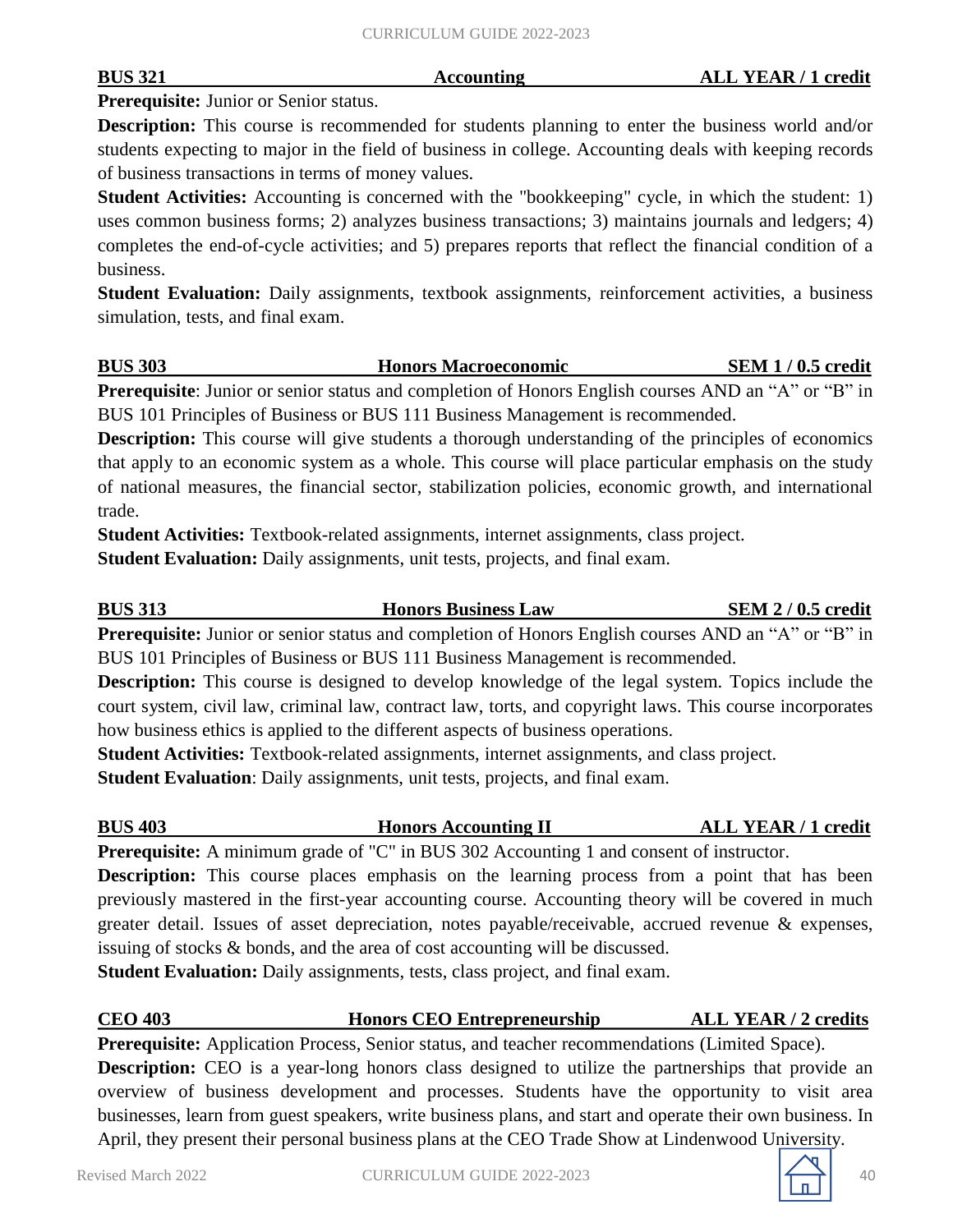# *WORLD LANGUAGES DEPARTMENT*

#### *Graduation requirement: NONE (courses may fulfill Fine Art credit requirement)*

Any student with average or above average reading and English skills may enroll in level 1 of a language. **Students are encouraged to take a two-year sequence. Most universities require two years of the same foreign language. One year does not fulfill many college requirements.** A student who chooses level 3 is expected to take level 4. One credit can be earned per level, but the student must enroll in the first semester.

HONORS PROGRAM – The third and fourth year of a foreign language are honors courses for which students receive weighted credit. Students not maintaining at least a "C" average will not receive the weighted credit, and students scoring a "D" or below at the end of the semester will be dropped from the program.

| <b>TYPICAL WORLD LANGUAGE TRACKS</b>                                                      |                    |                    |                    |  |
|-------------------------------------------------------------------------------------------|--------------------|--------------------|--------------------|--|
| <b>FRESHMAN YEAR</b><br><b>SOPHOMORE YEAR</b><br><b>SENIOR YEAR</b><br><b>JUNIOR YEAR</b> |                    |                    |                    |  |
|                                                                                           |                    | SPAN 101 SPANISH 1 | SPAN 201 SPANISH 2 |  |
| SPAN 101 SPANISH 1                                                                        | SPAN 201 SPANISH 2 |                    |                    |  |
| SPAN 101 SPANISH 1                                                                        | SPAN 201 SPANISH 2 | SPAN 303 SPANISH 3 | SPAN 403 SPANISH 4 |  |

#### *SPANISH COURSES*

### **SPAN 101 Spanish I\* ALL YEAR / 1 credit**

**Prerequisite:** Placement recommendation at registration.

**Description:** This introductory course places special emphasis on speaking skills. During the first segment, an oral approach to language learning allows the student to accumulate a speaking vocabulary of approximately 750 words. More traditional methods are used in the subsequent segments with an introduction of basic grammar concepts, vocabulary expansion, conjugating regular and irregular verbs in the present tense, present progressive tense and preterit tense.

**Student Activities:** Role-playing activities are used to learn practice skills such as speaking on the telephone, ordering in a restaurant, etc. Students will memorize vocabulary and verb conjugations and compile a set of flashcards to reinforce and review new words, verbs, and phrases.

**Student Evaluation:** Periodic oral and written tests, oral drills, listening activities, vocabulary tests, an final exam.

**SPAN 201 Spanish II\* ALL YEAR / 1 credit**

**Prerequisite:** SPAN 101 Spanish I.

**Description:** The nucleus of this course is the study of the basic ten tenses in Spanish: present, preterit, past progressive, imperfect, present progressive, present perfect, future, conditional, past perfect and imperative. In addition, students will continue to build Spanish vocabulary words. Students will also read a story in Spanish written at a level for Spanish II students.

**Student Activities:** Short stories, dialogues, oral and written exercises, and writing prompts.

**Student Evaluation:** Based on class participation, quizzes, tests, written work, and final exam.

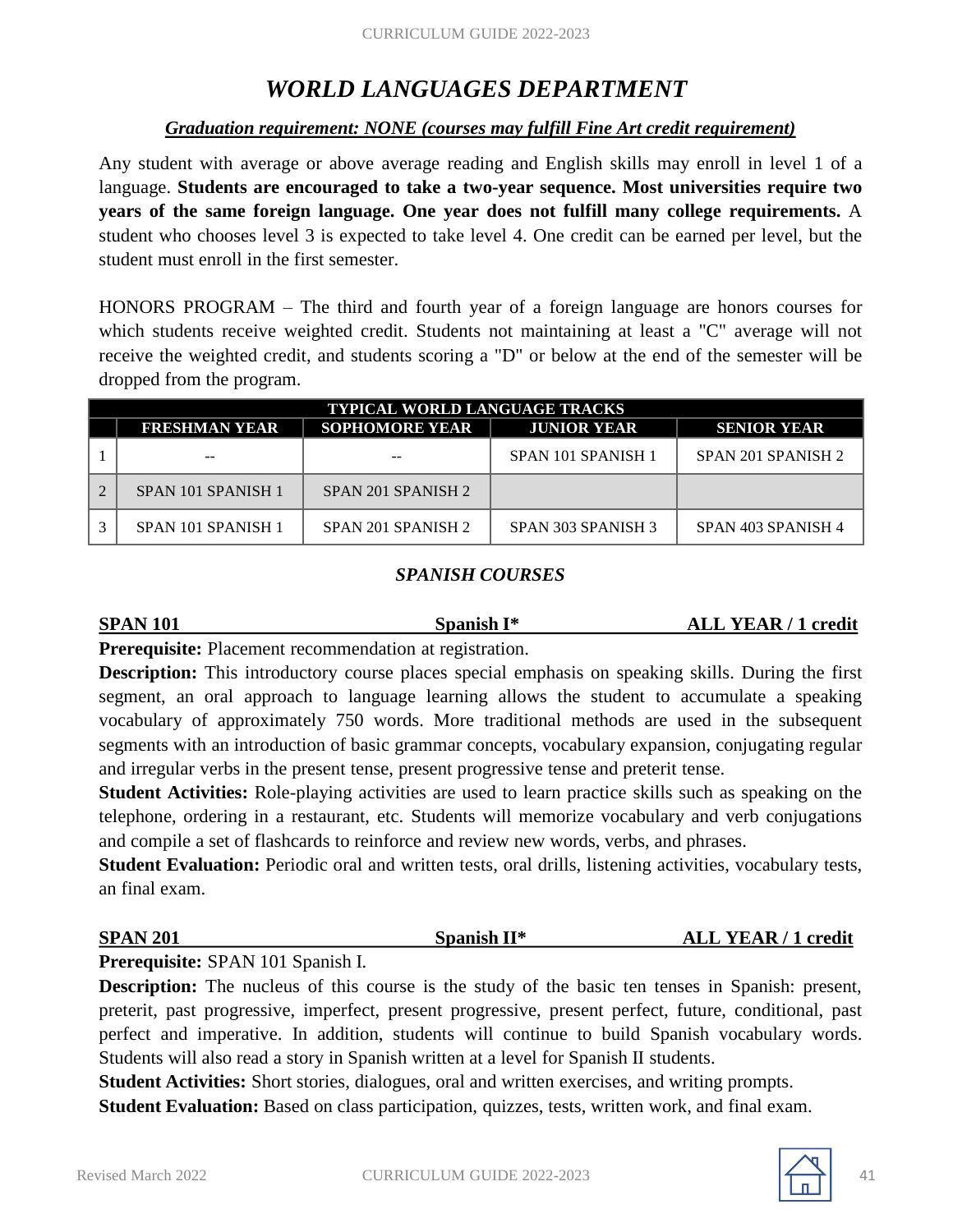**SPAN 303 Honors Spanish III\* ALL YEAR / 1 credit**

**Prerequisite**: SPAN 201 Spanish II with a "C" or higher.

**Description:** Advanced students will review all ten tenses introduced in the first two years of the Spanish program. In addition, new tenses will be introduced with special emphasis on the use of the subjunctive. Students will also expand their vocabulary and will learn more detailed grammar. Alternating culture lessons will be infused throughout the year as well. Students will also read a short novel appropriate to their grammar and reading level.

**Student Activities:** The study of 15 tenses; intensive oral and written grammar exercises; student's presentation of grammar and culture.

**Student Evaluation:** Periodic written quizzes and tests, oral drills, reading comprehension, and writing prompts.

#### **SPAN 403 Honors Spanish IV\* ALL YEAR / 1 credit Prerequisite:** SPAN 303 Spanish III with a "C" or higher.

**Description:** The objective of this course is to develop the student's ability to communicate in Spanish. Focus will be on refining speaking skills via directed conversation and spontaneous discussion. In addition, the student will add to his/her spoken and written vocabulary through usage of "frequency lists" with an accumulated total of approximately 1000 words. This course also focuses on refining reading comprehension skills through exposure to the works of key contemporary and classical writers from Spain and Spanish America. Selected masterpieces will be studied in the original Spanish while others will be presented in an abridged form appropriate for advanced secondary students. Various genres, including poetry, novel, drama, and short story will be studied. Students will also refine oral and written skills through class discussion and analyses of content and style. This course anchors a comprehensive intermediate program that will prepare students for advanced level courses in literature at the university level.

**Student Activities:** Read excerpts from novels, plays, short stories, fables, and poetry; write paragraphs based on the stories read and personalized compositions that expand on each reading's theme; short speeches, various oral presentations, and class discussion in Spanish.

**Student Evaluation:** Class participation is especially important in this course. Grades are also based on oral presentations, writings, quizzes, and tests.

#### *FRENCH*

#### **FREN 403 Honors French IV\* ONLINE ALL YEAR / 1 credit**

**Prerequisite:** FREN 303 French III with a "C" or higher.

**Description:** This course is devoted to developing the students' ability to communicate in French. Focus will be on the refinement of speaking skills through directed conversation and spontaneous discussion. There is also a strong focus on vocabulary build and the study of idiomatic expressions appropriate to conversation and writing. A study of French contributions will also be included in an overview of literature, history, and general culture.

**Student Activities:** Oral participation in lecture materials through questions and summaries; compositions and short reports; oral presentations; written research paper during the second semester; written tests and quizzes.

**Student Evaluation:** Class participation on a regular basis, journal writings, written quizzes, tests, and oral reports.

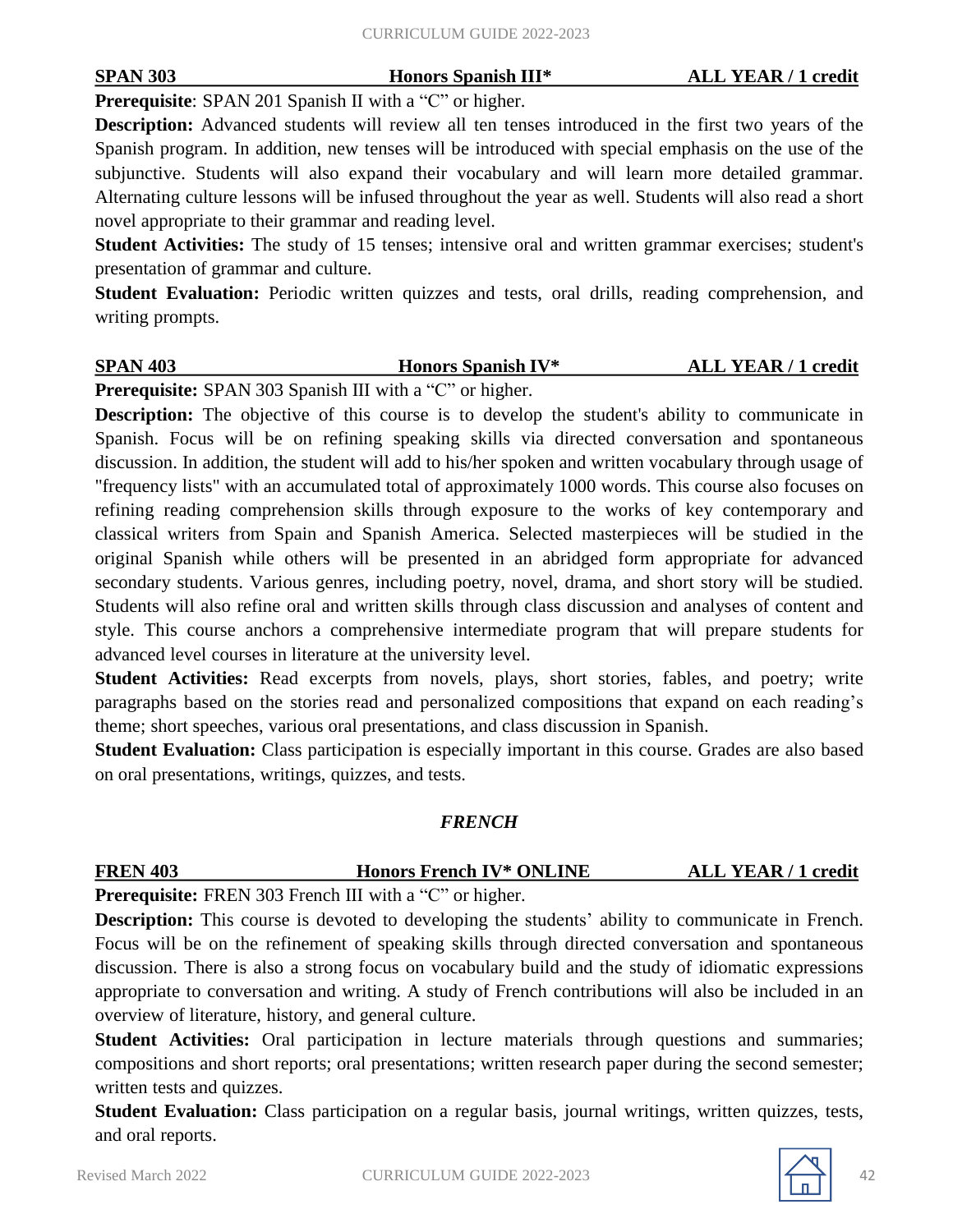# *MUSIC DEPARTMENT*

#### *Graduation requirement: NONE (courses may fulfill Fine Art credit requirement)* INSTRUMENT RENTAL: Nottelmann Music (314-631-1486)

JAZZ BAND – This is a club activity. Participation requires successful audition and enrollment in percussion ensemble, concert band, or orchestra if schedule allows. See our band director for more information.

LITURGICAL CHOIR – This is a club activity. The choir meets Wednesday mornings before school from 8-9 a.m. All are welcome.

#### **BAND 101 Introductory Band ALL YEAR / 0.5 credit**

Prerequisites: Must own or rent instrument of choice unless special arrangements have been made with the instructor.

**Description:** This class de-emphasizes performance and focuses on rudiments to solidify instrumental technique, and understanding of musical concepts, to ensure students have a solid foundation for their continuing band experience. If an incoming student feels that this intro course is unnecessary for them, they may attempt to audition out prior to the beginning of the semester.

**Student Activities**: Discussion and application of music fundamentals, Spring Concert , and Christmas Concert.

**Student Evaluation:** Class and concert participation, homework, and tests.

**BAND 201 Concert Band SEM 1/2 / 0.5 credit Prerequisite:** Successful completion of cadet/freshman band or approval from the Band Director by

audition. Students must either own or rent an instrument.

**Description:** This course provides an opportunity for those who are proficient on their band instruments to play in a performing group and to improve individual ability by rehearsing and performing a variety of styles of band repertoire. The band performs at concerts and events both within and outside of school.

**Student Activities:** Improving musical understanding and ability while preparing for performances; opportunities for contest and festival participation.

**Student Evaluation:** Class and concert participation, homework, and tests.

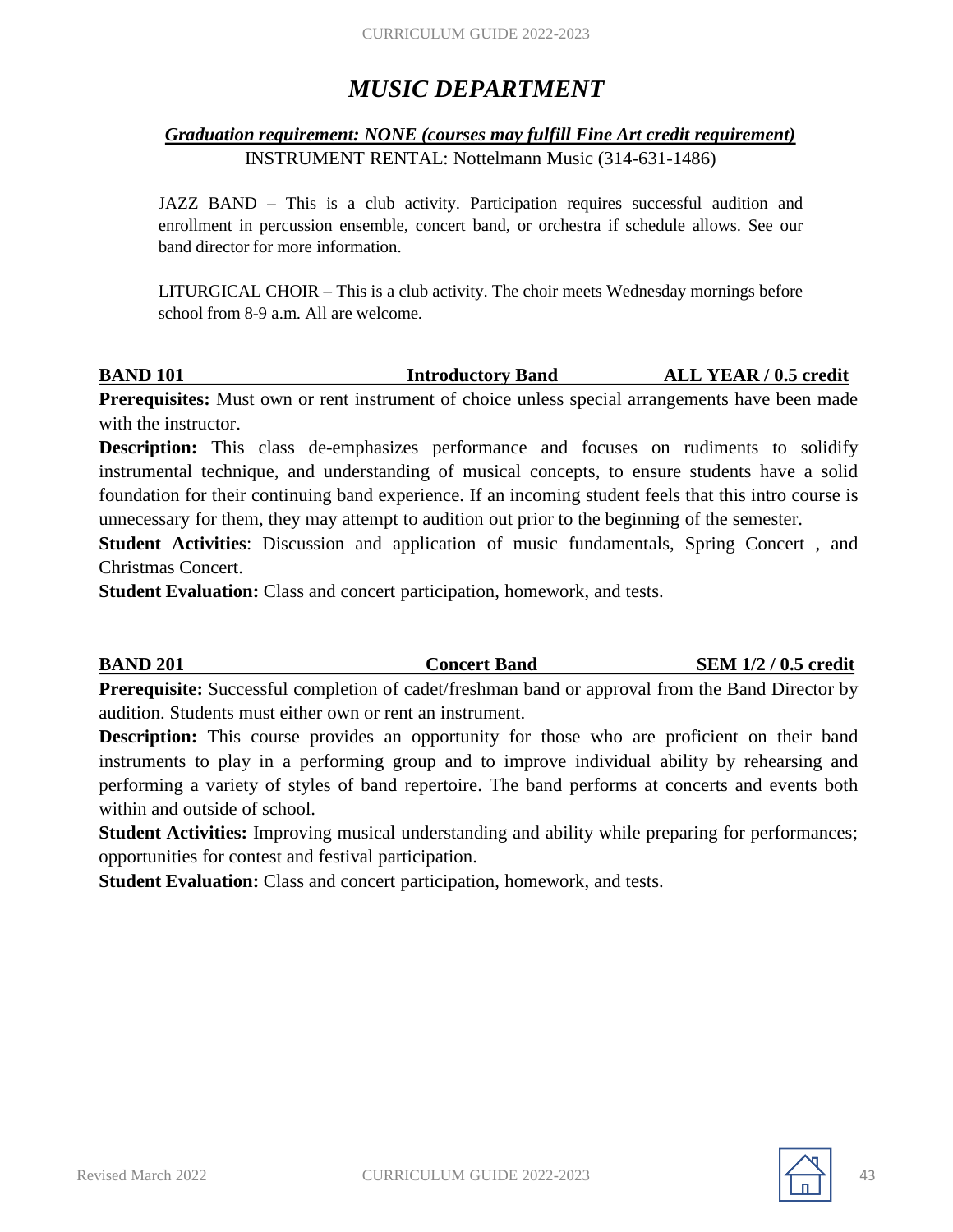# *ART DEPARTMENT*

#### *Graduation requirement: NONE (courses may fulfill Fine Art requirement)*

|                                                        | <b>TYPICAL ART TRACKS</b>                        |                                                                                                         |                                                                                              |                                                                                                                 |  |
|--------------------------------------------------------|--------------------------------------------------|---------------------------------------------------------------------------------------------------------|----------------------------------------------------------------------------------------------|-----------------------------------------------------------------------------------------------------------------|--|
|                                                        | <b>FRESHMAN YEAR</b>                             | <b>SOPHOMORE</b><br>YEAR                                                                                | <b>JUNIOR YEAR</b>                                                                           | <b>SENIOR YEAR</b>                                                                                              |  |
| G<br>E<br>$\mathbf N$<br>E<br>$\mathbf R$<br>A<br>L    | S1 ART 101 DRAWING<br><b>S2 ART 111 CERAMICS</b> | <b>S1 ART 201 ART II</b><br>DRAWING &<br><b>PAINTING</b><br><b>S2 ART 202 ART II</b><br><b>CERAMICS</b> | S1 ART 302 ADVANCED<br><b>DRAWING</b><br>S <sub>2</sub> ART 312 ADVANCED<br><b>PAINTING</b>  | S1 ART 322 ADVANCED<br><b>SCULPTURE</b><br>S <sub>2</sub> ART 431<br><b>INDEPENDENT 3D ART</b>                  |  |
| $\overline{2}$<br>D<br>A<br>$\mathbf R$<br>$\mathbf T$ | S1 ART 101 DRAWING<br><b>S2ART 111 CERAMICS</b>  | <b>S1 ART 201 ART II</b><br>DRAWING &<br><b>PAINTING</b><br>S <sub>2</sub> ART 312 PAINTING             | S1 ART 302 ADVANCED<br><b>DRAWING</b><br>S <sub>2</sub> ART 401 2D<br><b>INDEPENDENT ART</b> | S1 ART 401 2D<br><b>INDEPENDENT ART</b><br>S <sub>2</sub> ART 411 2D<br><b>INDEPENDENT ART</b>                  |  |
| 3<br>D<br>A<br>$\mathbf R$<br>T                        | S1 ART 101 DRAWING<br><b>S2ART 111 CERAMICS</b>  | <b>S1 ART 202 ART II</b><br><b>CERAMICS</b><br><b>S2 ART 322 ADV</b><br><b>SCULPTURE</b>                | S1 ART 421<br><b>INDEPENDENT 3D ART</b><br><b>S2 ART 431</b><br><b>INDEPENDENT 3D ART</b>    | S1 ART 403 HONORS<br><b>ART APPRECIATION I*</b><br>S <sub>2</sub> ART 413 HONORS<br><b>ART APPRECIATION II*</b> |  |

\*Offered in alternating years. See course description for more information.

\*\*\*Tracks can vary. This is just an example of some options. Please discuss other options with your counselor.

#### *ART 1*

# **ART 101 Art I Drawing SEM 1 / 0.5 credit**

#### **Prerequisite:** NONE

**Description:** Beginning Drawing is designed to aid the student in an understanding of the elements and principles of art as they apply to two-dimensional drawing and design.

**Student Activities:** Students will develop this knowledge through use of a wide variety of media and hands on activities including drawing, painting, pastels, pen, and ink as well as art history and aesthetics.

**Student Evaluation:** Proficiency, expertise, and work ethic in meeting the requirements of specific art projects. Projects and skills necessary will vary.

| <b>ART 111</b>                                                                                   | <b>Art I Ceramics &amp; Pottery</b> | <b>SEM 2/0.5 credit</b> |
|--------------------------------------------------------------------------------------------------|-------------------------------------|-------------------------|
| $D_{\text{noncon}}$ $\alpha$ $\alpha$ $\beta$ $\beta$ $\alpha$ $\alpha$ $\beta$ $\beta$ $\alpha$ |                                     |                         |

**Prerequisite:** NONE

**Description:** This course is the introductory course of study to understand the application of the elements and principles of art and how they relate to three-dimensional artwork.

**Student Activities:** Special emphasis will be placed on craftsmanship, form, function, texture, and color through the clay medium. Students will explore clay primarily but will not be limited to clay as a medium, including sculpture, hand building and wheel thrown potter.

**Student Evaluation:** Proficiency, expertise, and work ethic in meeting the requirements of specific art projects. Projects and skills necessary will vary.

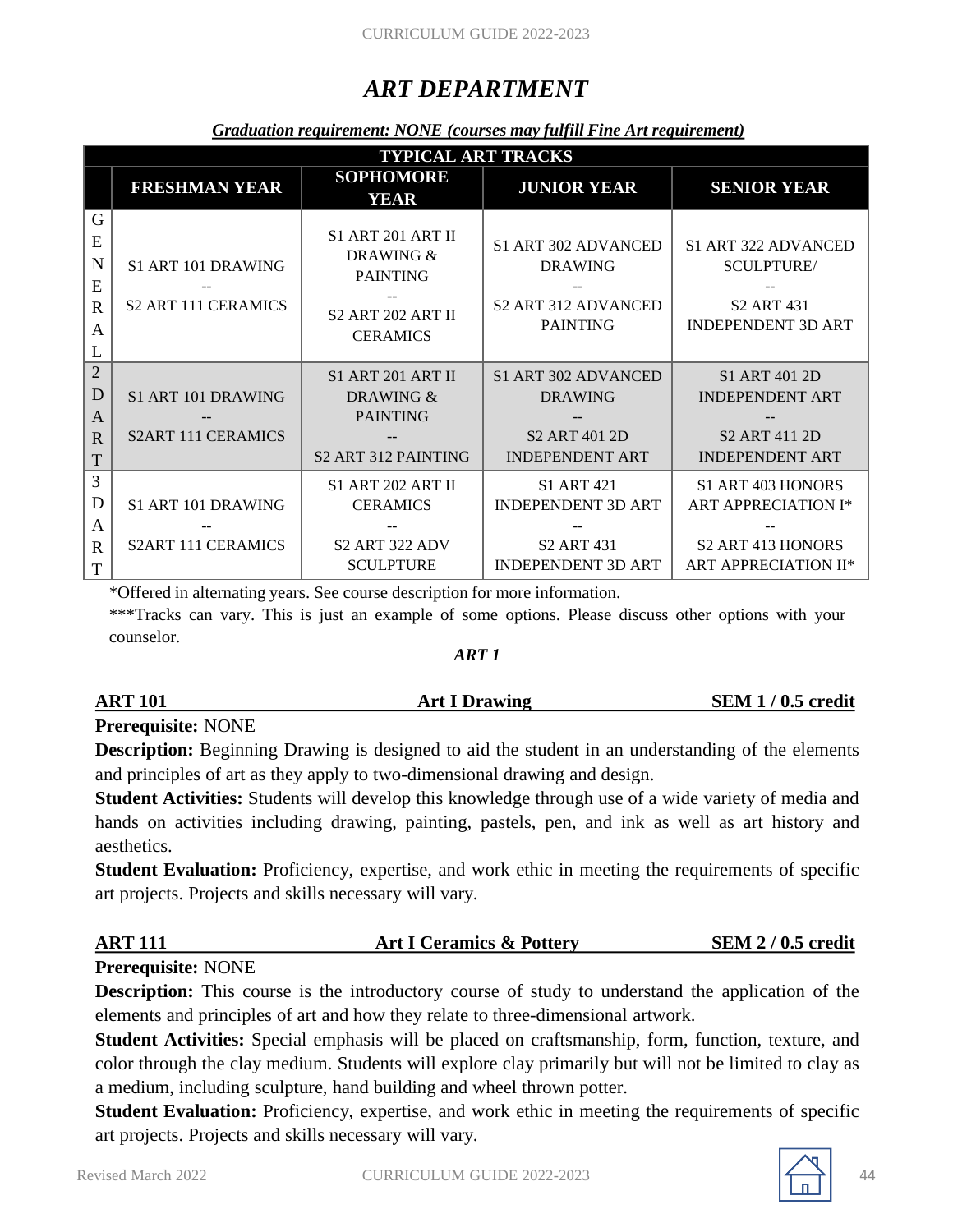#### *ART 2*

#### **ART 201/211 Art II Drawing & Painting SEM 1/2 / 0.5 credit**

### **Prerequisite:** ART 101 Art I Drawing.

**Description:** This course is designed to further apply the elements and principles of design involved with the specific art disciplines. The goal of this course also includes furthering the technical requirements of particular art disciplines. The Art II courses are one semester in length but are comprised of two disciplines. Each discipline will be explored for approximately one quarter.

**Student Activities:** Drawing and painting with various media. Students will focus on technique value and color, color theory, and paint mixing applications.

**Student Evaluation:** Proficiency, expertise, and work ethic in meeting the requirements of specific art projects. Assessment of grades will be assigned on a per project basis. Projects and skills necessary will vary.

#### **ART 202/212 Art II Ceramics, Sculpture, & Pottery SEM 1/2 / 0.5 credit Prerequisite:** ART 111 Art I Ceramics & Pottery.

**Description:** This course is designed to further apply the elements and principles of design involved with the specific art disciplines. The goal of this course also includes furthering the technical requirements of particular art disciplines. The Art II courses are one semester in length but are comprised of two disciplines. Each discipline will be explored for approximately one quarter.

**Student Activities:** Ceramic hand building, wheel made, and modeling techniques in clay.

**Student Evaluation:** Proficiency, expertise, and work ethic in meeting the requirements of specific art projects. Assessment of grades will be assigned on a per project basis. Projects and skills necessary will vary.

### *ART 3*

# **ART 302 Advanced Drawing SEM 1 / 0.5 credit**

**Prerequisite:** ART 201 or ART 211 Art II Drawing & Painting.

**Description:** Advanced Art is designed for continued exploration into the technical and aesthetic challenges inherent in specific media.

**Student Activities:** Students will be encouraged to work more independently by contracting specific assignments. These classes are studio oriented but will require some art historical research.

**Student Evaluation:** Proficiency, expertise, and work ethic in meeting the requirements of specific art projects. Projects and skills necessary will vary.

**ART 312 Advanced Painting SEM 2 / 0.5 credit**

**Prerequisite:** ART 201 or ART 211 Art II Drawing & Painting.

**Description:** Advanced Art is designed for continued exploration into the technical and aesthetic challenges inherent in specific media.

**Student Activities:** Students will be encouraged to work more independently by contracting specific assignments. These classes are studio oriented but will require some art historical research.

**Student Evaluation:** Proficiency, expertise, and work ethic in meeting the requirements of specific art projects. Projects and skills necessary will vary.

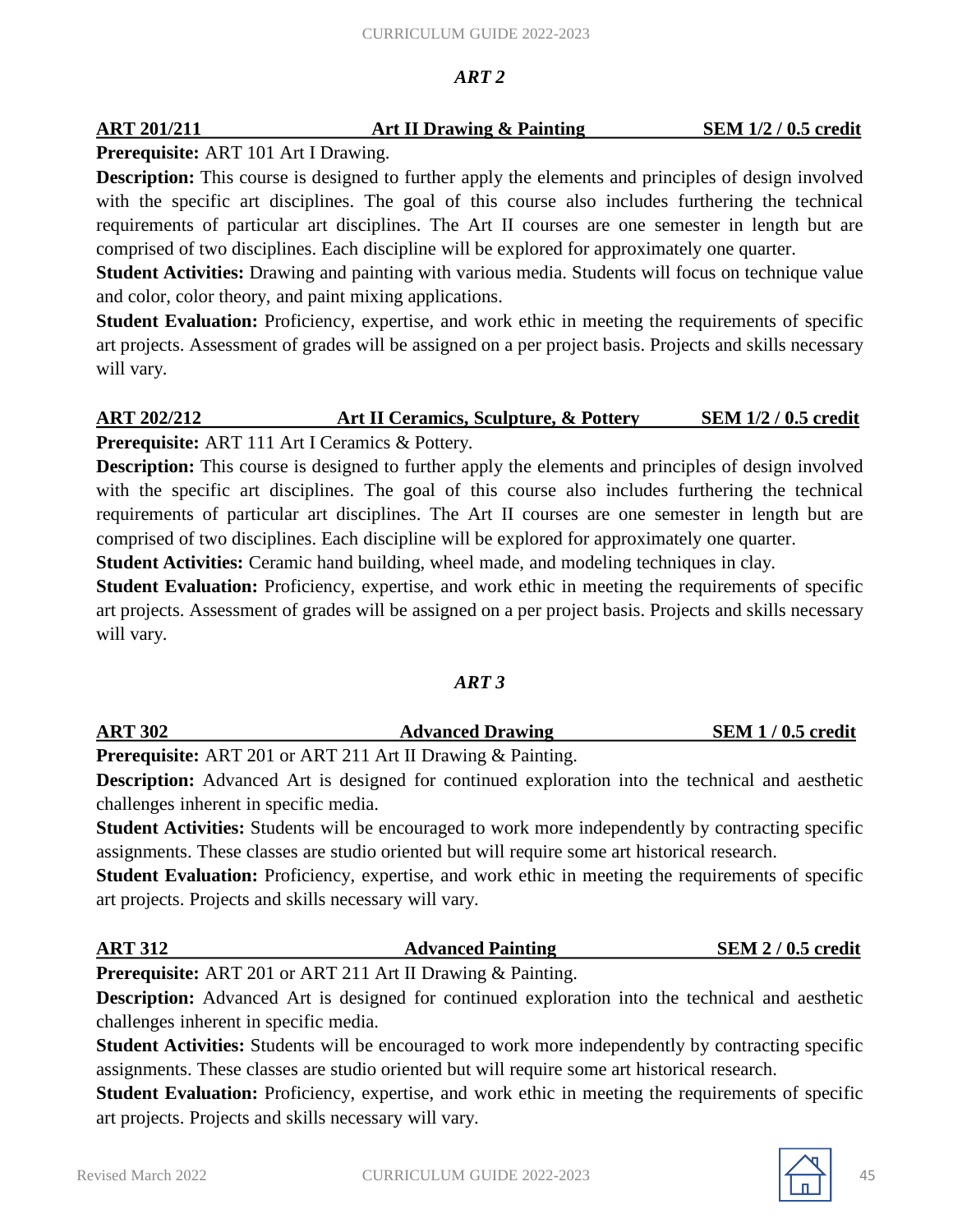**ART 322/332 Adv. Sculpture, Ceramics, & Pottery SEM 1/2 / 0.5 credit**

**Prerequisite:** ART 202 or ART 212 Art II Ceramics, Sculpture, & Pottery.

**Description:** Advanced Art is designed for continued exploration into the technical and aesthetic challenges inherent in specific media.

**Student Activities:** Students will be encouraged to work more independently by contracting specific assignments. These classes are studio oriented but will require some art historical research. **Student Evaluation:** Proficiency, expertise, and work ethic in meeting the requirements of specific art projects. Projects and skills necessary will vary.

#### *ART 4*

**ART 401/411 Independent Studies in 2D Art SEM 1/2 / 0.5 credit**

**Prerequisite:** ART 302 Advanced Drawing AND ART 312 Advanced Painting, and permission of the instructor.

**Description:** Independent studies in 2-dimensional art is designed for the student strongly considering a career in art or possible college art major. Students should be well versed in technical accomplishments in a variety of drawing and painting media. Students will explore his/her choice of subject and content under the scrutiny of the instructor. This is a college level course in studio art.

**Student Activities**: Students will explore and pursue a body of independent 2-dimensional work of the student's choice with special emphasis on content and self-expression. Students will be responsible for no less than 8 works of large scale or more ambitious 2-dimensional concerns with a thematic focus.

**Student Evaluation**: Proficiency, expertise, and work ethic in meeting the requirements of specific art projects. Projects and skills necessary will vary.

**NOTE: These classes may be repeated with the permission of the instructor.**

**ART 421/431 Independent Studies in 3D Art SEM 1/2 / 0.5 credit Prerequisite:** Completion of Advanced Ceramics AND Art I Drawing, or permission of the instructor.

**Description:** Independent studies in 3-dimensional art is designed for the student strongly considering a career in art or possible college art major. Students should be well versed in technical accomplishments of ceramic techniques and applications. Student will explore his/her choice of subject and content and formal relations under the scrutiny of the instructor. This is a college level course in 3-dimensional studio art.

**Student Evaluation:** Proficiency, expertise, and work ethic in meeting the requirements of specific art projects.

**NOTE: These classes may be repeated with the permission of the instructor.**

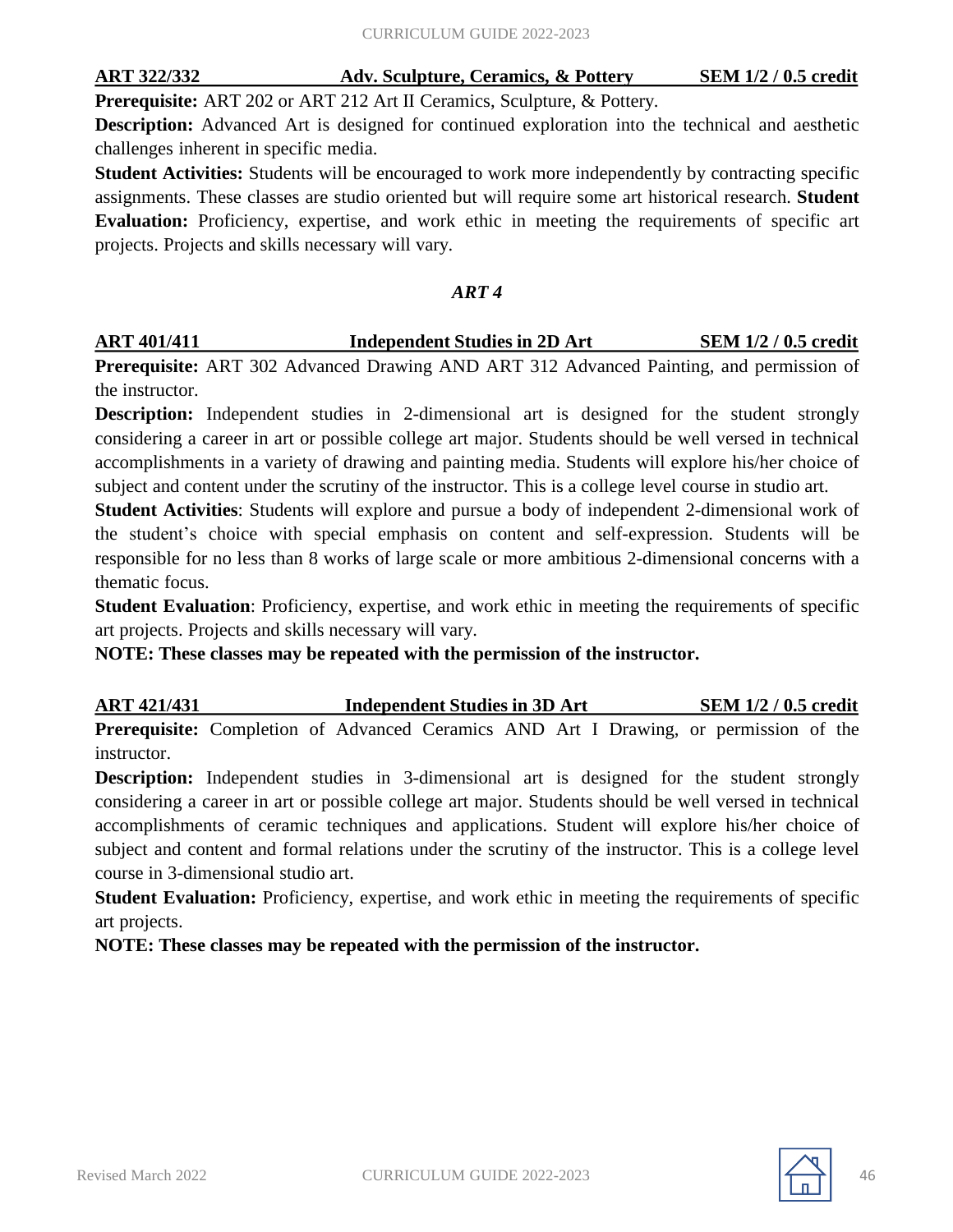### **ART 403 Honors Art Appreciation Ancient Greece to 1850 SEM 1 / 0.5 credit OFFERED 2023-2024, 2025-2026, 2027- 2028…**

**Prerequisite:** Completion of Honors World History recommended and teacher recommendation.

**Description:** This course is designed to expose the student to a broad variety of artwork, historical consideration and cultural implications that have shaped art in the western world for the last 30,000 years or so. The basic goal of this course is to instill an understanding of and appreciation for the human need for artistic expression, develop an understanding of the materials, techniques, and concepts utilized over the centuries that artists have employed in creating art, as well as how those are shaping and have shaped and reflected our culture and existence.

**Student Activities:** Students will study and view works of art through a variety of resources including but not limited to slides, text, the Internet, and the art museum.

**Student Evaluation:** Research papers, tests, outside assignments, and quizzes.

### **ART 413 Honors Modern Art Appreciation 1850-Present SEM 2 / 0.5 credit OFFERED 2023-2024, 2025-2026, 2027- 2028…**

**Prerequisite:** Completion of Honors World History recommended.

**Description:** This course is designed to explore the history of artistic trends that have shaped the cultural face of the western world since the late 19th century. This course will continue an exploration into the uses of twentieth century technology and ideas applied to the age-old need of humans for selfexpression. The class will begin in the pivotal period following impressionism and trace trends in fine arts, painting, sculpture, and architecture up to the current period of the eclectic post-modernist era of the 21st century.

**Student Activities:** Students will study and view works of art through a variety of resources including but not limited to slides, text, the Internet, and various art museums and sculpture parks.

**Student Evaluation:** Research papers, tests, outside assignments, and quizzes

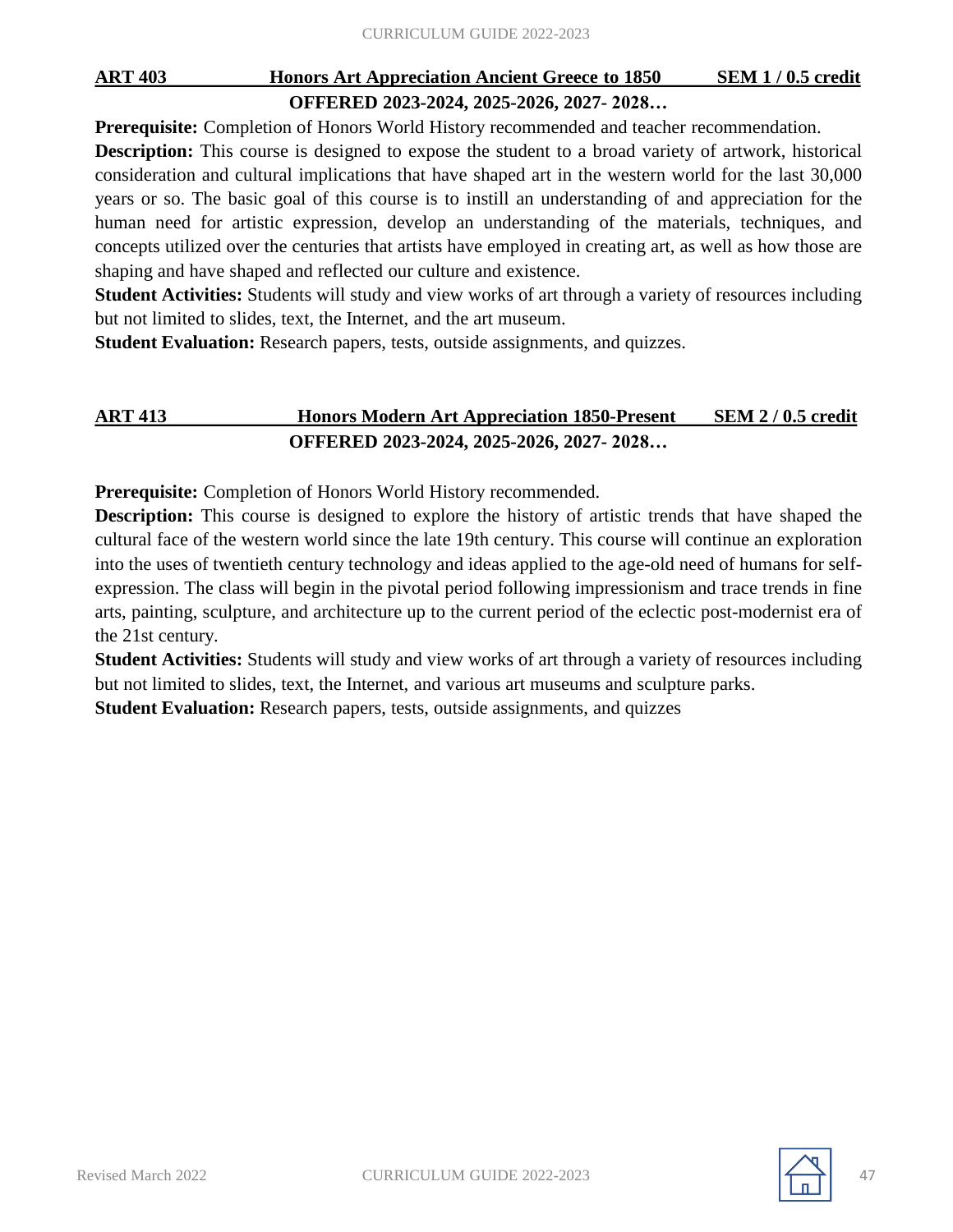### **TYPICAL TRACK CHARTS**

| <b>THEOLOGY TRACKS</b> |                    |                 |                 |  |
|------------------------|--------------------|-----------------|-----------------|--|
| FRESHMAN               | <b>SOPHOMORE</b>   | <b>HINIOR</b>   | <b>SENIOR</b>   |  |
| THEO 101 FRESHMAN      | THEO 201 SOPHOMORE | THEO 301 JUNIOR | THEO 401 SENIOR |  |
| THEOLOGY               | THEOLOGY           | <b>THEOLOGY</b> | <b>THEOLOGY</b> |  |

| <b>TYPICAL ENGLISH TRACKS</b> |                          |                       |                       |  |  |
|-------------------------------|--------------------------|-----------------------|-----------------------|--|--|
| <b>FRESHMAN YEAR</b>          | <b>SOPHOMORE YEAR</b>    | <b>JUNIOR YEAR</b>    | <b>SENIOR YEAR</b>    |  |  |
| <b>ENG 101 FRESHMAN</b>       | <b>ENG 201 SOPHOMORE</b> | <b>ENG 301 JUNIOR</b> | ENG 401 SENIOR        |  |  |
| <b>ENGLISH</b>                | <b>ENGLISH</b>           | <b>ENGLISH</b>        | <b>ENGLISH</b>        |  |  |
| <b>ENG 102</b>                | ENG 202 ACCELERATED      | ENG 302 ACCELERATED   | <b>ENG 402</b>        |  |  |
| <b>ACCELERATED</b>            |                          |                       | <b>ACCELERATED</b>    |  |  |
| <b>FRESHMAN ENGLISH</b>       | <b>SOPHOMORE ENGLISH</b> | <b>JUNIOR ENGLISH</b> | <b>SENIOR ENGLISH</b> |  |  |
| ENG 103 HONORS                | <b>ENG 203 HONORS</b>    | <b>ENG 303 HONORS</b> | <b>ENG 403 HONORS</b> |  |  |
| FRESHMAN ENGLISH              | <b>SOPHOMORE ENGLISH</b> | <b>JUNIOR ENGLISH</b> | <b>SENIOR ENGLISH</b> |  |  |

|                       | <b>TYPICAL MATH TRACKS</b>                                |                                                                                     |                                                                                                                   |                                                                                                                                                                                |  |
|-----------------------|-----------------------------------------------------------|-------------------------------------------------------------------------------------|-------------------------------------------------------------------------------------------------------------------|--------------------------------------------------------------------------------------------------------------------------------------------------------------------------------|--|
|                       | <b>FRESHMAN YEAR</b>                                      | <b>SOPHOMORE YEAR</b>                                                               | <b>JUNIOR YEAR</b>                                                                                                | <b>SENIOR YEAR</b>                                                                                                                                                             |  |
|                       | <b>MATH 101 ALGEBRA</b>                                   | <b>MATH 201 GEOMETRY</b>                                                            | MATH 301 ALGEBRA II                                                                                               | MATH 401 COLLEGE<br>ALGEBRA &<br>TRIGONOMETRY^                                                                                                                                 |  |
| $\overline{2}$        | <b>MATH 102</b><br><b>ACCELERATED</b><br><b>ALGEBRA I</b> | <b>MATH 202</b><br><b>ACCELERATED</b><br><b>GEOMETRY</b>                            | <b>MATH 302</b><br><b>ACCELERATED</b><br><b>ALGEBRA II</b>                                                        | <b>MATH 402</b><br><b>ACCELERATED</b><br><b>COLLEGE ALGEBRA</b><br>& TRIGONOMETRY^                                                                                             |  |
| 3A                    | <b>MATH 103 HONORS</b><br><b>ALGEBRA I</b>                | <b>MATH 203 HONORS</b><br><b>GEOMETRY</b><br>**MATH 303 HONORS<br><b>ALGEBRA II</b> | <b>MATH 303 HONORS</b><br><b>ALGEBRA II</b><br>**MATH 403 HONORS<br><b>COLLEGE ALGEBRA &amp;</b><br>TRIGONOMETRY^ | <b>MATH 403 HONORS</b><br><b>COLLEGE ALGEBRA</b><br>& TRIGONOMETRY^<br>**MATH 502<br><b>HONORS</b><br>STATISTICS^<br>and/or<br><b>MATH 503 HONORS</b><br>CALCULUS <sup>^</sup> |  |
| $\overline{OR}$<br>3B | <b>MATH 203 HONORS</b><br><b>GEOMETRY</b>                 | <b>MATH 303 HONORS</b><br><b>ALGEBRA II</b>                                         | <b>MATH 403 HONORS</b><br><b>COLLEGE ALGEBRA &amp;</b><br>TRIGONOMETRY^                                           | <b>MATH 502 HONORS</b><br>STATISTICS^<br>and/or<br><b>MATH 503 HONORS</b><br>CALCULUS <sup>^</sup>                                                                             |  |

^OPTIONAL MATH ELECTIVE. NOT REQUIRED FOR GRADUATION

\*\*MATH 303 Honors Algebra II may be taken concurrently with MATH 203 Honors Geometry in this sequence with approval of the instructors if the student would like to be eligible to take MATH 502 Honors Statistics and/or MATH 503 Honors Calculus during their senior year.

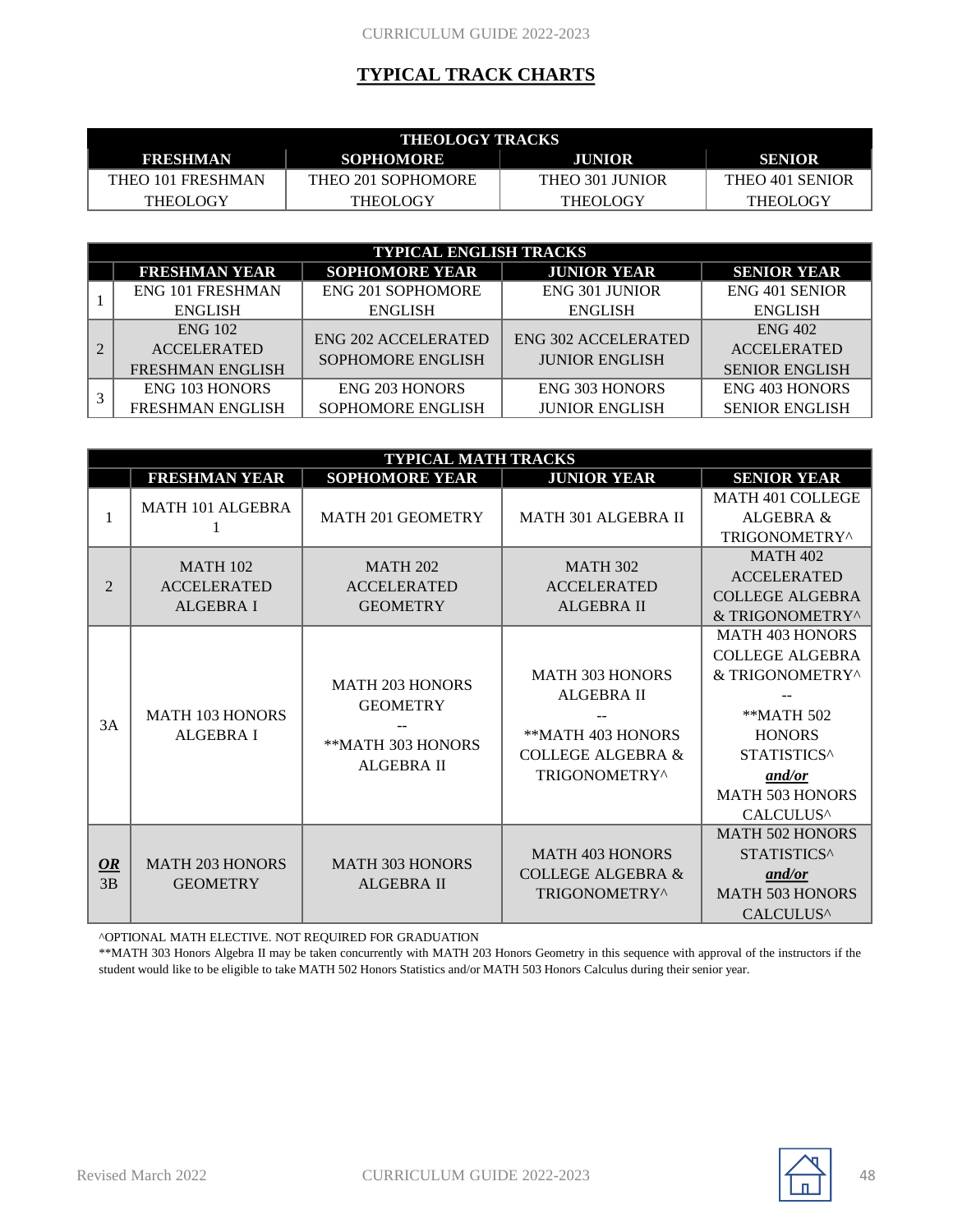*3 science courses are required for graduation-Biology, Chemistry, & an elective of your choice. The following is a guide to typical tracks students take with an emphasis in science. You may discuss other track options with your counselor during course selection.*

|                     | <b>TYPICAL SCIENCE TRACKS</b>                                                                       |                                                                                                         |                                                                                                                          |                                                                                                                                                   |
|---------------------|-----------------------------------------------------------------------------------------------------|---------------------------------------------------------------------------------------------------------|--------------------------------------------------------------------------------------------------------------------------|---------------------------------------------------------------------------------------------------------------------------------------------------|
|                     | <b>FRESHMAN YEAR</b>                                                                                | <b>SOPHOMORE YEAR</b>                                                                                   | <b>JUNIOR YEAR</b>                                                                                                       | <b>SENIOR YEAR</b>                                                                                                                                |
| 1                   | *OPTIONAL ELECTIVE                                                                                  | SCI 101 BIOLOGY                                                                                         | <b>SCI 201 CHEMISTRY</b>                                                                                                 | * SCI 302<br><b>ENVIRONMENTAL</b><br><b>SCIENCE/SCI 312</b><br><b>ASTRONOMY</b><br>* SCI 301 FORENSICS/ SCI<br>311 COMPUTER<br><b>PROGRAMMING</b> |
| $\overline{2}$<br>A | <b>SCI 102 ACCELERATED</b><br><b>BIOLOGY</b><br>ENGR 101 INTRO TO<br><b>ENGINEERING</b><br>DESIGN** | <b>SCI 202 ACCELERATED</b><br><b>CHEMISTRY</b><br><b>ENGR 201 DIGITAL</b><br>ELECTRONICS**              | ENGR 303 HON<br>PRINCIPLES OF<br><b>ENGINEERING</b>                                                                      | <b>ENGR 403 HON</b><br><b>ENGINEERING 4</b>                                                                                                       |
| $\overline{2}$<br>B | <b>SCI 102 ACCELERATED</b><br><b>BIOLOGY</b><br><b>BIOM 101 PRINCIPLES</b><br>OF BIOMED**           | <b>SCI 202 ACCELERATED</b><br><b>CHEMISTRY</b><br><b>BIOM 201 HUMAN</b><br><b>BODY SYSTEMS**</b>        | <b>BIOM 303 HON</b><br><b>MEDICAL</b><br><b>INTERVENTION</b>                                                             | <b>BIOM 403 HON</b><br><b>BIOMEDICAL 4</b>                                                                                                        |
| 3<br>A              | <b>SCI 103 HONORS</b><br><b>BIOLOGY</b><br>ENGR 101 INTRO TO<br><b>ENGINEERING</b><br>DESIGN**      | <b>SCI 203 HONORS</b><br><b>CHEMISTRY</b><br>$\overline{a}$<br><b>ENGR 201 DIGITAL</b><br>ELECTRONICS** | <b>SCI 303 HON</b><br><b>ANATOMY &amp;</b><br>PHYSIOLOGY<br>ENGR 303 HON<br>PRINCIPLES OF<br><b>ENGINEERING</b>          | <b>SCI 403 HON PHYSICS</b><br>ENGR 403 HON<br><b>ENGINEERING 4</b><br><b>SCI 503 HON ADVANCED</b><br><b>CHEMISTRY</b>                             |
| 3<br>$\bf{B}$       | <b>SCI 103 HONORS</b><br><b>BIOLOGY</b><br><b>BIOM 101 PRINCIPLES</b><br>OF BIOMED**                | <b>SCI 203 HONORS</b><br><b>CHEMISTRY</b><br>$\sim$<br><b>BIOM 201 HUMAN</b><br><b>BODY SYSTEMS**</b>   | <b>SCI 303 HON</b><br><b>ANATOMY &amp;</b><br>PHYSIOLOGY<br><b>BIOM 303 HON</b><br><b>MEDICAL</b><br><b>INTERVENTION</b> | <b>SCI 403 HON PHYSICS</b><br><b>BIOM 403 HON</b><br><b>BIOMEDICAL 4</b><br><b>SCI 503 HON ADVANCED</b><br><b>CHEMISTRY</b>                       |

\*These courses are offered in alternating school years. Computer Programming/Forensics will be offered during the 2022-2023 school year while Environmental Science/Astronomy will be offered in 2023-2024 and so on.

\*\*Electives may be taken in addition to Biology or Chemistry. Students will also choose from these to complete their 3<sup>rd</sup> year science requirement. The chart above is an example of typical science tracks our students follow. Please speak with your counselor to arrange a track that works for you.

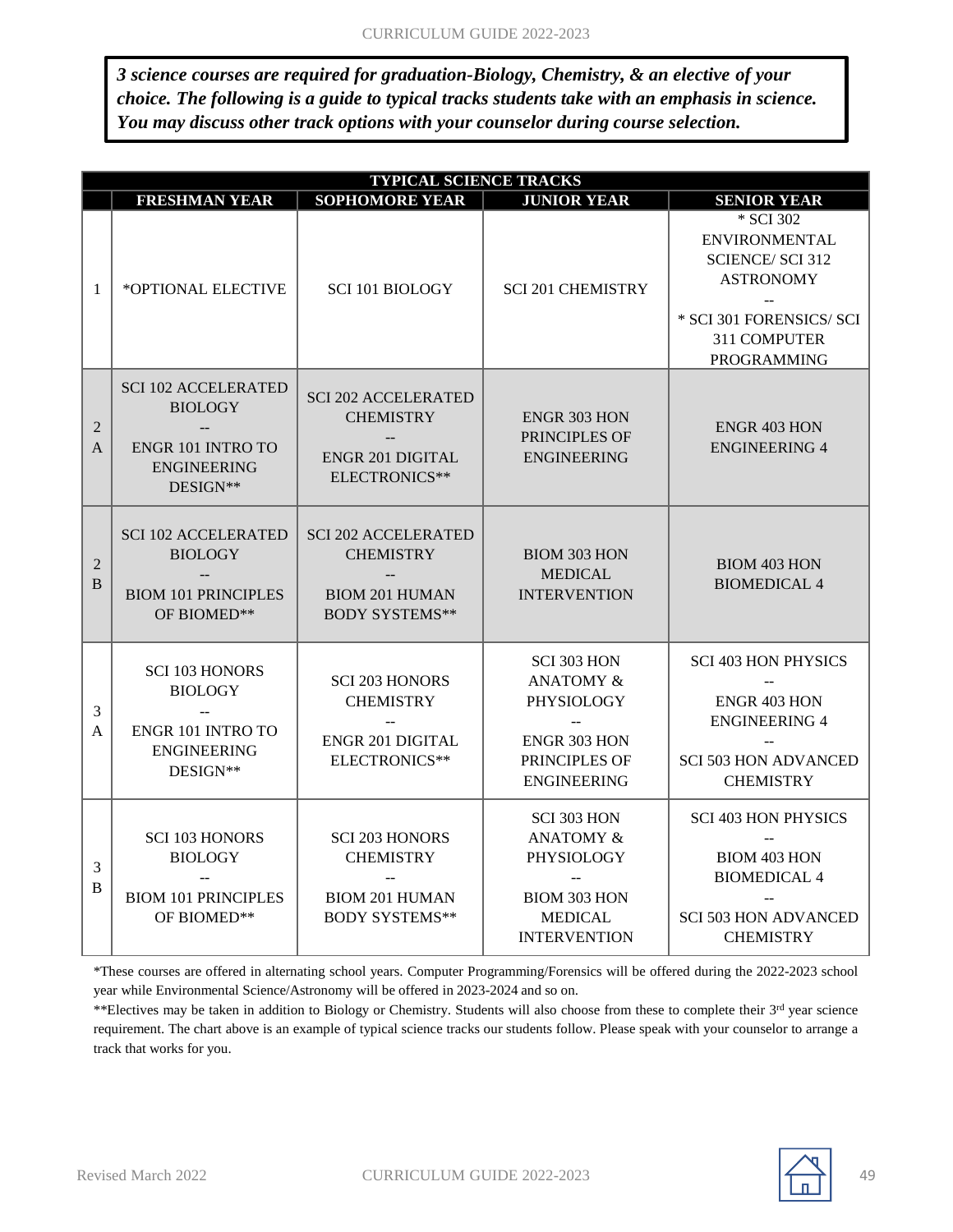|                | <b>TYPICAL SOCIAL STUDIES TRACKS</b>                   |                                                                                                   |                                                                                               |                                                                                                                                                                             |  |
|----------------|--------------------------------------------------------|---------------------------------------------------------------------------------------------------|-----------------------------------------------------------------------------------------------|-----------------------------------------------------------------------------------------------------------------------------------------------------------------------------|--|
|                | <b>FRESHMAN</b><br><b>YEAR</b>                         | <b>SOPHOMORE YEAR</b>                                                                             | <b>JUNIOR YEAR</b>                                                                            | <b>SENIOR YEAR</b>                                                                                                                                                          |  |
| 1              | <b>HIST 101 CIVICS</b>                                 | HIST 201 WORLD<br><b>HISTORY</b>                                                                  | HIST 301 UNITED<br><b>STATES HISTORY</b><br>HIST 221/231 CURRENT<br>AFFAIRS*                  | HIST 221/231 CURRENT<br>AFFAIRS*<br><b>HIST 401 WORLD WARS/</b><br><b>HIST 411 MODERN US</b><br>HISTORY*                                                                    |  |
| $\overline{2}$ | <b>HIST 102</b><br><b>ACCELERATED</b><br><b>CIVICS</b> | <b>HIST 202</b><br><b>ACCELERATED WORLD</b><br><b>HISTORY</b><br>HIST 221/231 CURRENT<br>AFFAIRS* | <b>HIST 302 UNITED</b><br><b>STATES HISTORY</b><br>HIST 221/231 CURRENT<br>AFFAIRS*           | HIST 401 WORLD WARS/<br>HIST 411 MODERN US<br>HISTORY*<br>PSYCH 301 GENERAL<br>PSYCHOLOGY 1/ PSYCH 311<br><b>GENERAL PSYCHOLOGY II*</b><br>HIST 221/231 CURRENT<br>AFFAIRS* |  |
| 3              | <b>HIST 103 HONORS</b><br><b>CIVICS</b>                | <b>HIST 203 HONORS</b><br><b>WORLD HISTORY</b><br>HIST 221/231 CURRENT<br>AFFAIRS*                | HIST 303 HONORS<br><b>UNITED STATES</b><br><b>HISTORY</b><br>HIST 221/231 CURRENT<br>AFFAIRS* | HIST 403 HON GREEK &<br><b>ROMAN/HIST 413 HON</b><br><b>MEDIEVAL HISTORY*</b><br>HIST 503 HON AP<br>EUROPEAN HISTORY*                                                       |  |

*\*Social Studies electives that are not required social studies credits for graduation. However, they may help you meet your elective credits for graduation.*

|                | <b>TYPICAL BUSINESS TRACKS</b>                                                                                |                                                                                           |                                                                                                                                             |                                                                                                                                                           |  |  |  |  |
|----------------|---------------------------------------------------------------------------------------------------------------|-------------------------------------------------------------------------------------------|---------------------------------------------------------------------------------------------------------------------------------------------|-----------------------------------------------------------------------------------------------------------------------------------------------------------|--|--|--|--|
|                | <b>FRESHMAN</b><br><b>YEAR</b>                                                                                | <b>SOPHOMORE YEAR</b>                                                                     | <b>JUNIOR YEAR</b>                                                                                                                          | <b>SENIOR YEAR</b>                                                                                                                                        |  |  |  |  |
|                |                                                                                                               |                                                                                           | <b>BUS 101 PRINCIPLES</b><br>OF BUSINESS/<br><b>BUS 111 BUSINESS</b><br><b>MANAGEMENT</b>                                                   | <b>BUS 301 MARKETING</b><br><b>BUS 321 ACCOUNTING</b>                                                                                                     |  |  |  |  |
| $\mathfrak{D}$ | <b>BUS 101</b><br>PRINCIPLES OF<br><b>BUSINESS/</b><br><b>BUS</b> 111<br><b>BUSINESS</b><br><b>MANAGEMENT</b> | <b>BUS 101 PRINCIPLES</b><br>OF BUSINESS/<br><b>BUS 111 BUSINESS</b><br><b>MANAGEMENT</b> | <b>BUS 301 MARKETING</b><br><b>BUS 321 ACCOUNTING</b>                                                                                       | <b>BUS 403 HONORS</b><br><b>ACCOUNTING</b><br>CEO 403 HONORS CEO                                                                                          |  |  |  |  |
| 3              | <b>BUS 101</b><br>PRINCIPLES OF<br><b>BUSINESS/</b><br><b>BUS</b> 111<br><b>BUSINESS</b><br><b>MANAGEMENT</b> | <b>BUS 101 PRINCIPLES</b><br>OF BUSINESS/<br><b>BUS 111 BUSINESS</b><br><b>MANAGEMENT</b> | BUS 303 HON<br><b>MACROECONOMICS/</b><br><b>BUS 313 HON</b><br><b>BUSINESS LAW</b><br><b>BUS 301 MARKETING</b><br><b>BUS 321 ACCOUNTING</b> | BUS 403 HON<br><b>MACROECONOMICS/</b><br><b>BUS 413 HON BUSINESS</b><br>LAW<br><b>BUS 403 HONORS</b><br><b>ACCOUNTING II</b><br><b>CEO 403 HONORS CEO</b> |  |  |  |  |

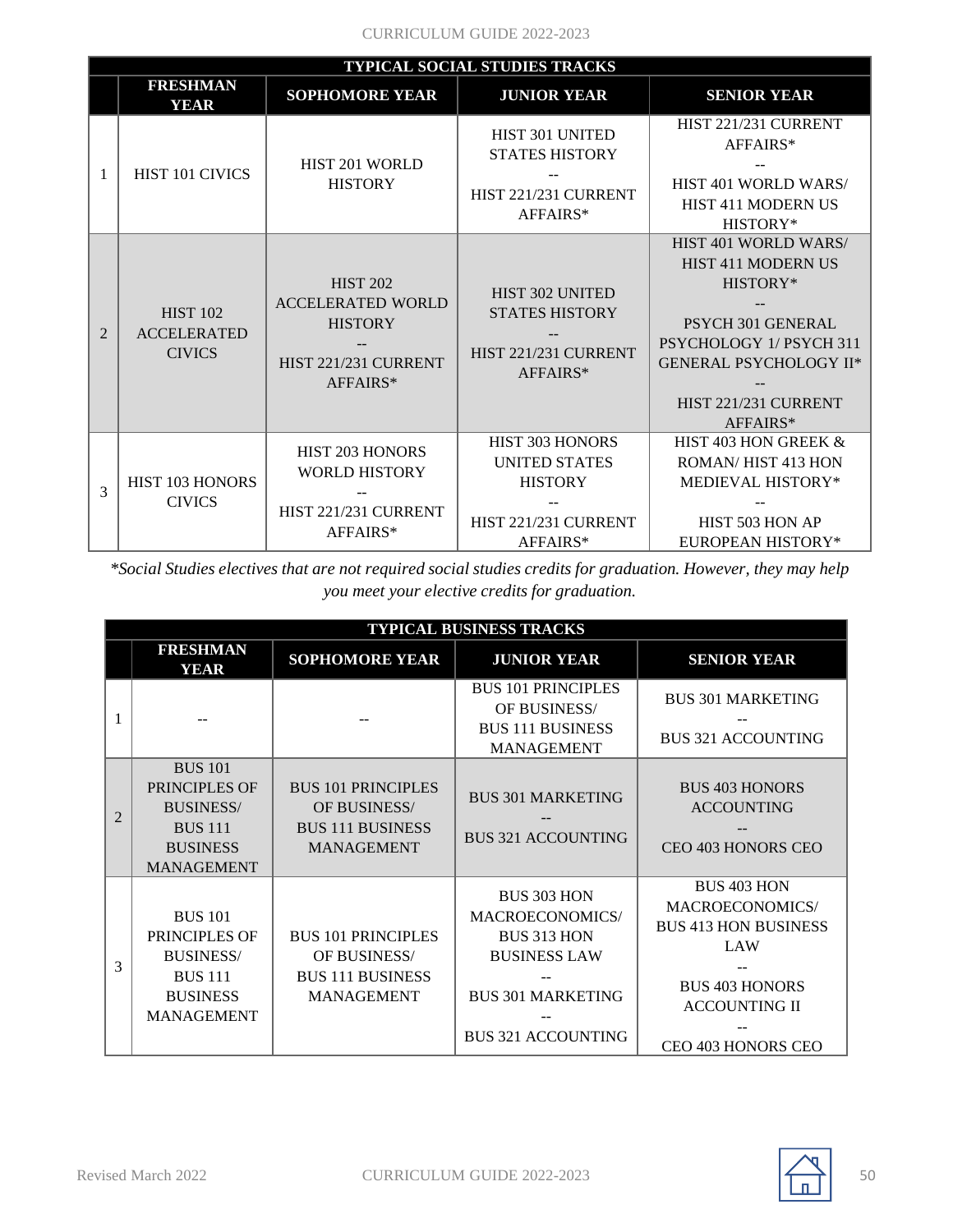#### CURRICULUM GUIDE 2022-2023

| <b>TYPICAL WORLD LANGUAGE TRACKS</b> |                       |                    |                    |  |  |  |  |
|--------------------------------------|-----------------------|--------------------|--------------------|--|--|--|--|
| <b>FRESHMAN YEAR</b>                 | <b>SOPHOMORE YEAR</b> | <b>JUNIOR YEAR</b> | <b>SENIOR YEAR</b> |  |  |  |  |
| $- -$                                |                       | SPAN 101 SPANISH 1 | SPAN 201 SPANISH 2 |  |  |  |  |
| SPAN 101 SPANISH 1                   | SPAN 201 SPANISH 2    |                    |                    |  |  |  |  |
| SPAN 101 SPANISH 1                   | SPAN 201 SPANISH 2    | SPAN 303 SPANISH 3 | SPAN 403 SPANISH 4 |  |  |  |  |

| <b>TYPICAL ART TRACKS</b><br><b>SENIOR YEAR</b><br><b>FRESHMAN YEAR</b><br><b>SOPHOMORE YEAR</b><br><b>JUNIOR YEAR</b><br>G<br><b>S1 ART 322</b><br>E<br>S1 ART 302 ADVANCED<br><b>S1 ART 201 ART II</b><br><b>ADVANCED</b><br>$\mathbf N$<br>S1 ART 101 DRAWING<br>DRAWING & PAINTING<br><b>SCULPTURE/</b><br><b>DRAWING</b><br>E<br><b>S2 ART 111 CERAMICS</b><br>S2 ART 312 ADVANCED<br><b>S2 ART 202 ART II</b><br><b>S2 ART 431</b><br>$\mathbf R$<br><b>CERAMICS</b><br><b>PAINTING</b><br><b>INDEPENDENT 3D</b> |                                                 |                                                                                          |                                                                                              |                                                                                                                                     |  |
|------------------------------------------------------------------------------------------------------------------------------------------------------------------------------------------------------------------------------------------------------------------------------------------------------------------------------------------------------------------------------------------------------------------------------------------------------------------------------------------------------------------------|-------------------------------------------------|------------------------------------------------------------------------------------------|----------------------------------------------------------------------------------------------|-------------------------------------------------------------------------------------------------------------------------------------|--|
|                                                                                                                                                                                                                                                                                                                                                                                                                                                                                                                        |                                                 |                                                                                          |                                                                                              |                                                                                                                                     |  |
| A<br>L                                                                                                                                                                                                                                                                                                                                                                                                                                                                                                                 |                                                 |                                                                                          |                                                                                              | ART                                                                                                                                 |  |
| $\overline{2}$<br>D<br>A<br>$\mathbf R$<br>T                                                                                                                                                                                                                                                                                                                                                                                                                                                                           | S1 ART 101 DRAWING<br><b>S2ART 111 CERAMICS</b> | <b>S1 ART 201 ART II</b><br>DRAWING & PAINTING<br>S <sub>2</sub> ART 312 PAINTING        | S1 ART 302 ADVANCED<br><b>DRAWING</b><br>S <sub>2</sub> ART 401 2D<br><b>INDEPENDENT ART</b> | S1 ART 401 2D<br><b>INDEPENDENT ART</b><br>S <sub>2</sub> ART 411 2D<br><b>INDEPENDENT ART</b>                                      |  |
| 3<br>D<br>A<br>R<br>T                                                                                                                                                                                                                                                                                                                                                                                                                                                                                                  | S1 ART 101 DRAWING<br><b>S2ART 111 CERAMICS</b> | <b>S1 ART 202 ART II</b><br><b>CERAMICS</b><br><b>S2 ART 322 ADV</b><br><b>SCULPTURE</b> | S1 ART 421<br><b>INDEPENDENT 3D ART</b><br><b>S2 ART 431</b><br><b>INDEPENDENT 3D ART</b>    | S1 ART 403<br><b>HONORS ART</b><br><b>APPRECIATION I*</b><br>S <sub>2</sub> ART 413<br><b>HONORS ART</b><br><b>APPRECIATION II*</b> |  |

\*Offered in alternating years. Will be offered again in 2023-2024 based on availability.